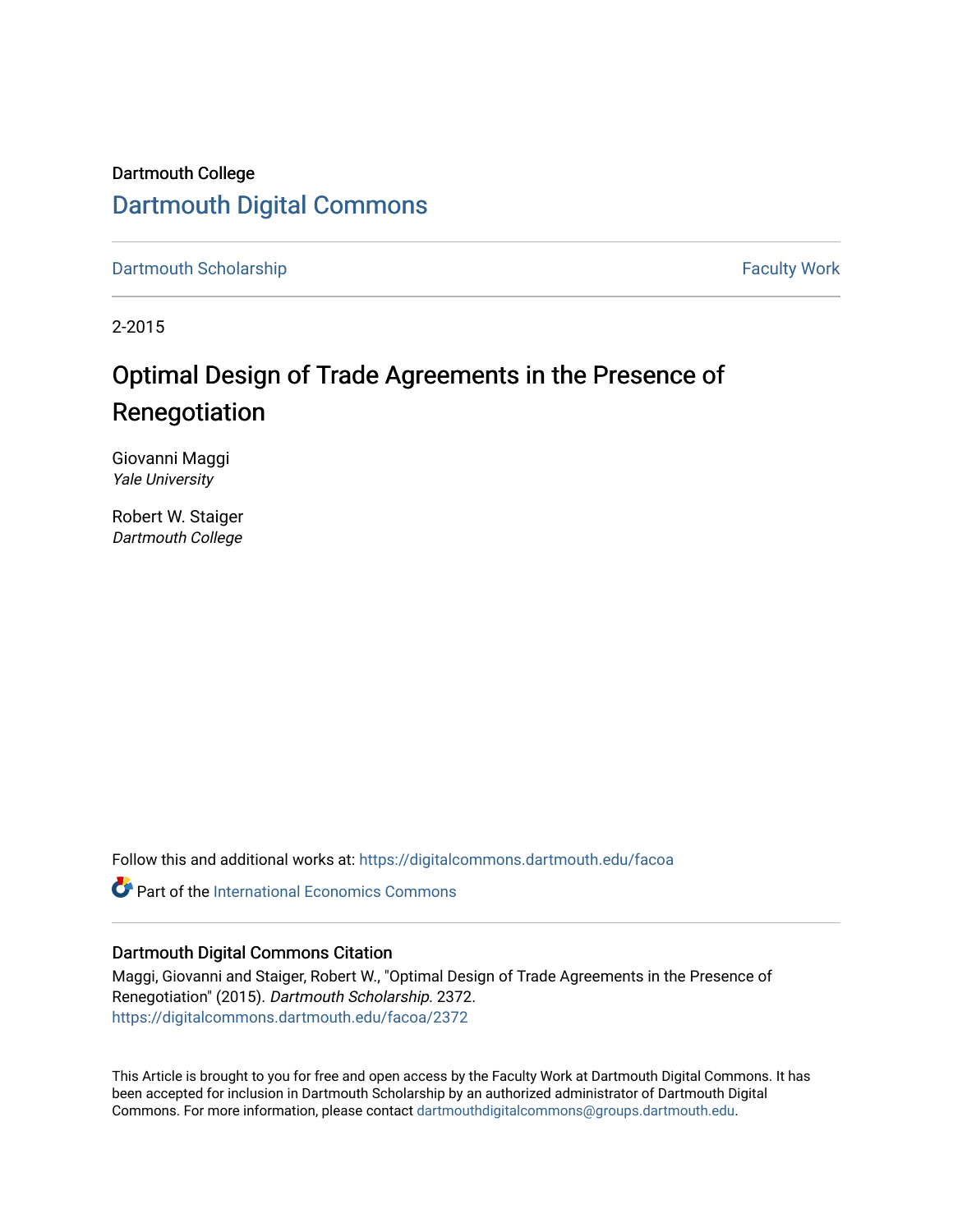# OPTIMAL DESIGN OF TRADE AGREEMENTS IN THE PRESENCE OF RENEGOTIATION\*

Giovanni Maggi Yale University and NBER

Robert W. Staiger Stanford University and NBER

September 2011

#### Abstract

We study the optimal design of trade agreements in a setting where governments can renegotiate the agreement ex-post subject to a key transaction cost, namely that compensation between governments is inefficient. The optimum may be a "property-right" contract or a "liability" contract. A property (liability) rule is optimal if uncertainty over the joint political/economic benefits from free trade is sufficiently small (high). Increasing the bargaining power of the importing country favors property rules over liability rules. And when we introduce a cost of renegotiation, we find that property rules are more likely to be optimal when this cost is higher, a result that reverses a central conclusion of the law-and-economics literature. The model also delivers predictions on the pattern of equilibrium renegotiation. If a property rule is optimal, it is never renegotiated. A liability rule, on the other hand, will be renegotiated for intermediate states of the world. And when renegotiation occurs, it always results in trade liberalization, not protection.

We thank Kyle Bagwell, Chad Bown, Vinicius Carrasco, Vitor Farinha-Luz, Gene Grossman, Petros C. Mavroidis, Humberto Moreira, TN Srinivasan, Alan Sykes, participants in seminars at Chicago Booth, FGV-Rio, PUC-Rio, Michigan, Stanford, UNC and the World Trade Organization, and participants in the 2009 NBER Summer Institute and the conferences "The New Political Economy of Trade" at EUI (Florence), and "The Economics, Law and Politics of the GATT-WTO" at Yale for very helpful comments. An earlier version of this paper was circulated as "Breach, Remedies and Dispute Settlement in Trade Agreements." Giovanni Maggi thanks FGV-Rio for its hospitality during part of this project.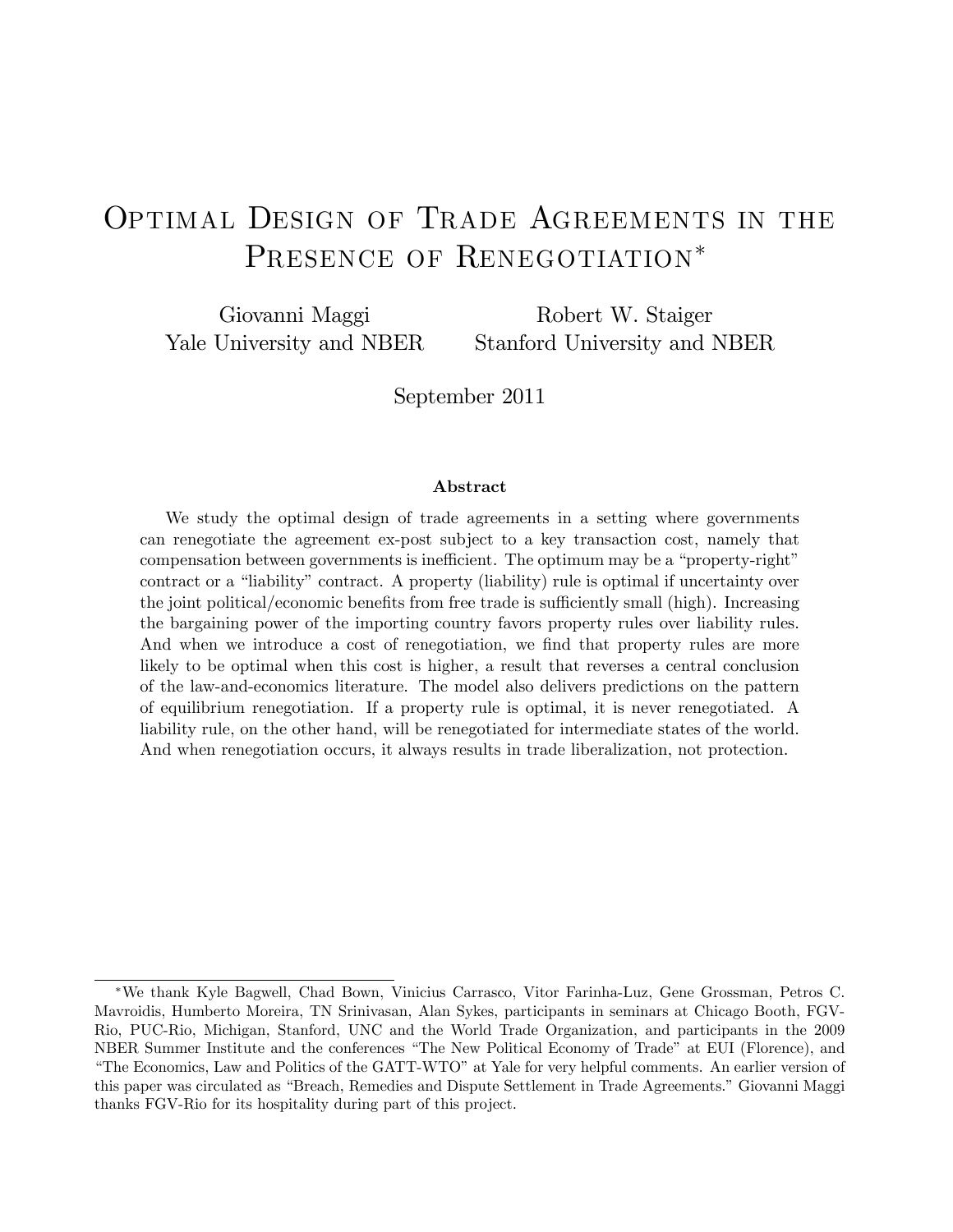#### 1. Introduction

When governments make international commitments, what is the optimal structure for their contract? This question is at the heart of a growing debate among scholars of international trade agreements. Broadly speaking, these commitments can take one of two possible contractual forms. One type of contract assigns *rights* concerning trade policy to the contract parties. To illustrate, consider a two-country world where the country that imports a good can either practice free trade or engage in protection: this Örst type of contract either assigns the right to protect to the importing country, or it assigns the right of free trade to the exporting country, and subsequently these rights can be transferred from one government to another only through a voluntary transaction  $-$  a renegotiation  $-$  between the two governments. In effect, this type of contract assigns ownership of rights concerning trade policy, and as a consequence it is commonly referred to in the legal literature as a property rule. This contrasts with a second type of contract, where the importer has the option to practice free trade, or to engage in protection and compensate the exporter with a certain amount of *damages*. In the legal literature, this type of contract is referred to as a *liability rule*.<sup>1</sup> As emphasized by many scholars, the choice between these two contract forms is a central issue for the design of a trade agreement (see for instance Jackson, 1997, Schwartz and Sykes, 2002, Lawrence, 2003 and Pauwelyn, 2008).<sup>2</sup>

Looking across the range of real-world trade agreements, there is evidence that both liability rules and property rules are at work. For example, Pauwelyn (2008) argues that property rules provide the "default" approach in both the WTO (applying for example to the WTO prohibitions against quantitative restrictions and export subsidies) and NAFTA, but for certain specific issues a liability-rule approach has instead been taken. Clear examples of liability rules in the GATT/WTO are the provisions for temporary and permanent escapes from negotiated tariff bindings in GATT Articles XIX and XXVIII, respectively, and the rules applying to "actionable" production subsidies in Part III of the WTO Agreement on Subsidies and Countervailing

<sup>&</sup>lt;sup>1</sup>Use of the property- and liability-rule terminology is less common outside of the law-and-economics literature, but the choice between these two types of contract is an important topic also in the economics literature on optimal contract design. In that literature, a liability-rule contract is often referred to as an "option contract," and a property-rule contract is sometimes referred to as a "noncontingent contract," or simply a "property-right" contract (see for example Segal and Whinston, 2002).

<sup>&</sup>lt;sup>2</sup>More broadly, the choice between liability and property rules relates to the question of the optimal degree of áexibility in a trade agreement. That question has been an important subject of debate in economics, international law and political science, where particular emphasis has been given to the desirability of escape clauses in trade agreements (see for example Bagwell and Staiger, 1990, Sykes, 1991, and Rosendorff and Milner, 2001).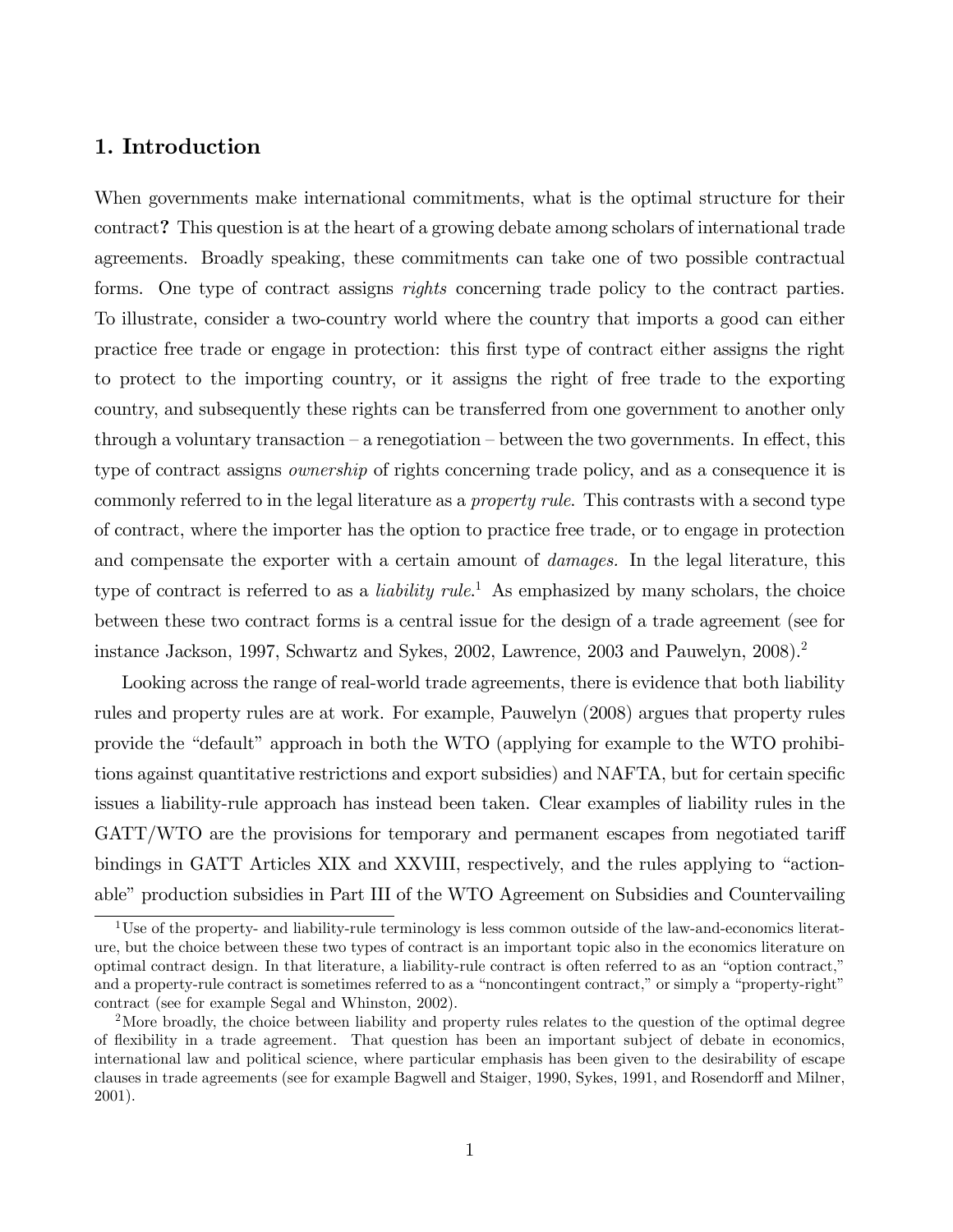Measures.<sup>3</sup> And in NAFTA (as well as in many bilateral investment treaties), investor protection against expropriation is set up as a liability rule. In addition to this variation across issues, there is evidence that the contract forms featured in a given institution evolve over time. For instance, there is broad agreement that in the early years, GATT operated as a system of liability rules (see Jackson, 1969, p. 147, Schwartz and Sykes, 2002, and Lawrence, 2003, p. 29); however, many legal scholars argue that in more recent times the GATT/WTO has evolved toward a property-rule system (see, for example, Jackson, 1997, Charnovitz, 2003, Pauwelyn, 2008 and Pelc, 2009). A key aim of our paper is to examine the tradeoffs involved in the choice between these two contractual forms.

The intuitive appeal of a liability rule is that it may help mitigate a key limitation of trade agreements, namely, the incompleteness of the contract. If governments could write a complete contingent contract, the efficient outcome could be achieved without any need for a liability rule. But if such a contract is not feasible, for example because some key contingencies (such as the strength of political pressures) are not verifiable, then a liability rule can facilitate the efficient adjustment of trade policy choices without the need to specify those contingencies in the contract. The simple logic is that the damage payment set by a liability rule can help induce the importer to internalize the externalities that it imposes on its trading partner(s) through its trade policy choices. But a liability-rule approach has its limitations. One limitation that stands out in the context of trade agreements is that international lump-sum transfers are generally not available; rather, the payment of damages from one government to another is typically accomplished by "self-help" and takes the form of tariff retaliation, which is inefficient.<sup>4</sup> This transaction cost (inefficient transfers) gives rise to a nontrivial tradeoff between property-rule and liability-rule approaches.<sup>5</sup>

<sup>3</sup>Other examples of liability rules in the GATT/WTO can be found in the General Agreement on Trade in Services (Article XXI, which provides for the renegotiation of specific commitments in services trade), and in the Agreement on Trade-Related Aspects of Intellectual Property Rights (Article 31, which sets conditions under which compulsory licenses may be issued). The non-violation nullification-or-impairment clause of the GATT can also be interpreted along the lines of a liability rule, as it permits countries to in effect escape their market access commitments with changes in domestic policies and pay damages to injured parties as a remedy. See Pauwelyn (2008, pp. 134-136) for further discussion.

<sup>&</sup>lt;sup>4</sup>The empirical magnitude of this inefficiency is arguably of first-order importance, especially if compensation takes the form of tariff retaliation. The inefficiencies associated with the use of tariffs have been quantified by many studies. For example, in one well-cited attempt (Hufbauer and Elliott, 1994), the authors conclude that U.S. consumers pay over six times the average annual compensation of manufacturing workers to preserve each job "saved" by special U.S. import protection.

 $5$ An additional limitation of a liability-rule approach is that it requires verifiability of the harm inflicted by a countryís trade policy on its trading partner(s), which in practice is likely to be very imperfect. This limitation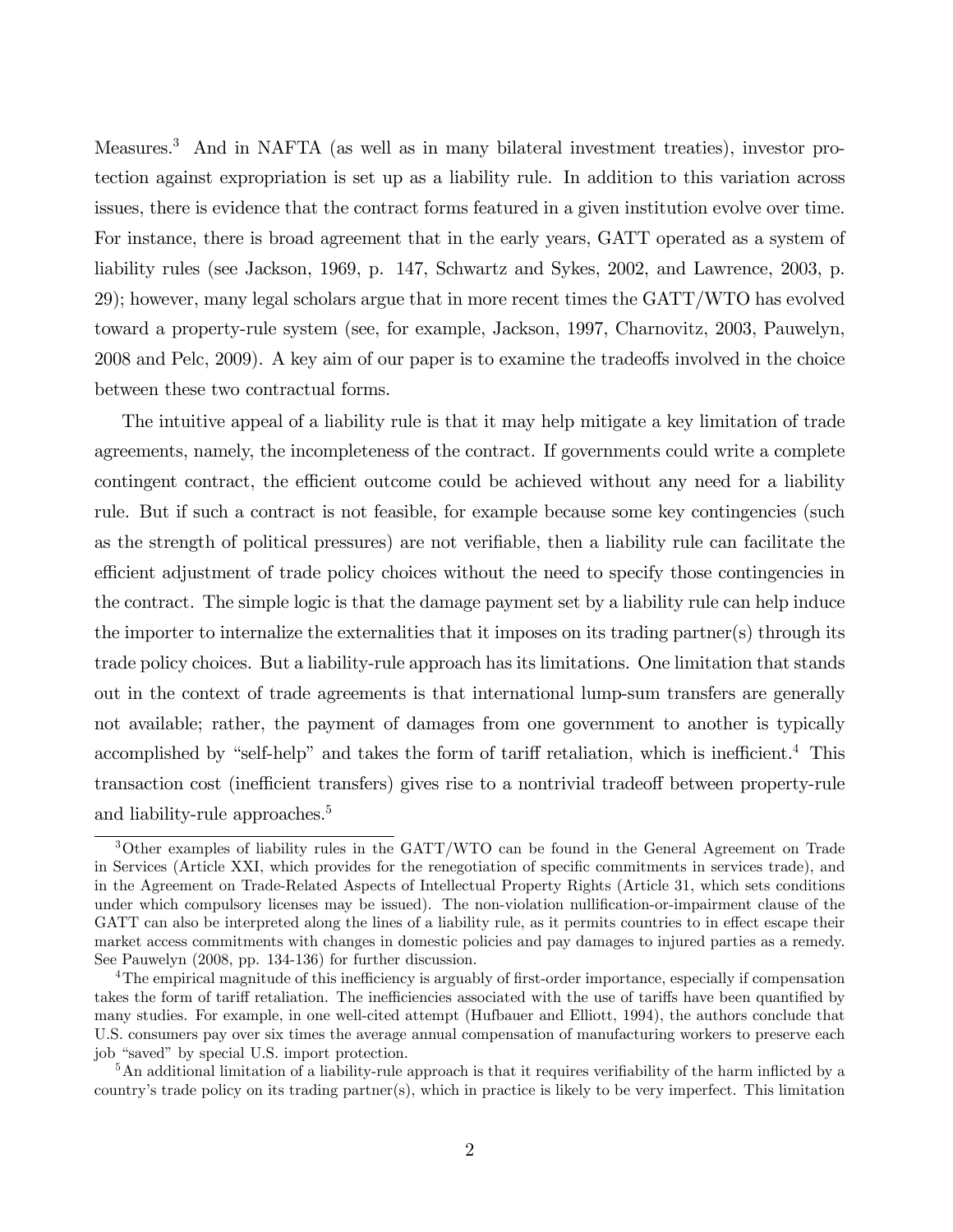When evaluating this tradeoff, it is important to allow for the possibility of *renegotiation*, both because of the empirical significance of renegotiation in real-world trade agreements, $6$  and because renegotiation changes substantially the nature of the tradeoff between the two contract forms. With renegotiation possible, the ex-ante contract does not determine the policy outcome directly; rather, it defines the disagreement point for the ex-post renegotiation. If there were no transaction costs, the Coase theorem would apply and the ex-ante contract would be irrelevant for the policy outcome. But in the presence of transaction costs, the disagreement point can impact the policy outcome, and the ex-ante contract can then have important efficiency consequences even when, as in the GATT/WTO, there are ample possibilities for renegotiation.

In light of these considerations, it is surprising that virtually all existing models of trade agreements abstract from renegotiation (with the few partial exceptions discussed below). Our paper advances this literature by studying the optimal design of trade agreements in the presence of renegotiation. Our analysis applies to trade agreements generally, but we will pay particular attention to the GATT/WTO, which is a natural institution on which to focus given its prominence in the world trading system.

In recent years there has been considerable research more generally on the optimal design of contracts in the presence of renegotiation, leading examples of which are the papers by Maskin and Moore (1999), Segal and Whinston (2002) and Watson (2007). Our approach broadly follows this literature, by considering an environment with nonverifiable information where the contract is designed ex-ante but can be renegotiated ex post through Nash bargaining. However, we depart from this literature by introducing some new features that are motivated by the international trade context, and we also impose some restrictions to make the model tractable. The main feature we add is that government-to-government transfers involve a deadweight loss, hence utility is nontransferable, whereas the typical models of contracting with renegotiation focus on the case of transferable utility.<sup>7</sup> The main restriction we introduce, on the other hand, is that we focus on a binary policy choice. This buys us tractability, and as we later describe this focus captures many trade-related policies that are discrete in practice.<sup>8</sup> As a consequence

is often emphasized in the informal law-and-economics literature, and we discuss it briefly in the Conclusion. However, we abstract from it in our basic model in order to focus more sharply on the role of inefficient transfers.

<sup>&</sup>lt;sup>6</sup>See for example Hoda  $(2001)$  and Busch and Reinhardt  $(2006)$  for an account of the many instances in which GATT/WTO members have engaged in renegotiation of their trade policy commitments.

<sup>7</sup>Maskin and Moore (1999) and Segal and Whinston (2002) are able to extend some results to the case of nontransferable utility, but the sharpest findings of this literature are all derived with transferable utility.

<sup>8</sup>A further restriction is that we focus on menu contracts, that is, contracts based on the choice of just one player (in our case the importer). In principle, one could design a more sophisticated mechanism that is based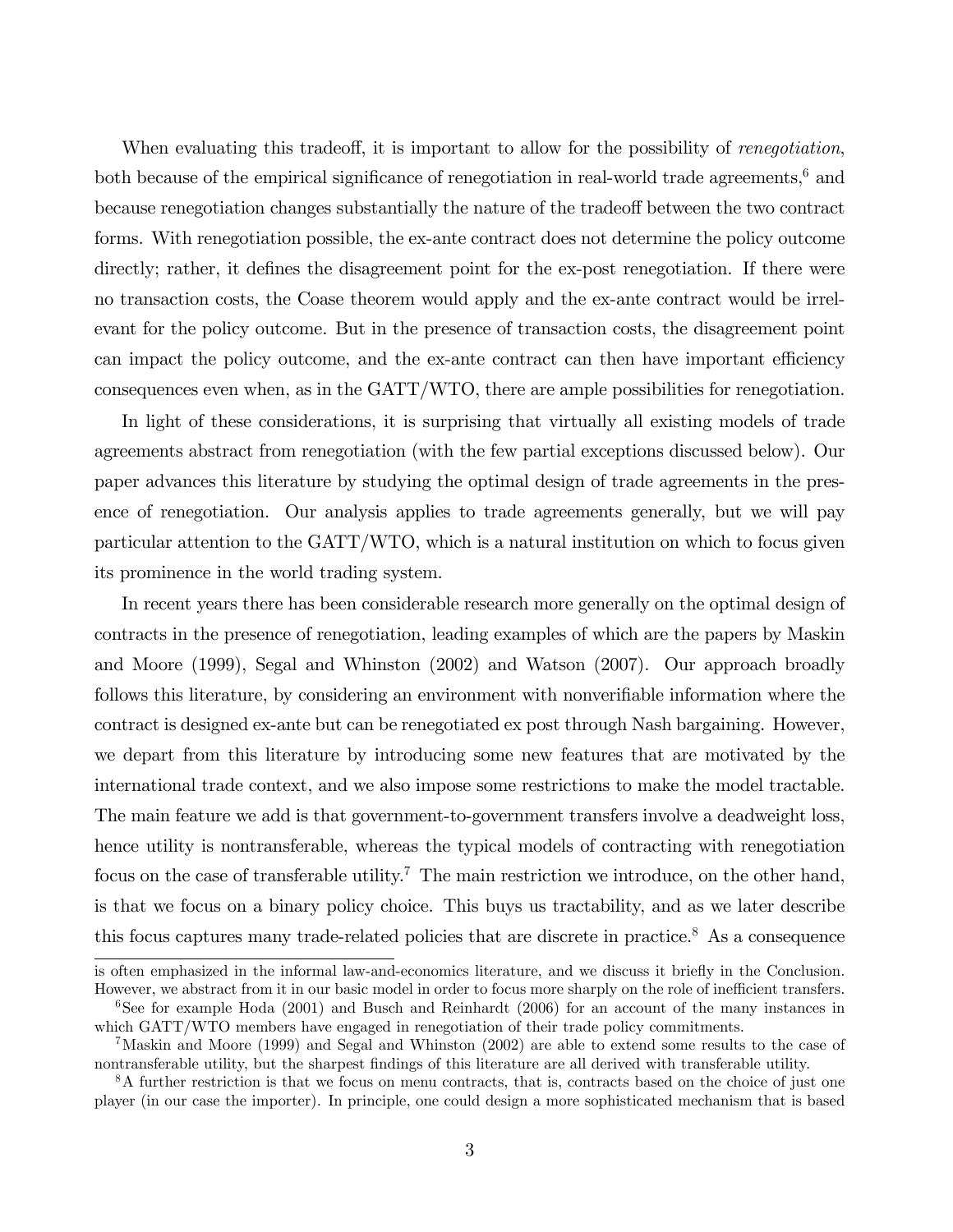of the structure we impose, our model delivers sharp results on the pattern of equilibrium renegotiation and on the desirability of property rules versus liability rules.

More specifically, we consider a two-country setting where governments contract over trade policy in the presence of uncertainty about the joint benefits of free trade, which could be positive or negative, due for example to political economy factors. Contracts are perfectly enforceable, but the joint benefits of free trade are not verifiable, so a complete contingent contract cannot be written. The agreement can take the form of a property rule (that either assigns the right of free trade to the exporter or assigns the right to protect to the importer), or of a liability rule (which gives the importer a choice between free trade and protection-cumcompensation). Importantly, we assume that transfers between governments are costly, so that utility is not transferrable; and we allow governments to renegotiate their contract through Nash bargaining once the state of the world is realized.

We start by observing that in our setting it may be optimal to induce renegotiation in equilibrium, and indeed the model yields several predictions concerning the pattern and direction of renegotiation. First, if the contract is designed optimally, renegotiation (when it occurs) will result in trade liberalization, not protection. More specifically, according to our model equilibrium renegotiations must take a particular form, in which the exporter agrees to compensate the importer in exchange for trade liberalization, against the importer's (credible) threat to protect and pay damages.<sup>9</sup> Second, while it might be expected that renegotiation would be triggered in extreme states of the world, where the joint benefits of free trade are either very large and positive or very large and negative, we find that in equilibrium renegotiation can only occur for intermediate states of the world. Thus, at a broad level, in our model renegotiation is not an "extraordinary" event, but rather occurs in "ordinary" circumstances.

A third and key prediction concerning the pattern of renegotiation is that, if a property rule is optimal, it is not renegotiated in equilibrium, and hence it entails no equilibrium transfers. We discuss this finding in light of evidence that the use of compensation/tariff-retaliation in

on messages sent by both players. But as Segal and Whinston (2002) explain, a (continuous) mechanism that is based on two-sided messages may or may not improve upon a menu contract, depending on the contracting environment. It is therefore an open question whether and to what extent more elaborate mechanisms can improve upon menu contracts in our setting, though as a practical matter it should also be noted that in the context of a policy that is applied on a continuing basis as in our setting, the high frequency with which such message games would have to be played in response to potentially changing states of the world would likely make them exceedingly costly to run. In any case, this is a question that we leave for future research.

<sup>&</sup>lt;sup>9</sup>While we do not attempt an empirical assessment of our model's predictions, we confirm below that this form of renegotiation does indeed occur in the GATT/WTO.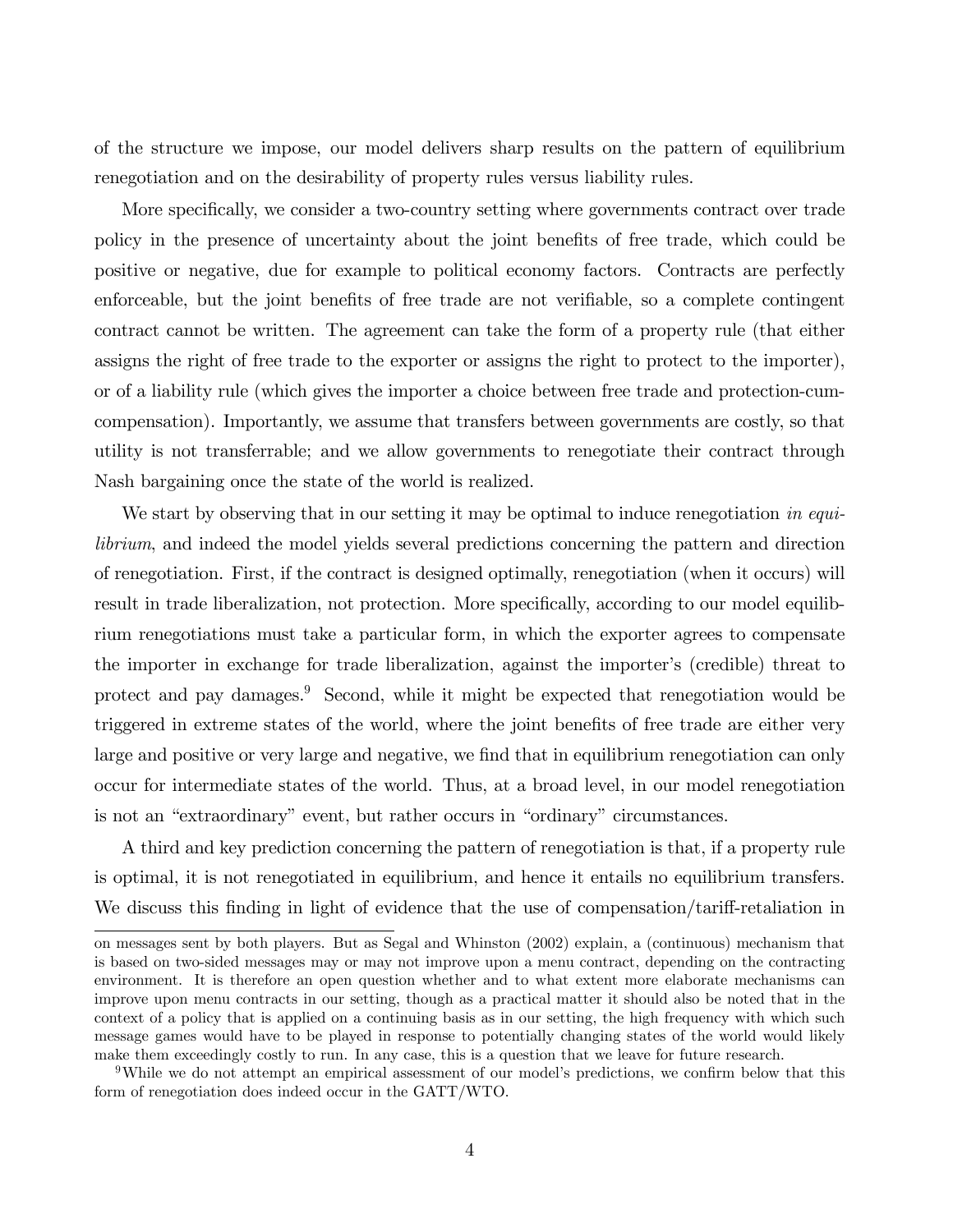the GATT/WTO has diminished through time, and we suggest that this diminished role for compensation may be a consequence of the shift from liability to property rules that, in the view of GATT/WTO legal scholars as we have described above, has occurred over time.

We then examine whether the optimal contract takes the form of a property rule or a liability rule. In the standard setting where parties cannot renegotiate the contract, the tradeoff between property rules and liability rules is conceptually simple: property rules involve no ex-post transfers but imply inflexible policy outcomes, while liability rules allow more policy flexibility but entail costly transfers. But the ability to renegotiate the contract ex-post changes the nature of the tradeoff in significant ways: first, property rules no longer necessarily imply inflexible policy outcomes; and second, there is a new consideration that plays an important role, namely how the rule specified in the contract affects the amount of transfers that occur when the contract is renegotiated. Perhaps surprisingly, we show that even though the tradeoff is more subtle, the predictions of the model are sharper when renegotiation is allowed.

We find that a property rule is optimal if uncertainty about the joint benefits of protection is sufficiently low, whereas a liability rule is optimal when this uncertainty is high. Under the interpretation that this uncertainty is caused primarily by political-economy shocks, our finding suggests that the use of liability (property) rules should be more (less) prevalent for issue areas that are more "politicized" and hence prone to political-economy shocks. As we discuss further below, this finding is suggestive of the pattern of liability and property rules observed in the GATT/WTO, and is broadly in line with the emphasis that GATT negotiators placed on uncertainty as they considered the potential benefits of liability rules. Moreover we show that, if a liability rule is optimal, the optimal level of damages falls short of fully compensating the exporter, contrary to the "efficient breach" argument in the law-and-economics literature and in line with features of GATT/WTO remedies based on the principle of reciprocity.

One of the key parameters of the model is the relative bargaining power of the two governments. In our setting, bargaining powers have efficiency consequences, not just distributional consequences, because utility is not transferrable. We find that increasing the bargaining power of the importing country tends to favor property rules over liability rules. This follows from the inefficiency of transfers and the combination of two results we mentioned above: first, if the importer is stronger the equilibrium transfer is larger, because equilibrium renegotiations always entail the exporter compensating the importer; and second, an optimal property rule is never renegotiated in equilibrium and hence entails no equilibrium transfers.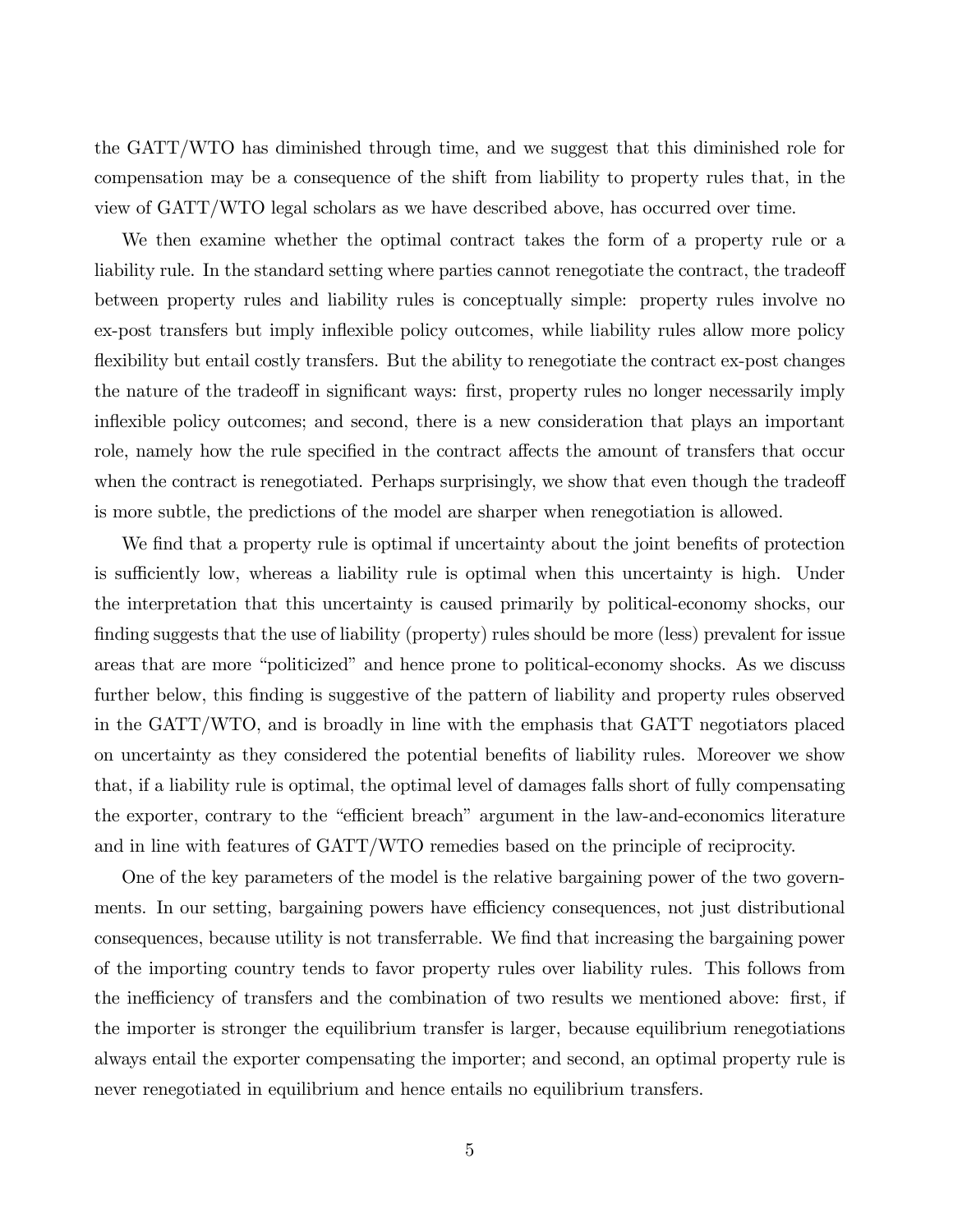We also consider the impact of renegotiation frictions on the optimal form of contract. We capture renegotiation frictions in a very simple way by introducing a fixed cost of renegotiation. We find that increasing this cost favors property rules over liability rules. As we discuss further below, this result contrasts sharply with a central conclusion of the law-and-economics literature, namely, that bargaining frictions tend to favor liability rules over property rules (Calabresi and Melamed, 1972, and Kaplow and Shavell, 1996).<sup>10</sup> Interestingly, if transfers were costless, the effect of introducing renegotiation frictions in our model would be *reversed*, that is, liability rules would be favored. This explains why our result diverges from the conclusion of the law-and-economics literature: unlike that literature, we focus on a world with costly transfers, which as we argued are a key transaction cost in the international trade context.

These themes are virtually unexplored in the existing economics literature on trade agreements, in part because those models do not accommodate the possibility of renegotiation in a meaningful way.<sup>11</sup> One partial exception is Beshkar  $(2010b)$ : he considers the optimal design of a trade agreement with privately observed political pressures and costly transfers, but only allows for a limited form of renegotiation and focuses instead on the role of the WTO as a provider of non-binding arbitration for its member governments. Another partial exception is Bagwell and Staiger (1999), who study the properties of a limited form of renegotiation that is restricted to satisfy the GATT/WTO principle of reciprocity, but their focus is also very different from ours. Finally, the possibility of renegotiation is emphasized in the papers by Ludema (2001) and Klimenko et al. (2008), but their focus is on the renegotiation of punishment strategies in repeated-game models of self-enforcing agreements.

By contrast, in the law and economics literature analogous issues have been extensively studied in a domestic context. There are two related literatures. A fundamental question in the literature concerned with domestic contracts (see, for example, Schwartz, 1979, Shavell, 1984 and Ulen, 1984) is when contracting parties would want specific performance as a remedy

 $10$ This is widely seen as a fundamental result in law-and-economics. Wikipedia for example states: "With the opportunity to use either liability or property-based rules to protect entitlements, the academic community soon concluded that the key to figuring out which rule to use turned on the transaction costs. Therefore, if there were low transaction costs, then property rules should be used. If the transaction costs were high, then liability rules should be used." (see the entry "Property Rules, Liability Rules and Inalienability").

<sup>11</sup>For example, a number of papers (such as Bagwell and Staiger, 2005, Martin and Vergote, 2008, Bagwell, 2009, Beshkar, 2010a and Park, forthcoming) consider the optimal design of trade agreements with privately observed political pressures, but none of these papers considers the possibility of renegotiation of the agreement. Howse and Staiger (2005) investigate whether the GATT/WTO reciprocity rule might be interpreted as facilitating efficient breach, but they do not consider the possibility of renegotiation either.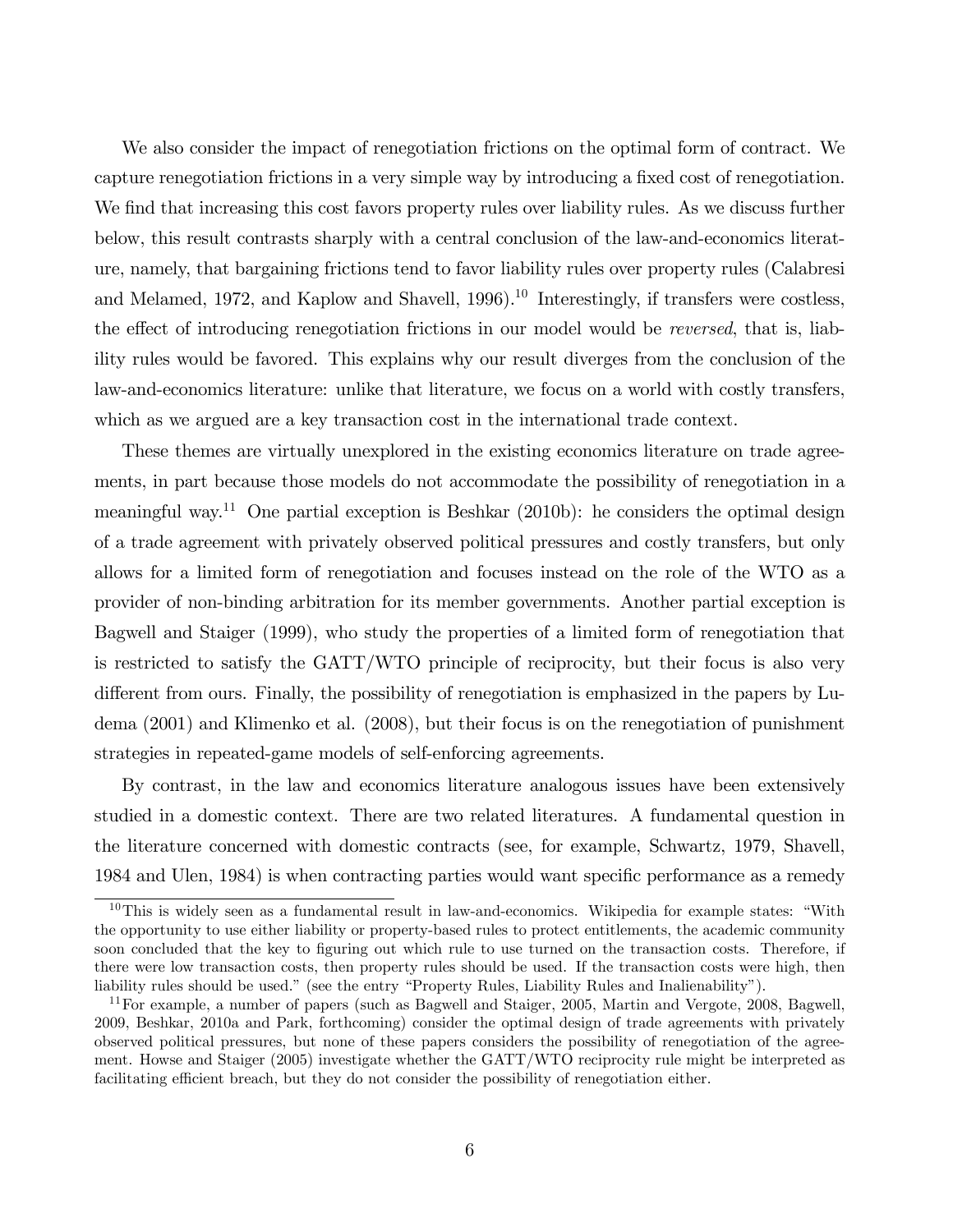for contract breach and when they would instead prefer damage payments. There is also a vast literature (the seminal contributions are Calabresi and Melamed, 1972, and Kaplow and Shavell, 1996) that is concerned with the related question of when property rules are preferred to liability rules in the design of domestic law. But all of this literature maintains the assumption that cash transfers are available (as seems appropriate given the literature's domestic-context focus). By introducing costly transfers, our paper forges a link between the law-and-economics theory of optimal legal rules and the economic theory of trade agreements.

The rest of the paper proceeds as follows. Section 2 lays out the basic model. Section 3 considers a benchmark where no renegotiation is possible. Section 4 characterizes the optimal agreement in the presence of renegotiation. Section 5 considers a more general class of contracts that allows not only for a "stick" associated with protection, but also for a "carrot" associated with free trade. Section 6 concludes. The Appendix contains proofs not presented in the text.

#### 2. The Model

We focus on a single industry in which the Home country is the importer and the Foreign country is the exporter. We focus on a two-country world because this allows us to make the key points in a more transparent way, but in the concluding section we will briefly discuss the extension to a multi-country setting.

The Home government chooses a binary level of trade policy intervention for the industry, which we denote by  $T \in \{FT, P\}$ : "Free Trade" or "Protection." The binary policy instrument helps to keep our analysis tractable, and it captures reasonably well a variety of non-tariff policy choices that are discrete in practice, such as trade-related regulatory regimes or product standards, on which many of the trade disputes in the GATT/WTO have focussed. Finally, we assume that the Foreign (exporting) government is passive in this industry.

At the time that the Home government makes its trade policy choice, a transfer may also be exchanged between the governments, but at a cost. Here we seek to capture the feature that cash transfers between governments are seldom used for providing compensation to trading partners, while indirect (non-cash) transfers, such as tariff adjustments in other sectors or even non-trade policy adjustments, are more easily available.<sup>12</sup> To allow for this possibility in a

<sup>&</sup>lt;sup>12</sup>For example, there are no known cases of cash compensation being provided within the context of the escape clause provisions in GATT Article XIX or the provisions for permanent tariff modifications in Article XXVIII, and the resolution of GATT/WTO disputes has, with two exceptions, never involved cash transfers either (the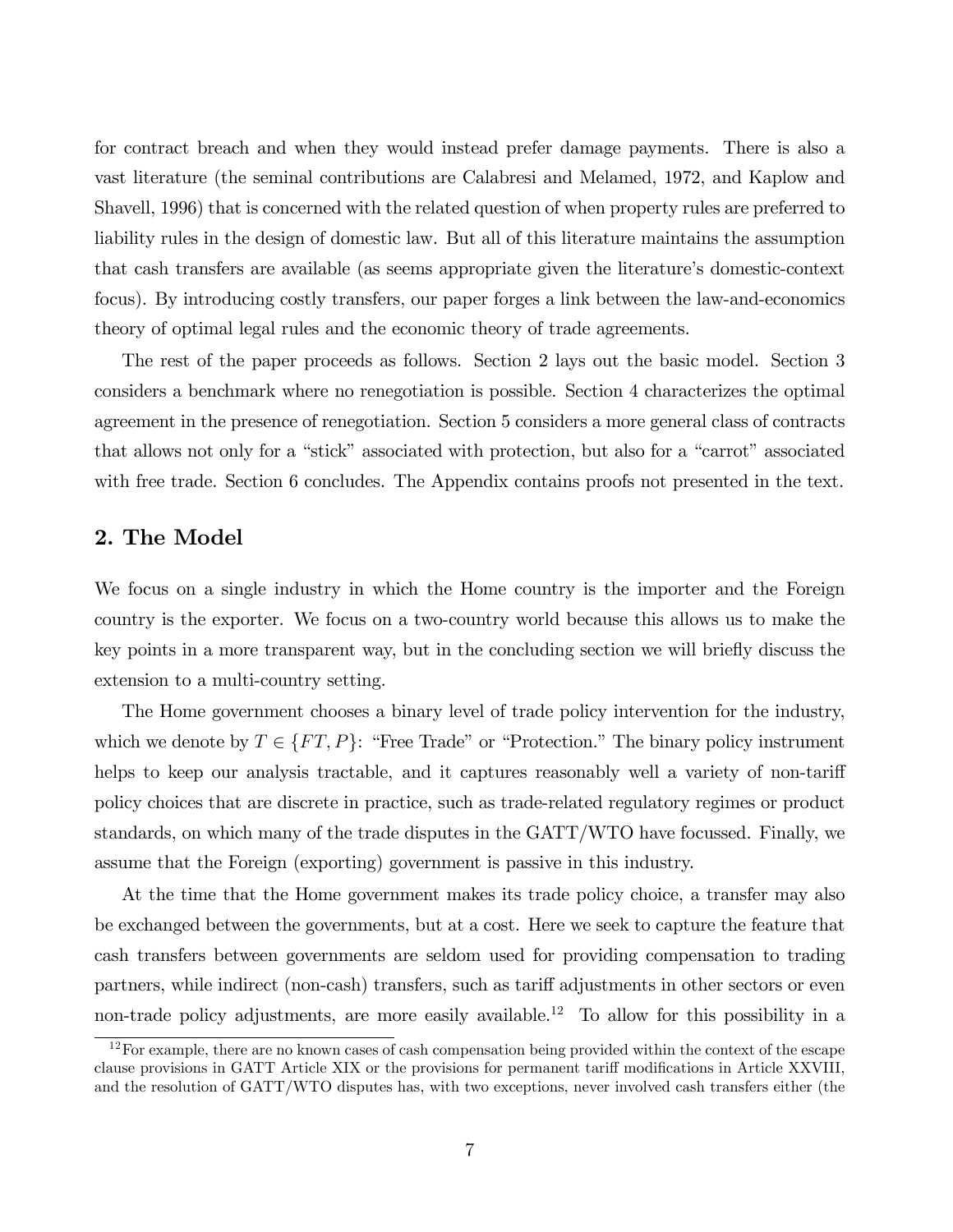tractable way, we let b denote a (positive or negative) transfer from Home to Foreign, with  $c(b) \geq 0$  the deadweight loss associated with the transfer level b. The transfer cost  $c(b)$  is (weakly) convex and smooth everywhere, with the natural features that  $c(0) = 0$  and  $c(b) > 0$ for  $b \neq 0$ . For simplicity, we assume that the Home country bears the deadweight loss  $c(b)$ , and that the total cost of the transfer inclusive of deadweight loss,  $b + c(b)$ , is increasing for all  $b$ .<sup>13</sup>

The Home government's payoff is given by

$$
\omega(T, b) = v(T) - b - c(b),\tag{2.1}
$$

where  $v(T)$  is the Home government's valuation of the domestic surplus associated with policy T in the sector under consideration. We have in mind that  $v(T)$  corresponds to a weighted sum of producer surplus, consumer surplus and revenue from trade policy intervention, with the weights possibly reflecting political economy concerns (as in, e.g., Baldwin, 1987, and Grossman and Helpman, 1994). As the Foreign government is passive in this industry, its payoff is

$$
\omega^*(T, b) = v^*(T) + b,\tag{2.2}
$$

where  $v^*(T)$  is the Foreign government's valuation of foreign surplus associated with policy T.

Using  $(2.1)$  and  $(2.2)$ , the joint payoff of the two governments is denoted as  $\Omega$  and given by

$$
\Omega(T, b) = v(T) + v^*(T) - c(b).
$$
\n(2.3)

We assume that Home always gains from protection, and we denote this gain as

$$
\gamma \equiv v(P) - v(FT).
$$

This gain may be interpreted as arising from some combination of terms-of-trade and political considerations. On the other hand, we assume that Foreign always loses from protection, and we denote this loss as

$$
\gamma^* \equiv v^*(FT) - v^*(P).
$$

two exceptions to date are the US-Copyright case – see WTO, 2007, pp. 283-286 – and the Brazil-Cotton case – see Schnepf, 2010). However, countries do sometimes achieve indirect payment of compensation through various forms of policy adjustments in other sectors (e.g., the GATT/WTO "self-help" method of tariff-retaliation). Our implicit assumption is that these other policies are set efficiently, so that any adjustments to them then entails a deadweight loss.

 $13$  If the deadweight loss were borne by the Foreign country, none of our qualitative results would change, provided  $b - c(b)$  is increasing for all b. Note that both of these assumptions  $(b + c(b))$  and  $b - c(b)$  increasing for all b) are satisfied if  $|c'(b)| < 1$  for all b.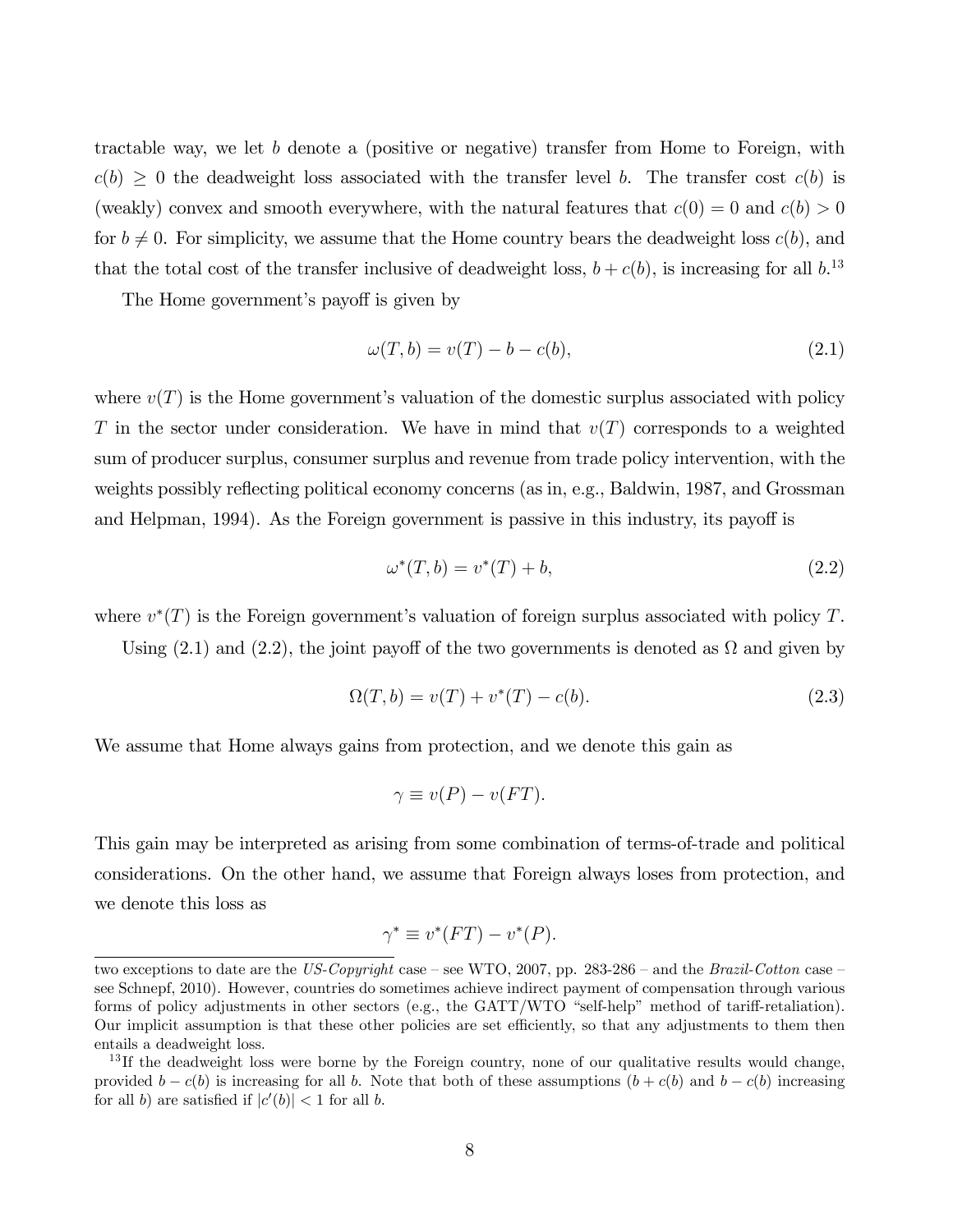The joint (positive or negative) gain from protection is then  $\Gamma \equiv \gamma - \gamma^*$ .

Below we will refer to the outcome that maximizes joint surplus as the "first best" outcome. This outcome is easily described: if  $\Gamma > 0$  (or  $\gamma > \gamma^*$ ), the first best is  $T = P$  and  $b = 0$ , and if  $\Gamma < 0$  (or  $\gamma < \gamma^*$ ), the first best is  $T = FT$  and  $b = 0$ . Notice that b always equals zero under the first best, because transfers are costly to execute.

We assume that governments are ex-ante uncertain about the joint gains from protection  $\Gamma$  (or equivalently the joint benefits from free trade,  $-\Gamma$ ), but they observe  $\Gamma$  ex post. We also assume that  $\Gamma$  is not verifiable, i.e. not observed ex post by the court/dispute-settlementbody (DSB), so that governments cannot write a complete contingent contract.<sup>14</sup> We consider the simplest environment of this kind that allows us to make the relevant points. We assume that  $\gamma^*$  is known ex-ante, so that all the uncertainty in  $\Gamma$  originates from  $\gamma$ , and that  $\gamma$  is not verifiable.<sup>15</sup> In the Conclusion we briefly discuss the case in which  $\gamma^*$  is also uncertain (and not verifiable). But there is also a further motivation  $-\overline{\phantom{a}}$  besides simplicity  $-\overline{\phantom{a}}$  for considering the case in which  $\gamma^*$  is known ex ante. This is the case that is most favorable to the so-called "efficient" breach" argument, according to which efficiency can be induced if Foreign is made whole with a damage payment of  $\gamma^*$  in the event of breach. We will show that, even in this most-favorable case, the standard argument for a liability rule must be qualified in our setting along a number of important dimensions.

We denote by  $h(\gamma)$  the ex-ante distribution of  $\gamma$ , which we assume to be common knowledge (to the governments as well as the DSB). The density  $h(\gamma)$  is defined over the positive real line,  $\gamma \in [0,\infty)$ . We let  $\gamma$  and  $\bar{\gamma}$  denote the bounds of the support of  $\gamma$ , or more formally,  $\gamma = \inf \{ \gamma : h(\gamma) > 0 \}$  and  $\bar{\gamma} = \sup \{ \gamma : h(\gamma) > 0 \}.$  To make things interesting, we assume that  $\gamma^*$  is strictly positive and that the value  $\gamma = \gamma^*$  is in the interior of the support of  $\gamma$ , so that the first-best is P in some states (when  $\gamma > \gamma^*$ , and hence  $\Gamma > 0$ ) and FT in some states (when  $\gamma < \gamma^*$ , and hence  $\Gamma < 0$ ).

The fact that governments cannot write a complete contingent contract does not *necessarily* imply inefficiencies. If transfers were costless (no deadweight loss), then governments could

<sup>&</sup>lt;sup>14</sup>Other papers that also model trade agreements as incomplete contracts include Copeland (1990), Bagwell and Staiger (2001), Horn (2006), Costinot (2008), Horn, Maggi and Staiger (2010) and Maggi and Staiger  $(2011)$ . We will use the expressions "court" and "DSB" interchangeably. Note that in our model the role of the court/DSB is simply that of an external enforcer of the contract, as in standard models of contracting.

<sup>&</sup>lt;sup>15</sup>These informational assumptions, namely that uncertainty is one-dimensional and that the uncertain parameter is not verifiable by the court but is observed by both parties, are relatively standard in the literature on mechanism design with renegotiation (see for example Segal and Whinston, 2002). Also, whether the uncertainty over  $\gamma$  reflects underlying uncertainty about  $v(FT)$  or  $v(P)$  or both is immaterial for our results.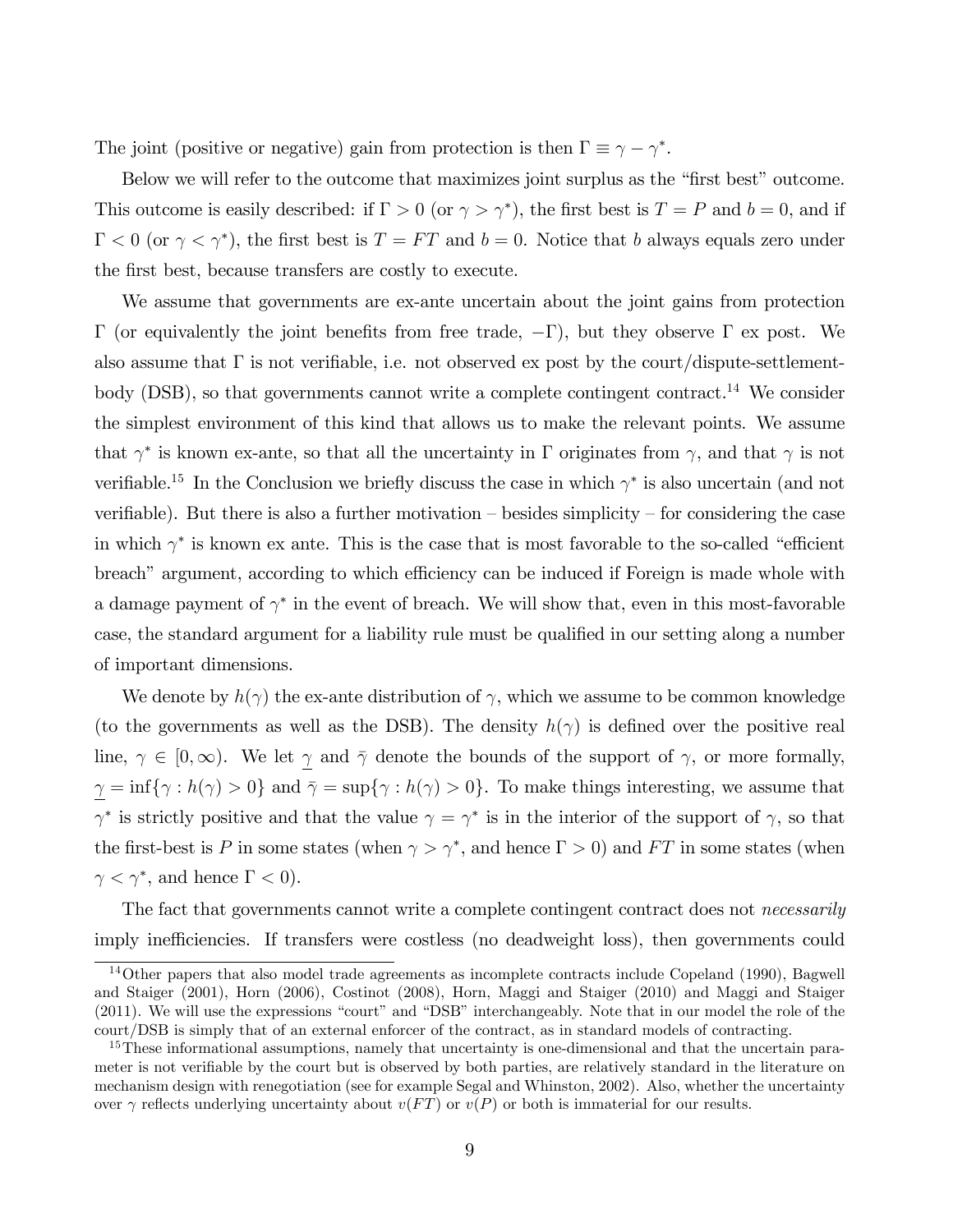always achieve the first best by engaging in ex-post (i.e., after observing  $\gamma$ ) negotiations over policies and (costless) transfers. With costly transfers, on the other hand, the first best cannot be achieved in general, but ex-ante joint surplus may be enhanced by writing a contract ex ante (before  $\gamma$  is realized). We look for the contract that maximizes ex-ante joint surplus.<sup>16</sup>

The contract can be of two different types. The first type of contract is a *property rule*, which either assigns the right of free trade to the exporter (we will sometimes refer to this as a "prohibitive" property rule), or assigns the right to protect to the importer (we refer to this as a "discretionary" property rule). The second type of contract is a *liability rule*, which is a menu contract that gives the Home country a choice between (i) setting  $FT$  and (ii) setting P and compensating the Foreign country with a payment  $b^D$ . Using slightly different terminology, this type of contract specifies a baseline commitment  $(FT)$  but allows Home to escape this commitment by paying a certain amount of *damages*. In section 5 we will consider a more general type of contract that may specify a transfer also for the  $FT$  choice; in the basic model we focus on the simpler type of contract because it makes the main insights more transparent.<sup>17</sup>

Note that a prohibitive property rule is outcome-equivalent to an extreme liability rule in which  $b^D$  is set prohibitively high (i.e. such that the importer chooses  $FT$  in all states of the world), and a discretionary property rule is outcome-equivalent to a liability rule at the other extreme in which  $b^D = 0$ . Therefore, at a formal level we can focus without loss of generality on the family of liability contracts described above and simply optimize the level of  $b^D$ . However, we will call the contracts at the two extremes  $(b^D = 0$  and  $b^D$  prohibitively high)

 $16$ There are three ways to justify this emphasis on the maximization of the governments' ex-ante joint surplus. One possibility is to allow for costless ex-ante transfers, i.e., transfers at the time the institution is created. This justification is not in contradiction with our assumption of costly ex-post transfers, if it is interpreted as reflecting the notion that the cost of transfers can be substantially eliminated in an ex-ante setting such as a GATT/WTO negotiating round where many issues are on the table at once (see, for example, the discussion in Hoekman and Kostecki, 1995, Ch. 3). A second possibility would be to keep the single-sector model and introduce a veil of ignorance, so that ex-ante there is uncertainty over which of the two governments will be the importer and which the exporter. And a third possibility would be to introduce a second mirror-image sector, so that the game is overall symmetric; in this case, if the governments focus on the symmetric point of the Pareto frontier, this maximizes the sum of their payoffs.

<sup>&</sup>lt;sup>17</sup>In our simple model,  $b^D$  is noncontingent. But in a richer model where some state-of-the-world variables are verifiable and some are not,  $b^D$  could be made contingent on the verifiable variables. This would allow for (partially) contingent liability rules and (partially) contingent property rules. It is useful to keep this in mind because in real-world trade agreements we do observe contingent property and liability rules. Consider, for instance, the WTO. An example of a contingent liability rule is given by the provisions for tariff modifications in GATT Article XXVIII, where the compensation due to the exporting country in case of a tariff increase is contingent on the trade effects of such a tariff change. And an example of a contingent property rule is given by the prohibition against quantitative restrictions, which applies strictly as a default, but does not apply at all under certain "exceptional" contingencies (such as a balance of payments crises, see GATT Article XII).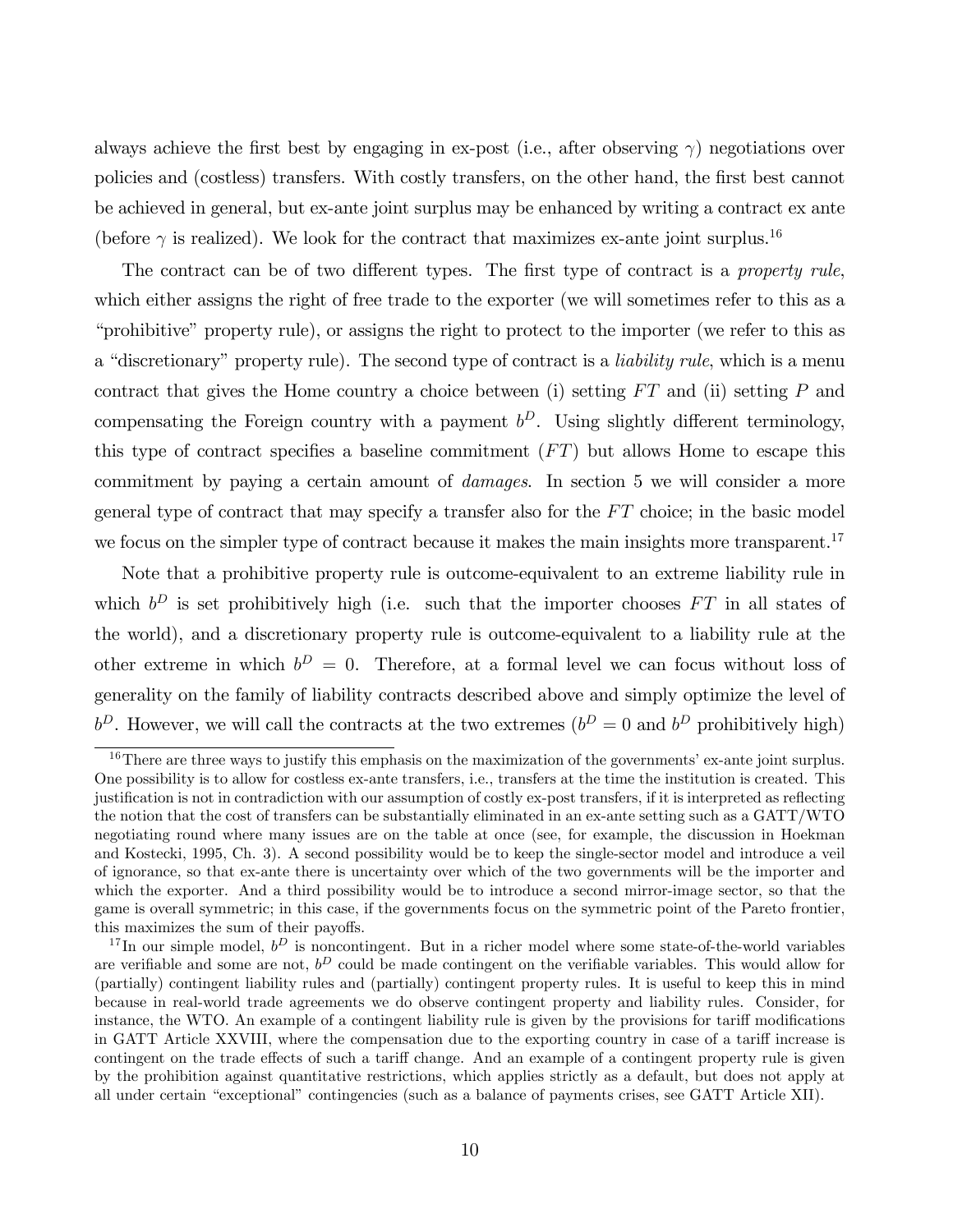"property rules."<sup>18</sup> We choose to emphasize the property-rule interpretation rather than the extreme-liability-rule interpretation in order to connect with the ongoing debate on the optimal design of trade agreements that we described in the Introduction. It is also important to keep in mind that the difference between a liability rule and a property rule is not just a matter of degree (the level of the damages  $b^D$ ), but there is an important qualitative difference as well: a liability rule is in essence a "separating" contract, since it induces the importer to choose different policies in different states of the world, while a property rule is in essence a "pooling" contract, since it induces a noncontingent policy choice.<sup>19</sup>

We allow the governments to renegotiate the initial contract after the state of the world  $\gamma$  is realized. More specifically, we assume that the ex-post negotiation is a Nash bargaining game with the initial contract serving as the disagreement point. We let  $\sigma$  (resp.  $1 - \sigma$ ) denote the bargaining power of the Home (resp. Foreign) government. We abstract from underlying issues of enforcement and simply assume that bargaining outcomes between the two governments are enforced (we return to this assumption briefly in the Conclusion). To summarize, the timing of events is as follows: (0) Governments write the contract; (1)  $\gamma$  is realized and observed by the governments; (2) governments can renegotiate the terms of the contract  $(b \text{ and } T)$ .

We conclude this section by highlighting an alternative interpretation of the contract-design problem described above. The literal interpretation is that governments write a contract that specifies two options for the importer (choosing  $FT$ , or choosing P and compensating the exporter with the payment  $b^D$ ), and the DSB simply enforces the contract. The alternative interpretation is that governments design an institution consisting of two parts: (i) a simple  ${FT}$  contract with no contractually specified means of escape; and (ii) a mandate for the DSB to implement a certain *remedy for breach* (the payment  $b^D$ ). Our analysis applies equally well under either of these interpretations (i.e., whether the contract includes an escape provision, or rather a remedy for breach is specified in the DSB mandate), and both of these interpretations are relevant for the GATT/WTO: some WTO clauses take the form of explicit option contracts, for example the escape clause in GATT Article XIX and the provisions for tariff modifications in Article XXVIII; but there are also many contractual commitments for which, when they

<sup>18</sup>Kaplow and Shavell (1996) make the same observation and adopt a similar approach.

<sup>&</sup>lt;sup>19</sup>Arguably, a property rule is also likely to be substantially simpler than a liability rule, because under a liability rule the optimal  $b^D$  will inevitably depend on the specifics of the issue area (or the sector) being regulated, so the agreement may have to specify a different  $b^D$  for each clause. By contrast, with a property rule, the penalty (zero or prohibitive) need not be issue-specific and could be specified as an agreement-wide default.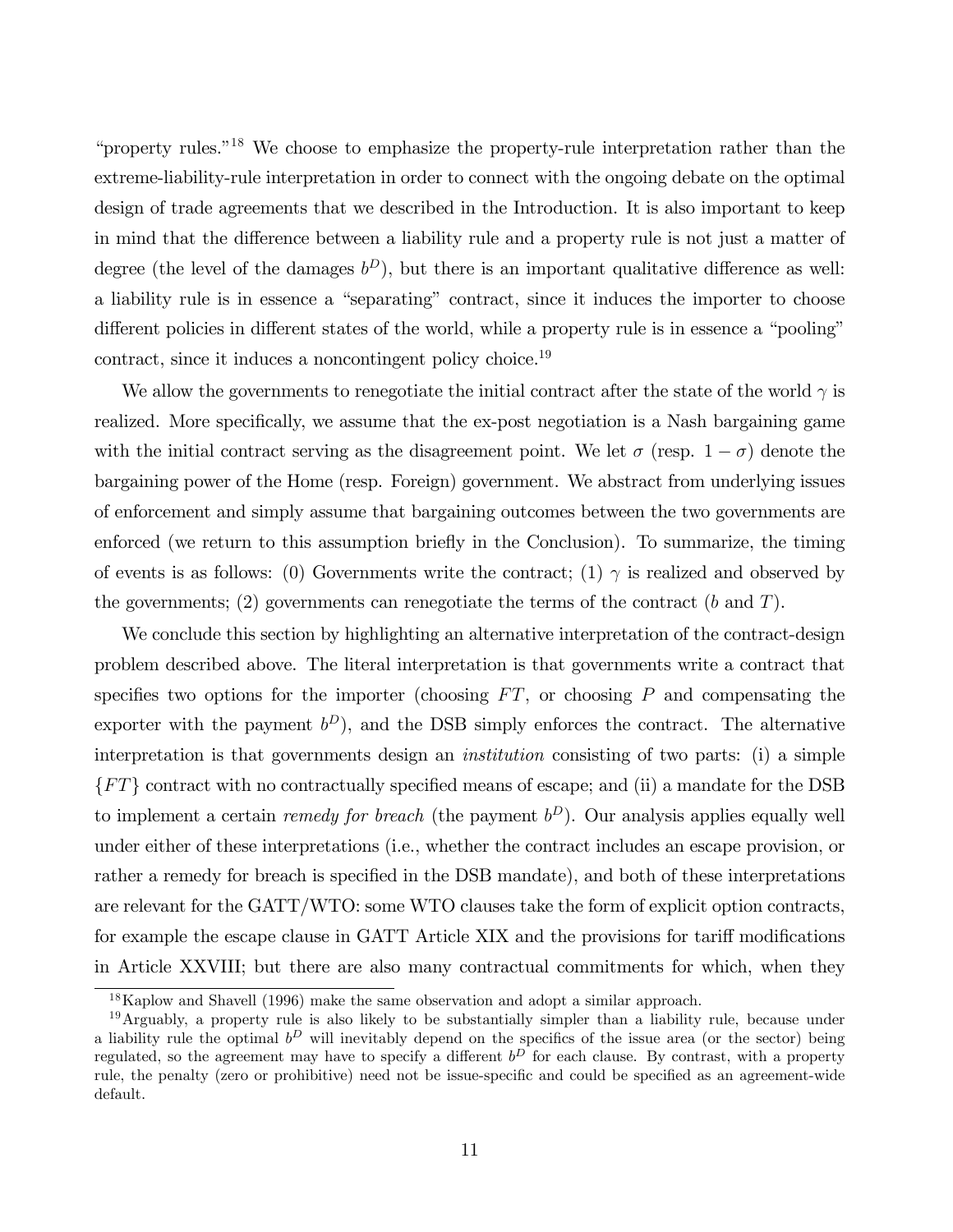apply, there is no escape provision (e.g., the rules governing "actionable" production subsidies, and the ban on export subsidies), and in this case the relevant question is what should be the appropriate remedy applied by the DSB in case of breach. Under either interpretation, the level of the breach remedy is important for the same reason: it serves to define the disagreement point provided by the legal system should ex-post negotiations fail.<sup>20</sup>

#### 3. The No-Renegotiation Benchmark

Before characterizing the optimal agreement in the presence of renegotiation, it is instructive first to consider the simpler setting where ex-post negotiation is not possible. In this setting governments can be viewed as simply designing a contract ex ante (to maximize ex-ante joint surplus) and then implementing it ex post, and choosing a level of damages  $b^D$  amounts to stipulating the actual level of damages that must be paid by Home if it chooses P.

We start by noting that, given  $b^D$ , the importer will choose  $FT$  if and only if its gain from protection,  $\gamma$ , is below some threshold level  $\hat{\gamma}$ . The threshold level  $\hat{\gamma}$  is the value of  $\gamma$  for which the importer is indifferent between FT and P-plus-damages- $b^D$ , and is given by  $\hat{\gamma} = b^D + c(b^D)$ . The threshold  $\hat{\gamma}$  summarizes the policy "allocation" induced by the contract, and we say that  $\hat{\gamma}$  is "implemented" by the level of damages  $b^D$  if  $\hat{\gamma} = b^D + c(b^D)$ .

It is useful to highlight how the notions of property rules and liability rules map into values of  $\hat{\gamma}$ . For this purpose, we define the "prohibitive" level of damages  $b^{prohib}$  as the minimum value of  $b^D$  such that the importer chooses FT for all  $\gamma$  in the support  $(\gamma, \overline{\gamma})$ , which is defined implicitly by  $b^D + c(b^D) = \overline{\gamma}$ . Clearly, then, setting a discretionary property rule  $(b^D = 0)$ corresponds to setting  $\hat{\gamma} = 0$ ; a prohibitive property rule  $(b^D \ge b^{prohib})$  corresponds to  $\hat{\gamma} \ge \bar{\gamma}$ ; and a liability rule  $(b^D \in (0, b^{prohib}))$  corresponds to a value  $\hat{\gamma}$  that is strictly between 0 and  $\bar{\gamma}$ .

It is helpful to write the optimal contracting problem as choosing the transfer  $b^D$  and the policy allocation  $\hat{\gamma}$  to maximize the ex-ante joint surplus, subject to the "implementation" constraint"  $b^D + c(b^D) = \hat{\gamma}$ . Letting  $E\Omega_{\varnothing}(b^D, \hat{\gamma})$  denote the ex-ante joint surplus given  $b^D$  and  $\hat{\gamma}$  when no ex-post negotiation is possible, we can state the optimal contracting problem as

 $20$ There is a semantic distinction in the law-and-economics literature according to which, if a trade agreement is viewed as a piece of international law then the property-rule/liability-rule terminology would be used, whereas if a trade agreement is viewed as a contract then the analogous distinction is between a contract that requires "specific performance" and one that specifies "damages for breach." We use these terms interchangeably.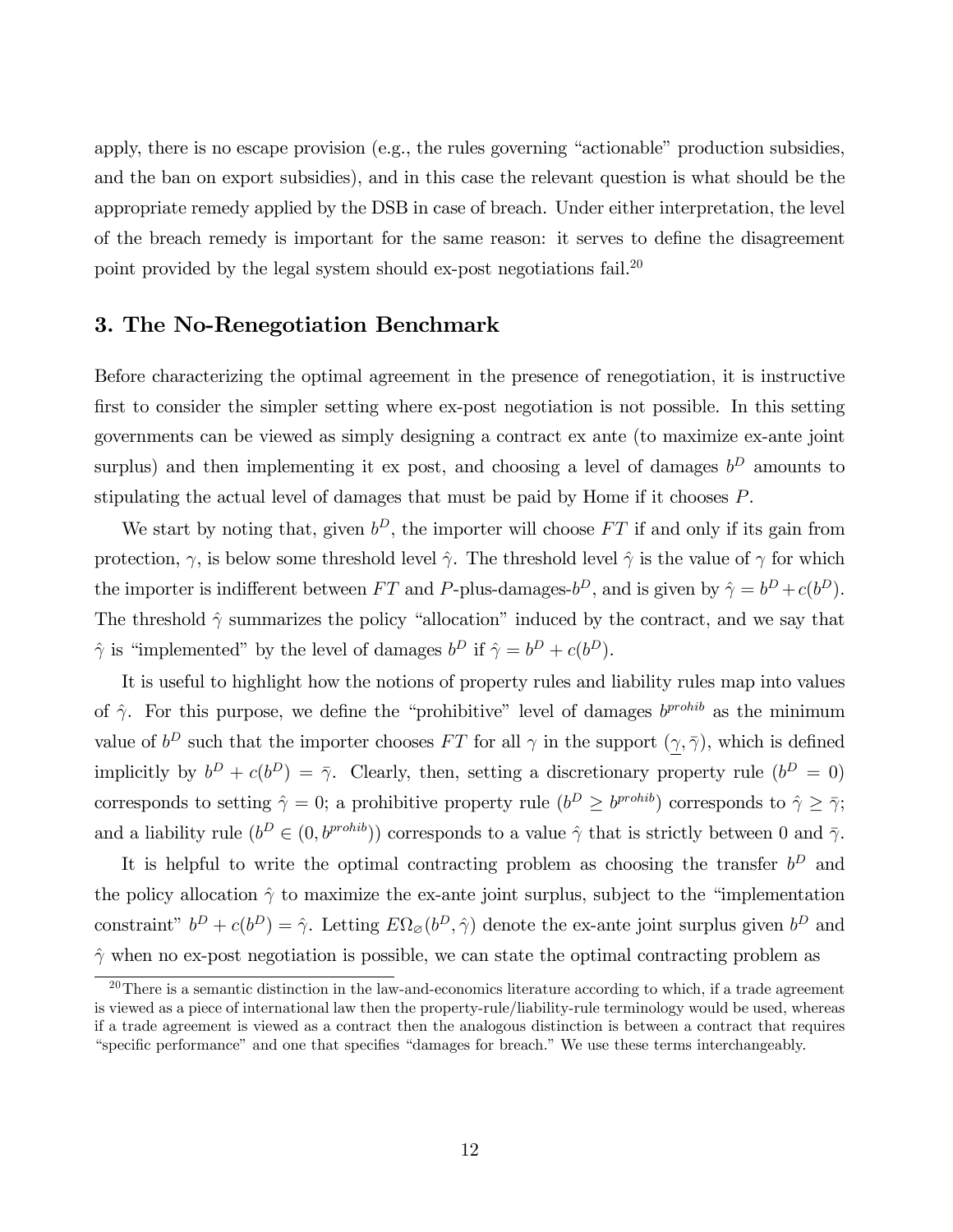$$
\max_{b^D, \hat{\gamma}} E\Omega_{\varnothing}(b^D, \hat{\gamma}) = V(FT) + \int_{\hat{\gamma}}^{\infty} (\gamma - \gamma^*) dH(\gamma) - c(b^D)[1 - H(\hat{\gamma})]
$$
(3.1)  
s.t.  $b^D + c(b^D) = \hat{\gamma}$ ,

where  $V(FT) \equiv v(FT) + v^*(FT)$ . The expression for  $E\Omega_{\varnothing}(b^D, \hat{\gamma})$  in (3.1) is the sum of three terms. The first is the joint surplus under a rigid  $FT$  policy and no transfers; the second captures the gains in joint surplus associated with allowing the policy P for  $\gamma > \hat{\gamma}$ ; and the third reflects the deadweight loss associated with the transfer  $b^D$  and policy allocation  $\hat{\gamma}$ .

Note that, if there is no cost of transfers  $(c(\cdot) \equiv 0)$ , the objective in (3.1) is clearly maximized by  $\hat{\gamma} = \gamma^*$ , the first best allocation; but if  $c(\cdot) > 0$ , it may be optimal to deviate from this allocation. Next note that, if  $c(\cdot) > 0$ , implementing the first best allocation implies a deadweight loss, which is given by  $c(b^D)[1 - H(\gamma^*)]$ ; this can be interpreted as the "sorting cost." This cost is incurred for all states higher than  $\gamma^*$ , which explains why it is weighted by  $[1 - H(\gamma^*)]$ . Thus, in the absence of renegotiation, the tradeoff in choosing  $\hat{\gamma}$ , and hence the optimal level of damages, can be understood in very simple terms: the choice of  $\hat{\gamma}$  hinges on the comparison between the efficiency cost of deviating from the first best allocation and the savings in sorting costs that can be achieved by doing so.

To maximize the objective in (3.1), we can use the implementation constraint to solve for the value of  $b^D$  that implements  $\hat{\gamma}$ , plug this into the objective function and optimize  $\hat{\gamma}$ . We let  $b^D_{\mathcal{B}}(\hat{\gamma})$  denote the value of  $b^D$  that implements  $\hat{\gamma}$ . Differentiating  $E\Omega_{\mathcal{B}}$  with respect to  $\hat{\gamma}$ , and noting that  $\frac{dc(b_{\mathcal{B}}^D(\hat{\gamma}))}{d\hat{\gamma}} = \frac{c'(\cdot)}{1+c'(\cdot)}$ , we obtain

$$
\frac{dE\Omega_{\varnothing}(b_{\varnothing}^D(\hat{\gamma}),\hat{\gamma})}{d\hat{\gamma}} = (\gamma^* - \hat{\gamma}) \cdot h(\hat{\gamma}) + c(\cdot) \cdot h(\hat{\gamma}) - \frac{c'(\cdot)}{1 + c'(\cdot)} \cdot [1 - H(\hat{\gamma})].\tag{3.2}
$$

The first term of  $\frac{dE\Omega_{\phi}}{d\hat{\gamma}}$  captures the marginal efficiency gain of increasing  $\hat{\gamma}$ : this is positive if  $\hat{\gamma} < \gamma^*$  and negative otherwise. The second term and third term together capture the marginal savings in sorting costs (positive or negative) from increasing  $\hat{\gamma}$ : the second term is positive because increasing  $\hat{\gamma}$  reduces the range of states for which the importer government chooses to pay the transfer, while the third term is negative because increasing  $\hat{\gamma}$  requires an increase in the transfer, which will be paid for all states higher than  $\hat{\gamma}$ .

At this point one might proceed with a "local" approach, and ask how the objective can be improved starting from the first best allocation  $\hat{\gamma} = \gamma^*$ : Does improvement require increasing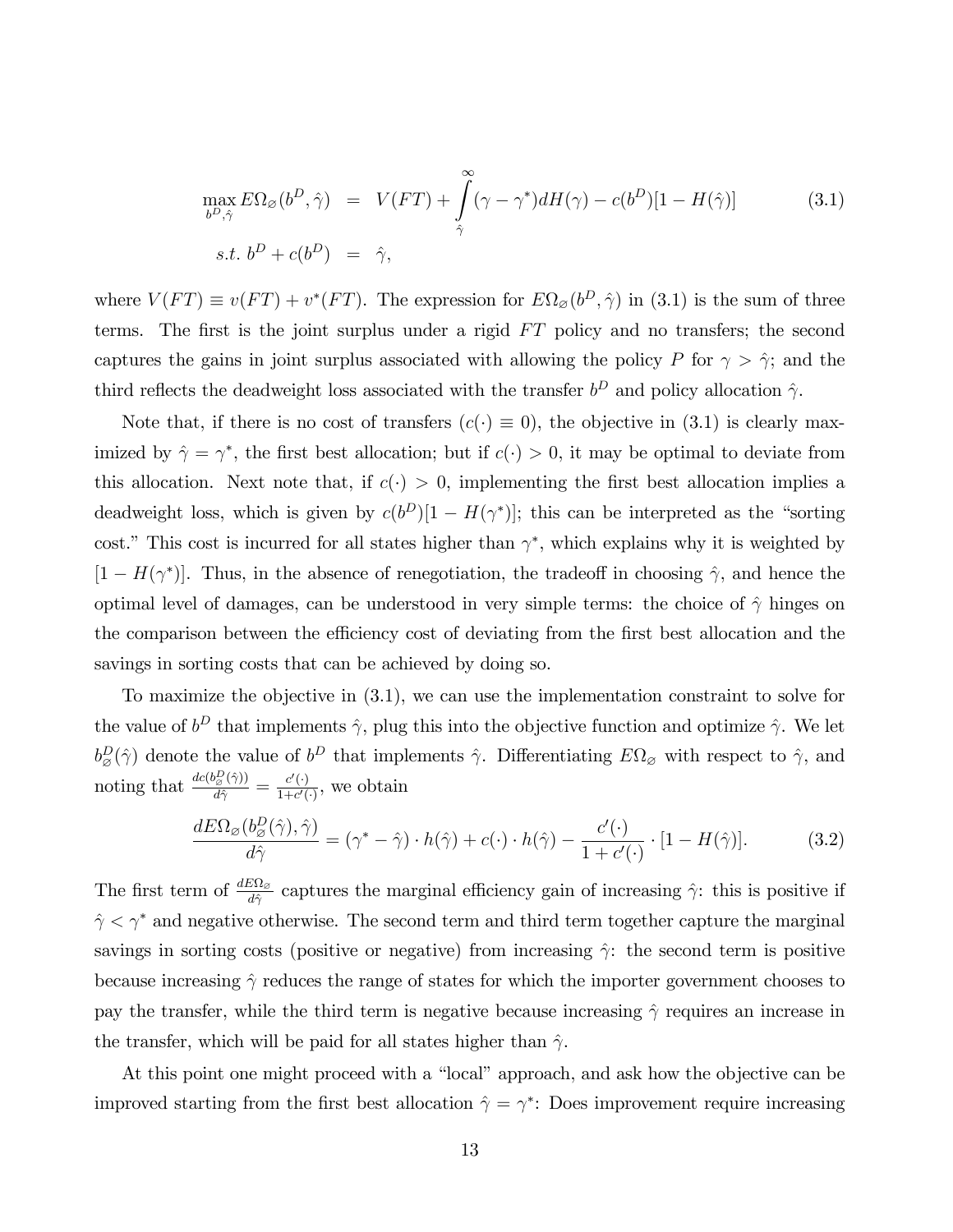or decreasing  $\hat{\gamma}$ ? Or formally, what is the sign of  $\frac{dE\Omega_{\varnothing}}{d\hat{\gamma}}$  at  $\hat{\gamma} = \gamma^*$ ? Clearly, the sign is positive if and only if sorting costs are saved by increasing  $\hat{\gamma}$  slightly from  $\gamma^*$ , but this is ambiguous because, as explained above, the marginal savings in sorting costs are composed of two effects that go in opposite directions. More specifically, it is direct to verify that the sign of  $\frac{dE\Omega_{\phi}}{d\hat{\gamma}}$  at  $\hat{\gamma} = \gamma^*$  is positive if and only if  $\frac{d \ln c}{d \hat{\gamma}} > \frac{h(\hat{\gamma})}{1 - H(\hat{\gamma})}$  $\frac{h(\gamma)}{1-H(\hat{\gamma})}$ : thus the answer hinges on a comparison between the proportional change in the deadweight loss and the (inverse of) the hazard rate at  $\hat{\gamma}$ , and a local approach cannot therefore take us very far.

Partly because of the feature we just highlighted, the predictions about the nature of the optimal rules in the no-renegotiation case are somewhat ambiguous. The only sharp prediction obtains under the scenario in which uncertainty about  $\gamma$  is small, in the sense that the support of  $\gamma$  around  $\gamma^*$  is small: in this case, a property rule must be optimal. To see why, consider a liability rule, that is a value of  $\hat{\gamma}$  within  $(0, \bar{\gamma})$ . It is easy to see that such a value of  $\hat{\gamma}$  is dominated by  $\hat{\gamma} = 0$ : the key is to notice from (3.2) that  $\frac{dE\Omega_{\hat{\omega}}}{d\hat{\gamma}} = -\frac{c'(\cdot)}{1+c'(\cdot)} < 0$  for all  $\hat{\gamma}$  between 0 and  $\gamma$  (because  $h = 0$  for all these values).<sup>21</sup> This implies that  $\hat{\gamma} = 0$  dominates all values of  $\hat{\gamma}$ between 0 and  $\gamma$ , and moreover  $\hat{\gamma} = 0$  dominates  $\hat{\gamma} = \gamma$  by a discrete margin, and by continuity will dominate any  $\hat{\gamma}$  within the support  $(\gamma, \bar{\gamma})$  provided that this support is sufficiently small.<sup>22</sup> Intuitively, a liability rule can achieve a contingent, and hence more efficient, policy allocation, but the associated gain is small when the support of  $\gamma$  is small, and it is overwhelmed by the deadweight loss from the transfer.

Let us focus now on the opposite case, in which uncertainty is large. We find that, if the support of  $\gamma$  is sufficiently large, a prohibitive property rule  $\hat{\gamma} \geq \bar{\gamma}$  is necessarily suboptimal, but the discretionary property rule cannot be ruled out. To understand the first of these two claims, start by noting that the first two terms in (3.2) collapse to  $(\gamma^* - b^D_{\varnothing}(\hat{\gamma})) \cdot h(\hat{\gamma})$  (using the definition of  $b_{\varnothing}^D(\hat{\gamma})$ . Next note that  $b_{\varnothing}^D(\hat{\gamma}) > \gamma^*$  for  $\hat{\gamma}$  large enough, and hence  $\frac{dE\Omega_{\varnothing}}{d\hat{\gamma}} < 0$  for  $\hat{\gamma}$  in a left neighborhood of  $\bar{\gamma}$ . This implies that  $\hat{\gamma} \ge \bar{\gamma}$  is dominated by setting  $\hat{\gamma}$  slightly lower than  $\bar{\gamma}$ . On the other hand, the discretionary property rule  $\hat{\gamma} = 0$  can under some conditions be a maximum. To see why, notice that, since  $b_{\varnothing}^D(0) = 0$  and  $c'(0) = c(0) = 0$ , we have  $\frac{dE\Omega_{\varnothing}}{d\hat{\gamma}}|_{\hat{\gamma}=0} = \gamma^* \cdot h(0)$ . If  $h(0) = 0$  then  $\hat{\gamma} = 0$  is a stationary point, and in this case one can show

<sup>&</sup>lt;sup>21</sup>Recall that  $\gamma^* > 0$ , and so when the support of  $\gamma$  around  $\gamma^*$  is sufficiently small we must have that  $\gamma > 0$ .

<sup>&</sup>lt;sup>22</sup>It can be shown that a liability rule is dominated also by the prohibitive property rule  $\hat{\gamma} \geq \bar{\gamma}$ . This cannot be seen easily from (3.2), but one way to see it intuitively is to focus on the symmetric case where  $E\gamma = \gamma^*$ : in this case the two property rules yield the same expected joint surplus, and hence if a liability rule is dominated by one property rule it is also dominated by the other.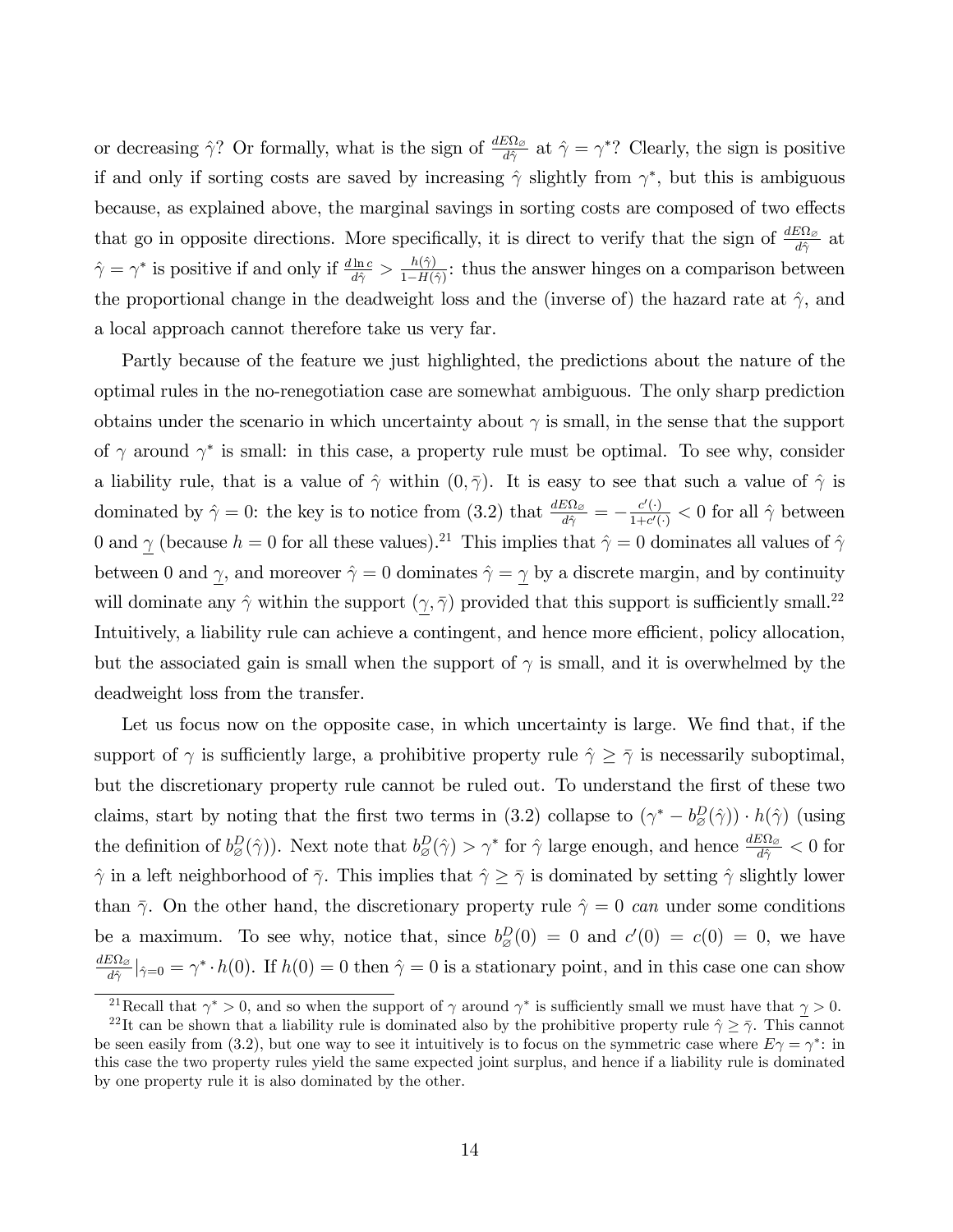that if  $h'(0)$  is sufficiently small then  $\hat{\gamma} = 0$  is a local maximum, and it is straightforward to construct examples in which  $\hat{\gamma} = 0$  is a global maximum. Intuitively, when uncertainty is large and renegotiation is not possible, it may be best to allow full discretion  $(P$  always), because inducing FT even for just the lowest levels of  $\gamma$  – i.e. those states where FT is most desirable for joint surplus – requires a transfer that will occur in equilibrium for all higher levels of  $\gamma$  – i.e. those states in which the importer will choose  $P$  – and the resulting transfer costs may be too high to be worthwhile.

To summarize our analysis thus far, in the no-renegotiation scenario the key tradeoff is conceptually simple. A liability rule can insure against extreme realizations of  $\gamma$  but it entails transfer costs, while a property rule avoids transfer costs but it entails downside risk associated with extreme realizations of  $\gamma$ . However, the predictions about the optimal rules are somewhat ambiguous, at least in the case of large uncertainty. As we will show in the next section, introducing renegotiation complicates the trade-offs, but perhaps surprisingly, leads to sharper predictions about the optimal rules.

#### 4. The Optimal Agreement in the Presence of Renegotiation

We now turn to the central task of characterizing the optimal agreement in the presence of renegotiation. In part we can build on the analysis of the no-renegotiation case in the previous section, because for any level of damages  $b^D$  the contract characterized there provides the *dis*agreement (threat) point for any renegotiation in the present setting. But to characterize where governments will actually end up for any realization of  $\gamma$  given a level of  $b^D$ , we must consider the incentives to renegotiate the initial contract, and this necessitates some new notation and a somewhat more involved analysis.

The first question we need to address is the following: Given a contract that specifies damages  $b^D$ , when does renegotiation occur (i.e., for what realizations of  $\gamma$ ), and in what direction does it occur (i.e., from P to FT or from FT to P)? As we observed just above, the threat point in the renegotiation is given by the initial contract, which gives the importer the option to choose between  $(T = FT, b = 0)$  and  $(T = P, b = b^D)$ . Clearly, the importer is indifferent between these two options if  $\gamma = b^D + c(b^D) \equiv S(b^D)$ . In words,  $S(b^D)$  is the total cost of the transfer  $b^D$  inclusive of deadweight loss, and it is the level of  $\gamma$  at which the threat point "switches": under disagreement, for  $\gamma < S(b^D)$  the importer chooses  $(T = FT, b = 0)$ , while for  $\gamma > S(b^D)$  it chooses  $(T = P, b = b^D)$ . We depict the curve  $S(b^D)$  in Figure 1. As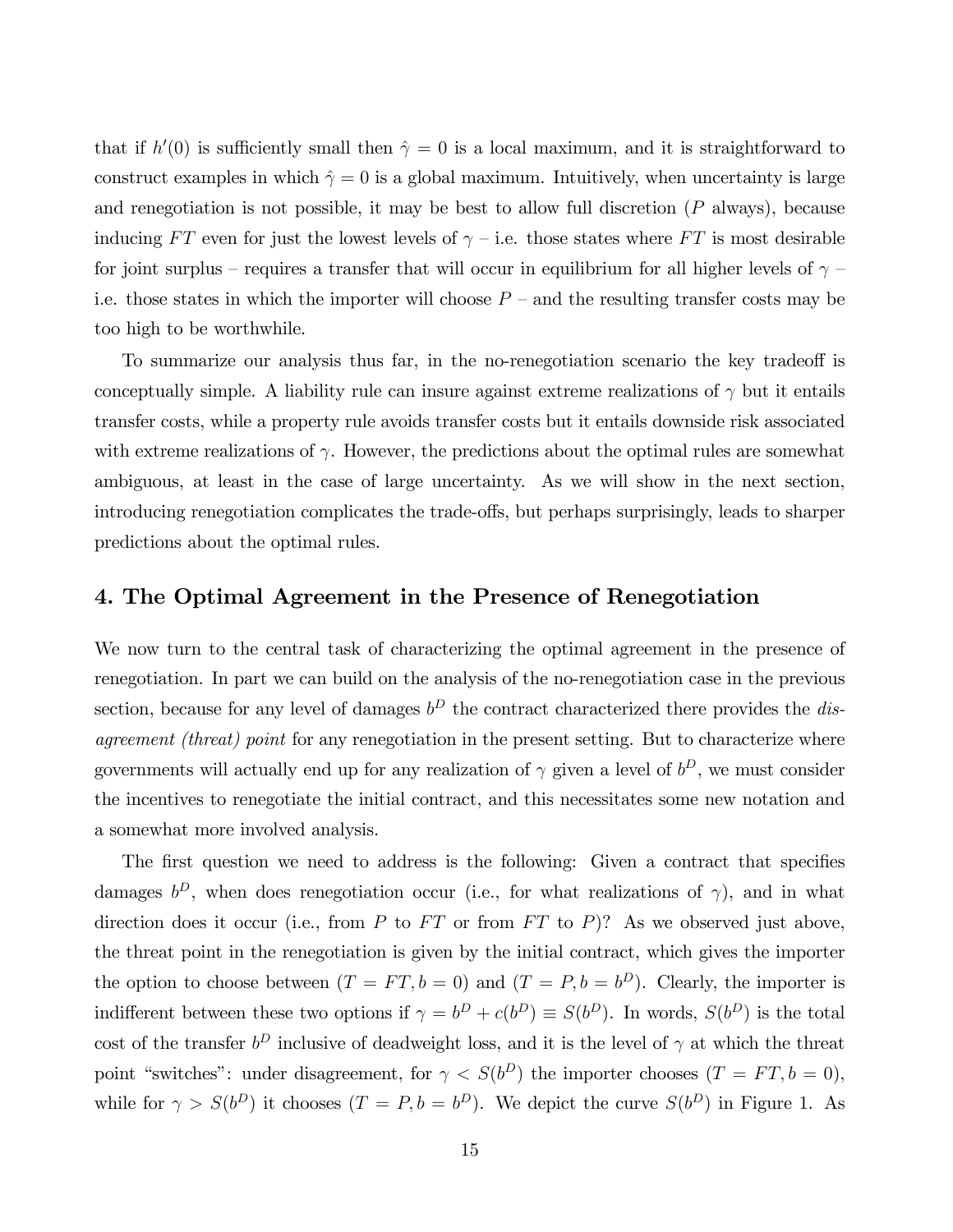Figure 1 reflects,  $S(b^D)$  is increasing and convex and goes through the origin, and the threat point is  $(T = FT, b = 0)$  below  $S(b^D)$  and  $(T = P, b = b^D)$  above it.

Having characterized how the threat point varies with  $\gamma$  for a given  $b^D$ , we can now proceed to identify the realizations of  $\gamma$  for which the initial contract will be renegotiated, and determine as well the direction of the renegotiation. Note that the analysis of renegotiation is not straightforward because utility is not transferrable, due to the cost of transfers, and for this reason we cannot simply focus on the governments' ex-post joint surplus to determine whether the contract will be renegotiated.

Let us focus first on the case  $\gamma < S(b^D)$ , where the threat point is  $(T = FT, b = 0)$ . Clearly, the governments will renegotiate to the policy  $P$  if and only if there exists a transfer  $b^e$  such that both governments gain by switching from  $(T = FT, b = 0)$  to  $(T = P, b = b^e)$ , which requires  $\gamma > S(b^e)$  (for the importer) and  $b^e > \gamma^*$  (for the exporter). The equilibrium  $b^e$  will then fall somewhere in the interval  $[\gamma^*, S^{-1}(\gamma)]$ , depending on bargaining powers.<sup>23</sup> Furthermore, it is clear that there is a Pareto improvement over the threat point if and only if the interval  $[\gamma^*, S^{-1}(\gamma)]$  is nonempty, or  $\gamma > S(\gamma^*)$ . Thus, we can conclude that the contract is renegotiated toward policy P for values of  $\gamma$  such that  $S(\gamma^*) < \gamma < S(b^D)$ . This condition identifies a region in  $(\gamma, b^D)$  space, which is highlighted in Figure 1 by the vertical shading (and labeled P<sub>R</sub>). Notice that  $b^e < b^D$  in this region, given that  $S(b^e) < \gamma < S(b^D)$  with  $S(\cdot)$  increasing.

It is useful at this juncture to observe that it can never be strictly optimal to set  $b^D > \gamma^*$ . To see why, notice from Figure 1 that setting  $b^D > \gamma^*$  induces the same policy allocation as setting  $b^D = \gamma^*$  (namely FT for  $\gamma < S(\gamma^*)$  and P for  $\gamma > S(\gamma^*)$ ). Therefore, any  $b^D > \gamma^*$  is weakly dominated by  $b^D = \gamma^*$  because the latter implies a weakly lower expected transfer.<sup>24</sup> A consequence of this observation is that it will never be the case that in equilibrium the contract is renegotiated towards  $P$ : this follows because renegotiation from  $FT$  to  $P$  is only possible in the case where  $\gamma < S(b^D)$  and the threat point is FT, and as Figure 1 depicts when  $\gamma < S(b^D)$ the contract is renegotiated toward P only when  $b^D > \gamma^*$ , which we have just observed can

<sup>&</sup>lt;sup>23</sup>Note that the function  $S(\cdot)$  is invertible, because we assumed that  $b + c(b)$  is increasing everywhere.

<sup>&</sup>lt;sup>24</sup>To see this, fix a level of  $b^D$  above  $\gamma^*$ , say  $b^D = \tilde{b}^D > \gamma^*$ , and replace it with  $b^D = \gamma^*$ . This decreases the expected equilibrium transfer (weakly) for two reasons: (1) if  $\gamma > S(\tilde{b}^D)$ , so that the importer chooses  $(T = P, b = b^D)$  without renegotiating, the transfer obviously decreases, and (2) if  $\gamma \in (\gamma^* + c(\gamma^*), S(\tilde{b}^D))$ , so that the contract is renegotiated, the equilibrium transfer  $b^e$  is higher than  $\gamma^*$ , as we showed in the text. We also note the reason for the qualifier that  $b^D > \gamma^*$  is "weakly" dominated by  $b^D = \gamma^*$ : if the support of  $\gamma$  around  $\gamma^*$  is small, the expected equilibrium transfer is the same in the two cases, because all states  $\gamma > \gamma^* + c(\gamma^*)$ have zero density. But note that, if this is the case, even if  $b^D > \gamma^*$  renegotiation from FT to P cannot occur with positive probability. This explains the sentence that follows in the text.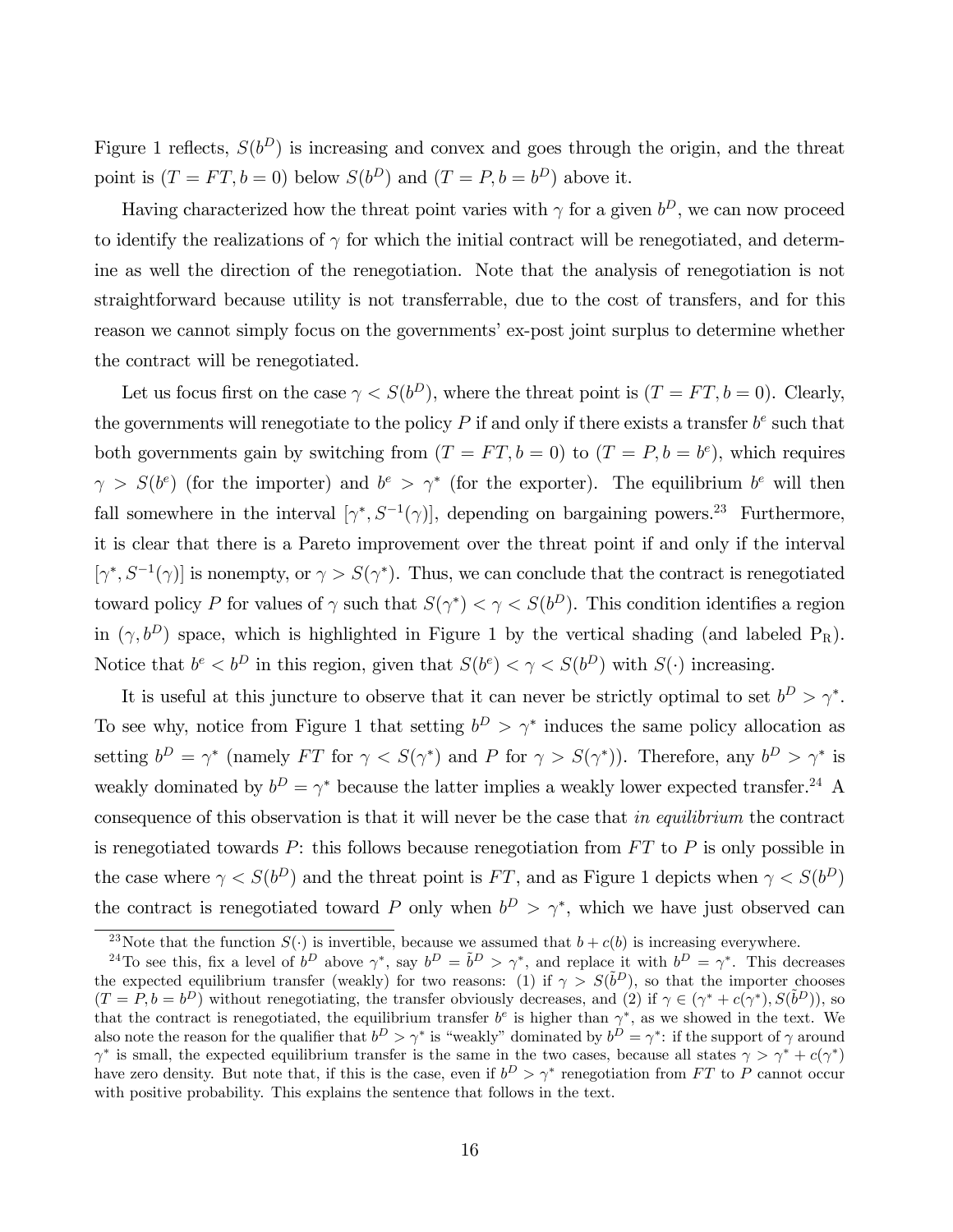never be strictly optimal. Instead, as we will confirm and discuss further below, the only kind of renegotiation that can occur in equilibrium is from  $P$  to  $FT$ .

Let us now focus on the case  $\gamma > S(b^D)$ , where the threat point is  $(T = P, b = b^D)$ . In this case, the governments will renegotiate toward the policy  $FT$  if and only if there exists a (negative) transfer  $b^e$  such that both governments gain by switching from  $(T = P, b = b^D)$  to  $(T = FT, b = b^e)$ , which requires  $S(b^D) - S(b^e) > \gamma$  (for the importer) and  $\gamma^* > b^D - b^e$  (for the exporter). Again using the definition of  $S(\cdot)$ , the equilibrium  $b^e$  will then fall somewhere in the interval  $[b^D - \gamma^*, S^{-1}(S(b^D) - \gamma)]$ , depending on bargaining powers. Clearly, there exists a Pareto improvement over the threat point if and only if this interval is nonempty, or  $\gamma S(b^D) - S(b^D - \gamma^*) \equiv R(b^D)$ , hence we can conclude that the contract is renegotiated toward policy FT when  $S(b^D) < \gamma < R(b^D)$ . This condition identifies a region in  $(\gamma, b^D)$  space that is highlighted in Figure 1 by the horizontal shading (and labeled  $FT_R$ ).<sup>25</sup>

Finally we note that the two renegotiation regions highlighted in Figure 1 are themselves independent of the bargaining-power parameter  $\sigma$ . Bargaining powers only affect the exact amount of transfer  $b^e$  that will be exchanged inside these regions.

Figure 1 summarizes the analysis thus far, and is of central importance for understanding the results that follow. The two key curves are  $S(b^D)$  and  $R(b^D)$ . The curve  $\gamma = S(b^D)$  is the locus of points where the importer's threat point switches between P and FT. If  $b^D < \gamma^*$ (which as we argued is the relevant case), this curve also marks the lower boundary of the region where governments renegotiate the contract (in the direction of free trade), while the curve  $\gamma = R(b^D)$  marks the upper boundary of the renegotiation region.

Our findings on the pattern of renegotiation are recorded in the following:

**Proposition 1.** (i) If  $b^D < \gamma^*$ , the contract is renegotiated for  $\gamma \in (S(b^D), R(b^D))$ , in which case the governments agree on FT and the exporter compensates the importer. (ii) If  $b^D > \gamma^*$ , the contract is renegotiated for  $\gamma \in (S(\gamma^*), S(b^D))$ , in which case the governments agree on P and the importer compensates the exporter; however, setting  $b^D > \gamma^*$  is weakly dominated, and this kind of renegotiation does not happen in equilibrium.

Proposition 1 implies two interesting predictions regarding the pattern and direction of equilibrium renegotiation. The first prediction is that, as long as damages are set optimally,

<sup>&</sup>lt;sup>25</sup>Note that  $R(0) = -S(-\gamma^*) > 0$ , so this region is guaranteed to be nonempty, and note also that  $R''(b^D) <$  $S''(b^D)$  for all  $b^D$ , which ensures that the point of intersection between the R curve and the S curve is unique.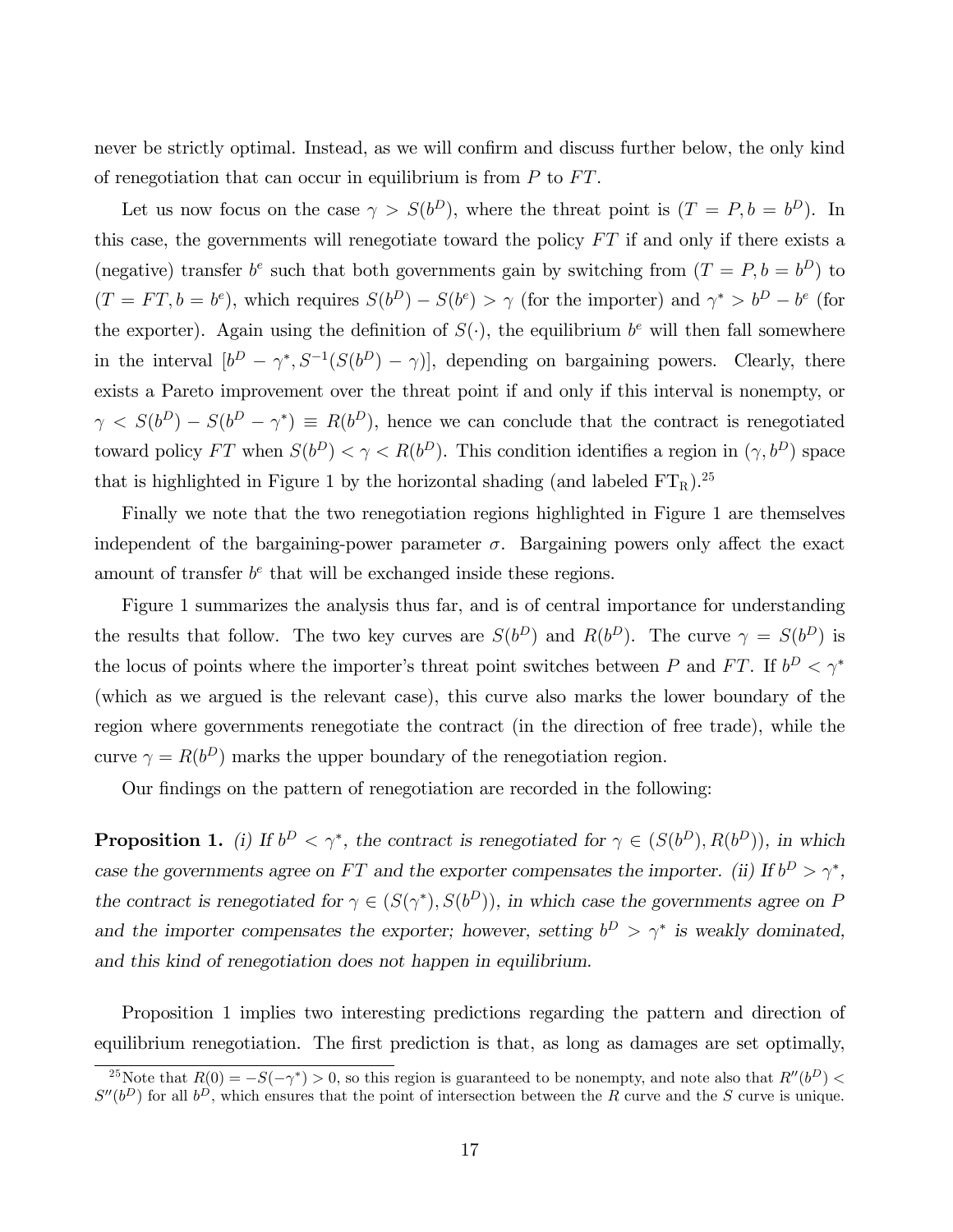any observed ex-post renegotiation of the ex-ante contract must result in liberalization (from P to  $FT$ ), not protection (from  $FT$  to P). That is, according to Proposition 1, equilibrium renegotiations all take a particular form in which the importer (respondent) agrees to liberalize and the exporter (claimant) agrees to pay something for this. What should not occur in equilibrium according to Proposition 1 is a renegotiation wherein the importer's threat point is  $FT$  but the governments agree to a policy of  $P$  and a level of damages to the exporter that is less than the contractually-specified level  $(b^e < b^D)$ . Intuitively, if renegotiation took this latter form, it would imply that the contractually-specified damages  $b^D$  are suboptimally high, because for the exporter government to agree to such a renegotiation would require  $\gamma^* < b^e$ , and hence  $\gamma^* < b^D$ ; but this cannot be optimal, as we have explained previously.<sup>26</sup>

The second prediction is that, if  $b^D > 0$ , renegotiation can occur in equilibrium only for intermediate values of  $\gamma$ . Broadly speaking, then, our model predicts that renegotiation is not an "extraordinary" event that occurs only in extreme states of the world, but instead can occur only for "ordinary" states of the world.<sup>27</sup> This is perhaps surprising, since intuition might suggest that renegotiation should occur in exceptional circumstances where the ex-ante contract turns out to be highly inefficient ex-post. The reason this intuition is not correct in our model is that, in extreme states of the world, the initial contract performs well, in the sense that it induces the importer to make the correct policy choice. Instead, in our model governments may have incentive to renegotiate (for the relevant range of  $b<sup>D</sup>$ ) only if the importer government is relatively close to indifferent between the options placed before it by the initial contract, and this indifference occurs for an intermediate state of the world  $(\gamma = S(b^D))$ : if the importer

 $26$ Examples of renegotiation that conform to the model's equilibrium predictions, in which the respondent agrees to liberalize and the complainant agrees to pay something for this, are not hard to find. For instance, in an early GATT dispute between India and Pakistan regarding export fees levied by Pakistan on jute sold to India that India claimed violated the MFN obligation, India withdrew its complaint under a settlement (see GATT, 1953) in which Pakistan agreed to eliminate the discriminatory features of its export taxes in exchange for an agreement by India to reduce its (non-discriminatory) export tax on coal. A more recent example is provided by the 2001 compliance settlement for the U.S.-EU "Banana" dispute in the WTO (see USTR, 2001). In this settlement, the EU (respondent) agreed to come into compliance with the DSB ruling, but not fully until 2006. Hence, the U.S. (a claimant), by accepting the EUís non-to-partial compliance over the 2001-2006 period, allowed the EU to take some compensation (by being able to deviate from its WTO commitment over this period) in exchange for the promise of eventual full compliance. Finally, whether or not renegotiations of the second type described in the text – which should not occur in equilibrium according to the model's predictions – are observed in practice is an interesting empirical question, but we are unaware of any evidence from existing empirical studies that is directly relevant in this regard.

<sup>&</sup>lt;sup>27</sup>Note that this result makes no reference to the probabilities of different realizations of  $\gamma$ . Thus, in principle, intermediate values of  $\gamma$  could be less likely than extreme values of  $\gamma$ , and in this sense the former could be more "exceptional" than the latter. But this can happen only for very non-standard distributions, so we feel justified in stating broadly that in our model renegotiation can occur only for "ordinary" states of the world.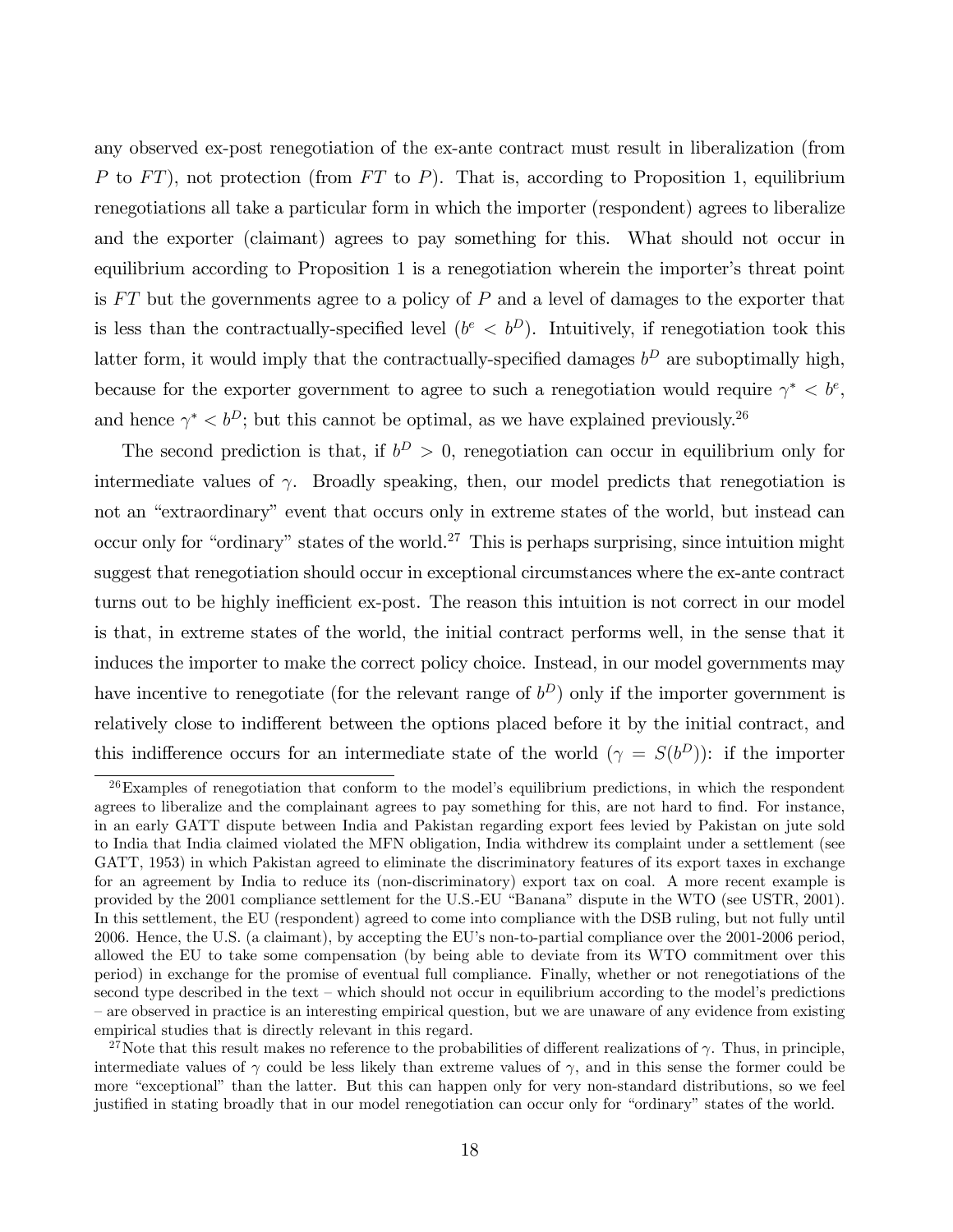prefers  $P$  and is far from this indifference point, the exporter will have to pay a large transfer to convince the importer to switch its policy choice to  $FT$ , and this will entail a large dead weight loss. In this sense, the reason the contract may be renegotiated in equilibrium in our model reflects the inefficiencies of the transfers more than the inefficiencies of the policy itself.

Having characterized the pattern and direction of renegotiation, we can now turn to the analysis of the optimal contract. An important step towards characterizing the optimal  $b^D$ is to ask the following question: What allocations  $\hat{\gamma}$  can be implemented in the presence of renegotiation, and what is the level of damages  $b^D$  that implements a given  $\hat{\gamma}$ ?

This question is immediately answered by looking at Figure 1. First note that there exists no level of damages  $b^D$  that can implement values of  $\hat{\gamma}$  outside the interval  $[R(0), S(\gamma^*)]$ : regardless of  $b^D$ , the policy outcome for  $\gamma > S(\gamma^*)$  is always P, and the policy outcome for  $\gamma < R(0)$ is always  $FT$ . This is an important difference relative to the case of no renegotiation: in the absence of renegotiation, any allocation  $\hat{\gamma}$  can be implemented by an appropriate choice of  $b^D$ . But when renegotiation is feasible, it is impossible to induce FT for values of  $\gamma$  above  $S(\gamma^*)$ , or P for values of  $\gamma$  below  $R(0)$ .

Notice also that the range of implementable values of  $\hat{\gamma}$  is smaller when the cost of transfer is lower (it can be verified that decreasing  $c(\cdot)$  leads to an increase in  $R(0)$  and a decrease in  $S(\gamma^*)$ ). This feature is very intuitive in the limiting case where transfers are costless: then the parties will always renegotiate to the efficient outcome regardless of  $b^D$ , and hence only the allocation  $\hat{\gamma} = \gamma^*$  is implementable. This is a manifestation of the Coase theorem: in the absence of transaction costs the ex-ante contract is irrelevant and the efficient outcome always obtains ex-post. When transfers are quite costly, on the other hand, the renegotiation outcome is very sensitive to the level of damages  $b^D$  specified in the initial contract, and hence the range of implementable allocations is wider. Thus renegotiation limits the scope of implementation, and the more so the lower the transfer cost. We let  $IM_{\hat{\gamma}} \equiv [R(0), S(\gamma^*)]$  denote the set of implementable values of  $\hat{\gamma}$ .

In spite of the fact that renegotiation imposes bounds on implementation, renegotiation is beneficial for ex-ante joint surplus. To see this notice that, for each given  $b^D$  and  $\gamma$ , governments renegotiate only if this leads to an ex-post Pareto improvement. Since renegotiation leads to a weak ex-post Pareto improvement for all  $(b^D, \gamma)$ , it follows that the ex-ante joint surplus must also be weakly higher. The following lemma summarizes:

**Lemma 1.** Renegotiation limits the range of allocations  $\hat{\gamma}$  that can be implemented. The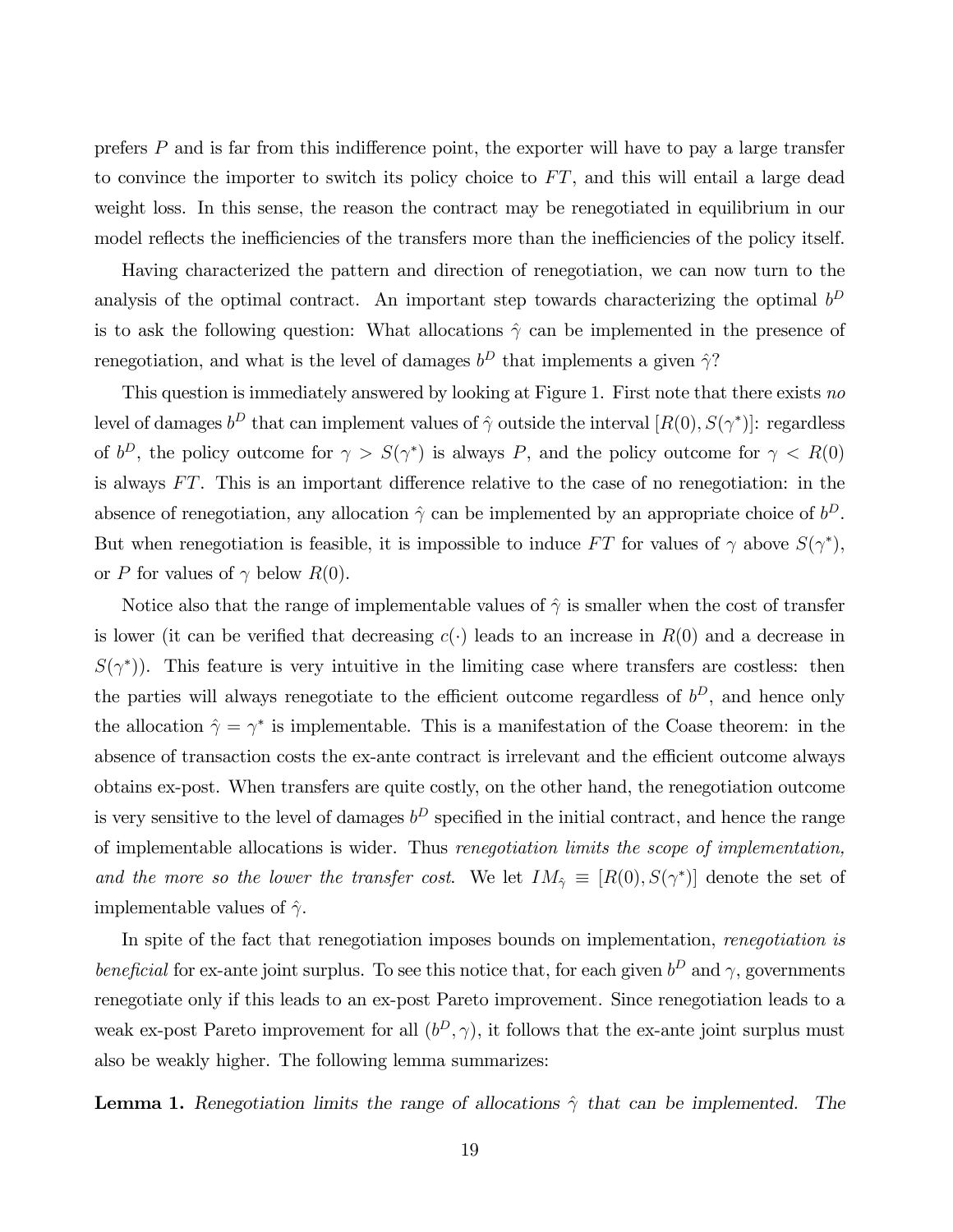implementable range of  $\hat{\gamma}$  is given by  $IM_{\hat{\gamma}} = [R(0), S(\gamma^*)]$ . However, renegotiation is (weakly) beneficial for the ex-ante joint surplus.

Lemma 1 indicates that, despite placing limits on what can be implemented, the ability to renegotiate (weakly) enhances the ex-ante joint surplus of the governments. We note that this feature contrasts with other mechanism design settings (e.g., the hold-up and risk-sharing environments studied in Segal and Whinston, 2002) where the ability to renegotiate ex-post can be harmful to ex-ante surplus, for the simple reason that our model abstracts from the sorts of ex-ante investment/risk-aversion issues that are the focus of those settings.<sup>28</sup>

We next ask, what level of  $b^D$  is required to implement a given  $\hat{\gamma}$ ? From Figure 1 it is clear that implementing a given  $\hat{\gamma}$  in  $IM_{\hat{\gamma}}$  requires  $b^D(\hat{\gamma}) = R^{-1}(\hat{\gamma})$ . Note that  $b^D(\hat{\gamma})$  is increasing in the relevant range; and, recalling that the definition of  $b_{\varnothing}^D(\hat{\gamma})$  implies  $b_{\varnothing}^D(\hat{\gamma}) = S^{-1}(\hat{\gamma})$ , we note as well that  $b^D(\hat{\gamma}) \leq b^D_{\varnothing}(\hat{\gamma})$  for all  $\hat{\gamma} \in IM_{\hat{\gamma}}$ : in spite of the fact that renegotiation limits the scope of implementation, it takes a lower level of contractually-specified damages to implement a given  $\hat{\gamma}$  than in the absence of renegotiation (for  $\hat{\gamma}$  in the implementable set).

Finally, it is important to recall that the level of damages  $b^D(\hat{\gamma})$  specified in the contract is not necessarily the transfer that occurs in equilibrium, since the contract may be renegotiated, so Lemma 1 does not tell us the *cost* of implementing  $\hat{\gamma}$ . For  $\hat{\gamma} \in IM_{\hat{\gamma}}$ , this cost includes two components: (1) the cost of the transfer  $b^e(\cdot)$  made when the contract is renegotiated, which is the case for  $\gamma \in (S(b^D(\hat{\gamma})), \hat{\gamma})$ , and (2) the cost of the transfer  $b^D$  made when the contract is not renegotiated and the importer chooses  $(T = P, b = b^D)$ , which is the case for  $\gamma > \hat{\gamma}$ .

Armed with the observations above, we can now write down the optimization problem in the presence of renegotiation. Recalling that we can focus on  $b^D \leq \gamma^*$  and that for this range of  $b^D$  we have  $\hat{\gamma} = R(b^D)$ , we can write the problem as follows:

$$
\max_{b^D, \hat{\gamma}} E\Omega(b^D, \hat{\gamma}) = V(FT) + \int_{\hat{\gamma}}^{\infty} (\gamma - \gamma^*) dH(\gamma) - c(b^D)[1 - H(\hat{\gamma})] - \int_{S(b^D)}^{\hat{\gamma}} c(b^e(b^D; \gamma)) dH(\gamma)
$$
  
s.t.  $\hat{\gamma} = R(b^D), b^D \le \gamma^*$ 

There are two main differences between this optimization problem and the optimization problem in  $(3.1)$  that applies when renegotiation is not possible: first, the expected cost of

 $^{28}$ It is also relevant to observe that efforts to renegotiate ex-post are actively encouraged (and even mandated) in the context of GATT/WTO disputes. Our finding that renegotiation is beneficial is consistent with this stance.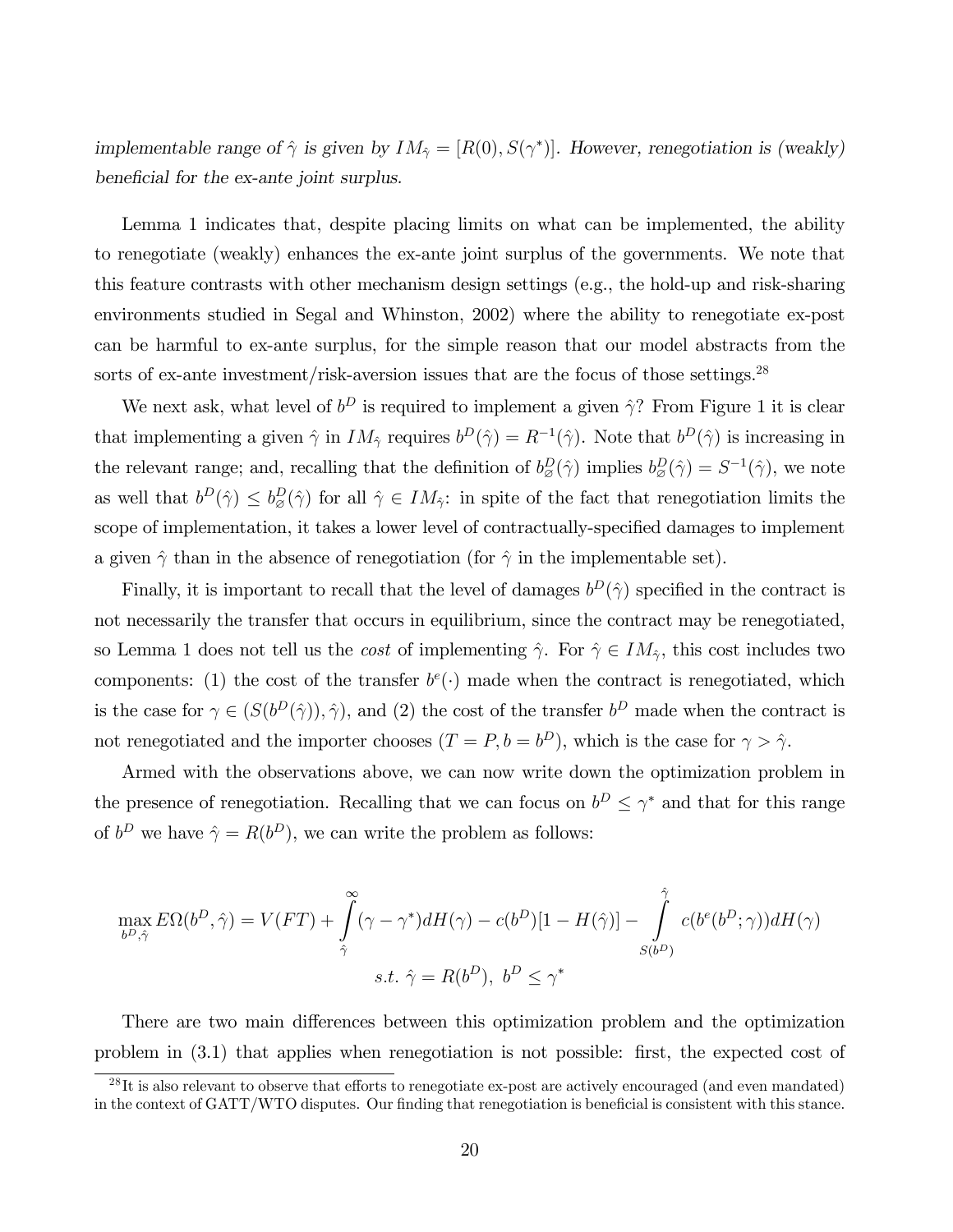transfers now includes not only the cost of the transfer  $b^D$  for states in which the contract is not renegotiated and the importer chooses  $(T = P, b = b^D)$ , but also the cost of the transfer  $b^e$ that is paid by the exporter when renegotiation occurs; and second, the level of  $b^D$  required to implement a given  $\hat{\gamma}$  is lower than in the case of no renegotiation, as we highlighted above.

A final ingredient for finding the optimal level of contractually-stipulated damages  $b^D$  is understanding how the level of  $b^D$  affects the transfer  $b^e$  paid by the exporter when renegotiation occurs. Intuitively, increasing  $b^D$  strengthens the bargaining position of the exporter and hence decreases  $b^e$  in absolute size. To see this more formally, note that in the  $FT_R$  region  $b^e$  solves the generalized Nash bargaining problem:

$$
\max_{b} \quad NB(b; b^D) \equiv \left(\omega(FT, b) - \omega(P, b^D)\right)^{\sigma} \left(\omega^*(FT, b) - \omega^*(P, b^D)\right)^{1-\sigma}.
$$

By standard monotone comparative-statics results,  $\frac{\partial b^e}{\partial b^D}$  has the same sign as  $\frac{\partial^2 N B(b, b^D)}{\partial b \partial b^D}$  $\frac{\partial b}{\partial b}$ which, using the explicit expression  $NB(b;b^D) = (S(b^D) - S(b) - \gamma)^\sigma (\gamma^* + b - b^D)^{1-\sigma}$ , is positive. As  $b^e < 0$  in the FT<sub>R</sub> region, it follows that  $\frac{\partial |b^e|}{\partial b^D} < 0$ . We record this finding in

**Lemma 2.** For  $(b^D, \gamma)$  in the FT<sub>R</sub> region, where governments renegotiate to FT and  $b^e < 0$ , an increase in  $b^D$  leads to a decrease in (the absolute size of) the equilibrium transfer:  $\frac{\partial |b^e|}{\partial b^D} < 0$ .

We are now ready to study the optimal level of  $b^D$ , and in particular compare property rules with liability rules in the presence of renegotiation. Recall that the discretionary property rule is defined as  $b^D = 0$ ; the prohibitive property rule as  $b^D \geq \overline{b}^{prohib}$  (where  $\overline{b}^{prohib}$  is determined by  $S(\bar{b}^{prohib}) = \bar{\gamma}$ ; and a liability rule as  $b^D \in (0, \bar{b}^{prohib})$ .

Before proceeding, however, it is important to emphasize how the introduction of renegotiation changes the tradeoff involved in the choice between liability rules and property rules. Recall that, in the absence of renegotiation, the tradeoff is fairly simple: property rules avoid the cost of transfers but imply rigid policy outcomes, whereas liability rules can introduce policy flexibility but imply some waste associated with the use of transfers. If governments are able to renegotiate the contract, on the other hand, this tradeoff is complicated by the fact that the policy outcome is no longer necessarily rigid under property rules; by the fact that renegotiation imposes a limit on the policy allocations that can be implemented; and perhaps most importantly, by the fact that the level of  $b^D$  affects the equilibrium payments that are made when governments renegotiate. But as we now show, in spite of this more complicated tradeo§, the introduction of renegotiation actually sharpens the results of the model.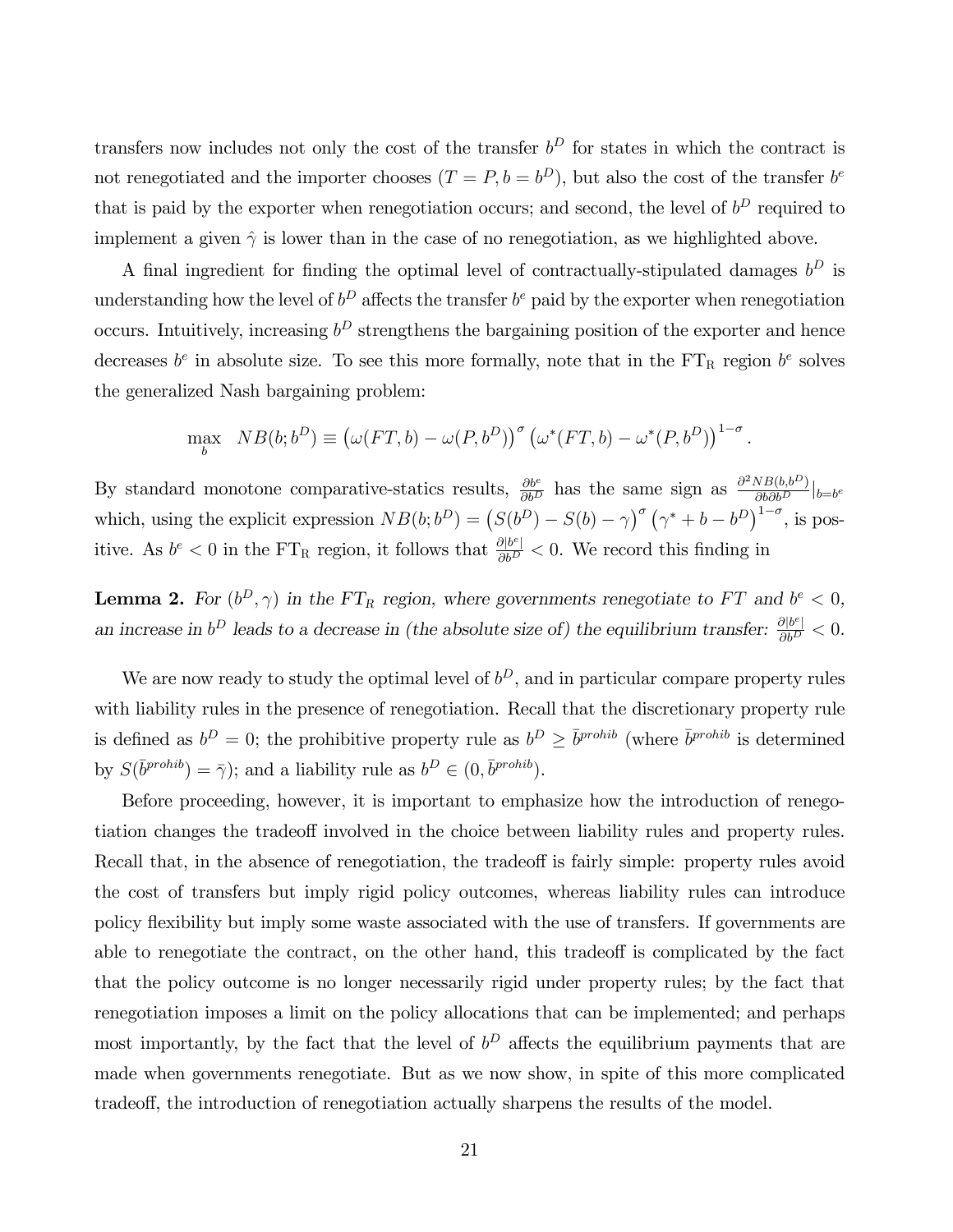We focus first on the case of small uncertainty. In this case, a property rule must be optimal, and the logic is similar to the case of no renegotiation. Figure 2 depicts the relevant features of the small-uncertainty case. First note from Figure 2 that, if the support of  $\gamma$  around  $\gamma^*$  is sufficiently small, a property rule  $(b^D = 0$  or  $b^D \ge \overline{b}^{prohib}$  is not renegotiated for any  $\gamma$ , and hence it induces zero transfers in equilibrium. A liability rule may achieve a more efficient policy allocation than a property rule, since the policy can be made contingent on  $\gamma$ , but the associated benefit is small because the support of  $\gamma$  around  $\gamma^*$  is small. On the other hand, the cost of achieving this state-contingency is not small, because implementing a threshold  $\hat{\gamma}$ close to  $\gamma^*$  requires a level of damages  $b^D$  that is close to  $R^{-1}(\gamma^*)$  and hence does not become negligible as the support shrinks.<sup>29</sup> In this case, it is straightforward to establish that the optimum is  $b^D = 0$  if  $E\gamma > \gamma^*$  and  $b^D \ge \overline{b}^{prohib}$  if  $E\gamma < \gamma^*$ .

Let us focus next on the case where uncertainty is sufficiently large. It is helpful to refer back to Figure 1 for this case. Suppose that  $\gamma < R(0)$  and  $\bar{\gamma} > S(\gamma^*)$ . Recalling that the implementable range of  $\hat{\gamma}$  is  $IM_{\hat{\gamma}} = [R(0), S(\gamma^*)]$ , this is the case in which the support includes high- $\gamma$  states in which the policy outcome is P regardless of the initial contract, and it includes low- $\gamma$  states in which the policy outcome is FT regardless of the initial contract. In this case, a liability rule must be optimal. To see why, first note that in this case  $\bar{b}^{prohib} > \gamma^*$ , and recall from Proposition 1 that  $b^D > \gamma^*$  can never be optimal, so a prohibitive property rule cannot be optimal. Next consider the discretionary property rule  $b^D = 0$ . Note that, given  $b^D = 0$ , for all  $\gamma > R(0)$  the contract is not renegotiated and the outcome is  $(P, b = 0)$ ; for these states, increasing  $b^D$  slightly from zero entails only a second-order loss, since the marginal cost of the transfer is zero at  $b = 0$ . But for all  $\gamma < R(0)$ , given  $b^D = 0$  the contract is renegotiated and the exporter pays a sizable transfer  $b^e$ , and recall from Lemma 2 that increasing  $b^D$  reduces the size of  $b^e$ : this is a first-order benefit, and hence increasing  $b^D$  slightly from zero improves the objective. We can conclude that if the support of  $\gamma$  is sufficiently large, both property rules are dominated by a liability rule.

The following proposition summarizes:

**Proposition 2.** (i) If the support of  $\gamma$  is sufficiently small, a property rule is optimal (specifically, the optimum is  $b^D = 0$  if  $E\gamma > \gamma^*$  and  $b^D \ge \overline{b}^{prohib}$  if  $E\gamma < \gamma^*$ ). (ii) If the support of  $\gamma$ 

<sup>&</sup>lt;sup>29</sup>To be more precise, if  $\hat{\gamma}$  is close to  $\gamma^*$  then for states above  $\hat{\gamma}$  the transfer  $b^D$  will be close to  $R^{-1}(\gamma^*)$ , which is non-negligible; for states below  $\hat{\gamma}$  the contract will be renegotiated, and the equilibrium transfer may be lower, but this renegotiated transfer is unrelated to the size of the support of  $\gamma$  and hence does not become small as the support shrinks.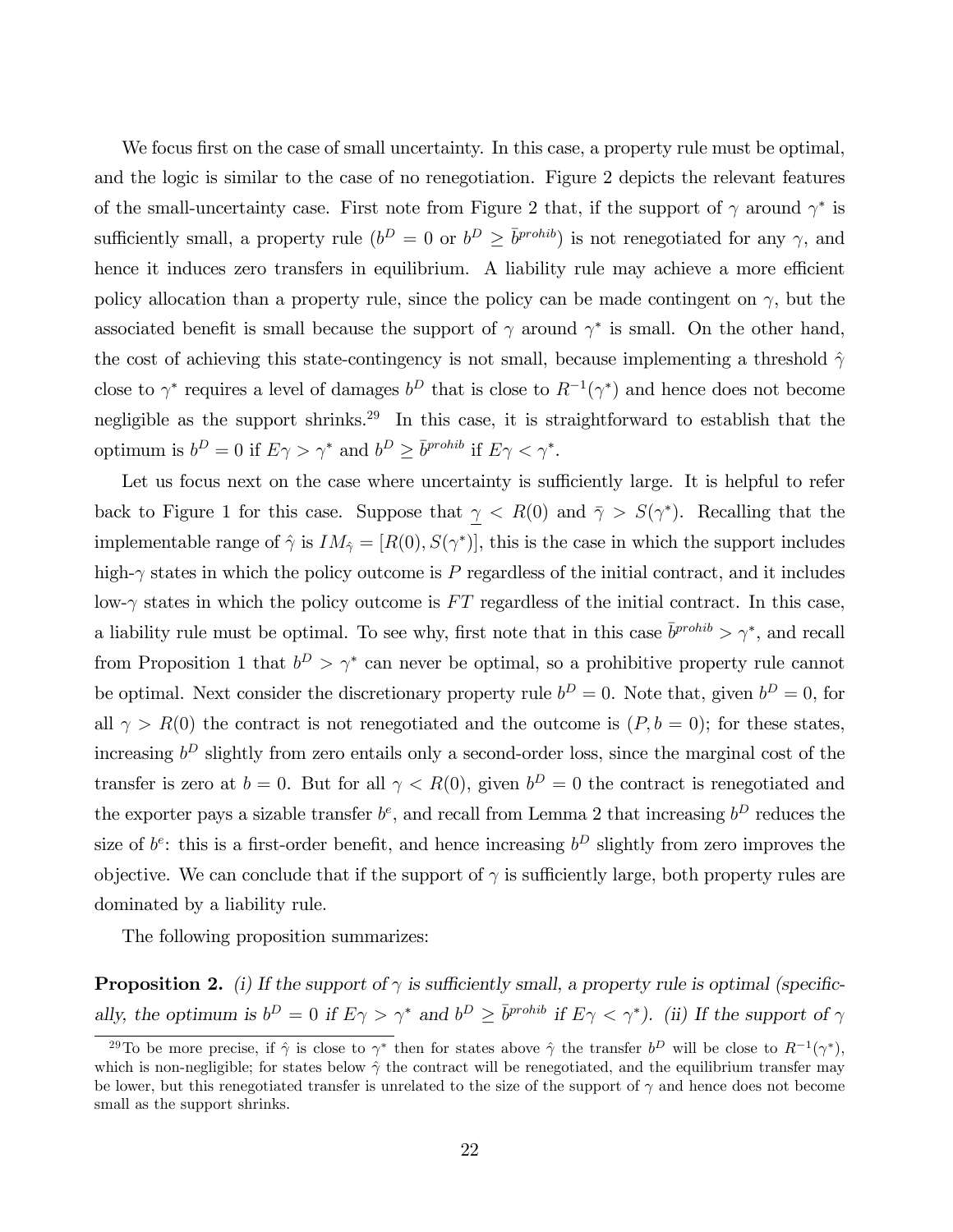is sufficiently large (on both sides of  $\gamma^*$ ), the optimum is a liability rule, and in particular the optimal  $b^D$  satisfies  $0 < b^D < \gamma^* < \overline{b}^{prohib}$ .

As Proposition 2 reflects, the introduction of renegotiation leads to sharper predictions about the optimal rules, despite the fact that the trade-offs involved become more subtle. In particular, when renegotiation is possible, with sufficiently large uncertainty a liability rule dominates both the prohibitive property rule and the discretionary property rule, whereas in the absence of renegotiation we have shown that the discretionary property rule can be optimal even when uncertainty is large. And as we have explained, the reason a liability rule dominates the discretionary property rule in the presence of renegotiation is surprising: introducing a small  $b^D > 0$  in the contract leads to a *saving* in transfer costs by strengthening the bargaining position of the exporter, while the *policy* allocation remains unaffected.

We have used the support of  $\gamma$  as a measure of ex-ante uncertainty. If uncertainty about  $\gamma$  is small in the sense that the density of  $\gamma$  is very concentrated around  $\gamma^*$  but the support is large, then the optimum will not be *exactly* a property rule, but the result will hold in an approximate sense, so the qualitative insight goes through. We note as well that the support of  $\gamma$  need only shrink relative to  $\gamma^*$ , not in absolute size.

Proposition 2 states that a liability rule is optimal if uncertainty about  $\gamma$  is sufficiently large, but in this case the optimal level of  $b^D$  is lower than the level that makes the exporter "whole," i.e.  $\gamma^*$ .<sup>30</sup> This result qualifies the argument often made in the law-and-economics literature that the efficient level of damages is the one that makes the injured party whole; and this qualification arises even under the conditions that are most favorable to this argument, namely that  $\gamma^*$  is verifiable. The source of this qualification comes from our assumption of costly transfers, and so it applies with particular force to international trade agreements. Specifically, in the context of the WTO compensation often takes the form of tariff-retaliation by the injured party, hence it entails inefficiencies, and therefore from an ex-ante perspective it should not be utilized to an extent that fully compensates the injured party for its loss. This qualification gains special relevance in light of the emphasis placed on reciprocity in the GATT/WTO system of remedies: it is sometimes suggested that reciprocity falls short as a mechanism for inducing efficient outcomes because it does not make the injured party whole (see, for example, Charnovitz, 2002, Lawrence, 2003 and Pauwelyn, 2008), but Proposition 2 suggests that this may in fact be a desirable feature of reciprocity.

 $30\text{ Å}$  similar result has been shown by Beshkar (2010b).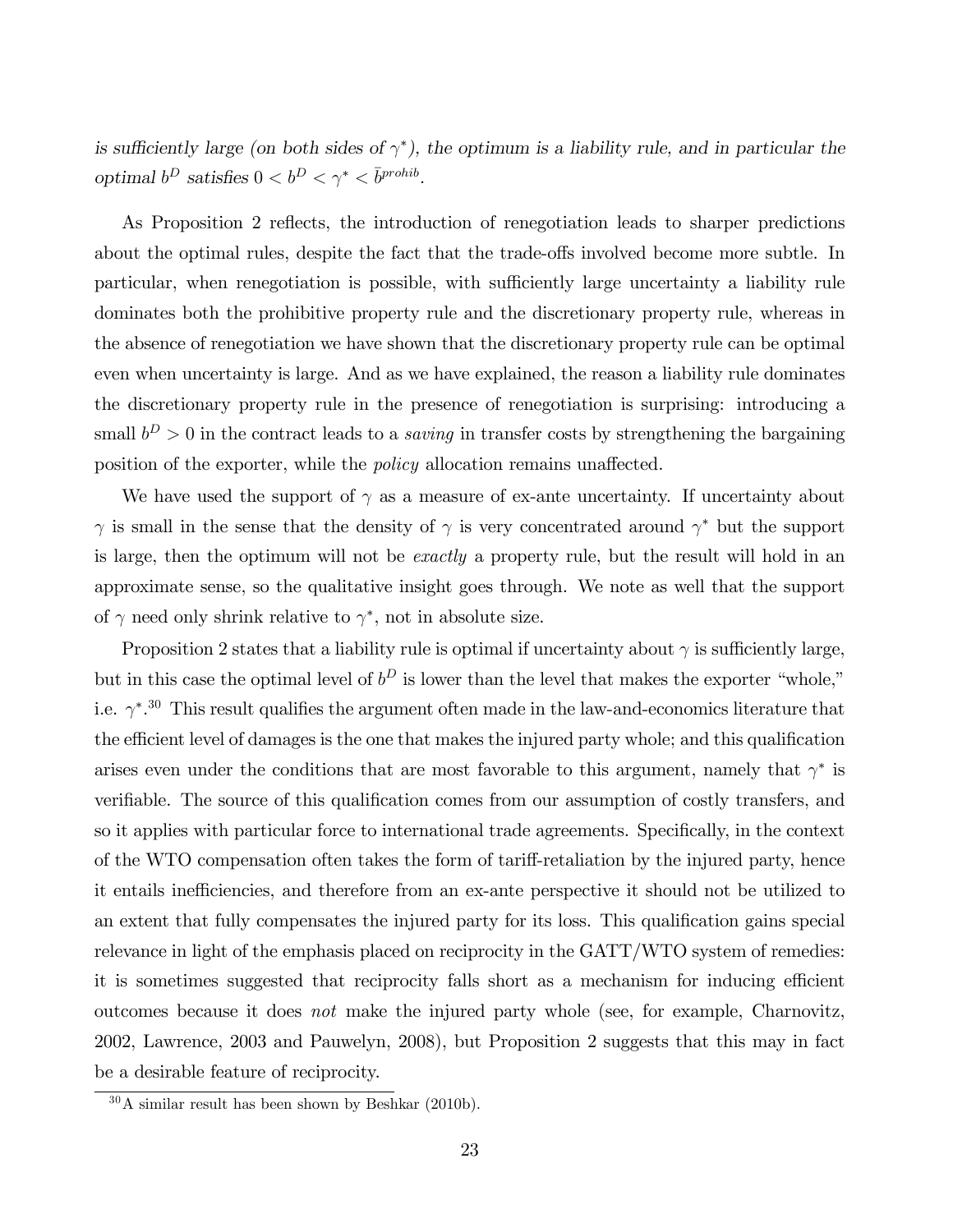Moreover, as Proposition 2 indicates, if uncertainty about  $\gamma$  is sufficiently small, any liability rule is suboptimal (let alone the specific liability rule with  $b^D = \gamma^*$ ), and instead the optimum is a property rule. Under the interpretation that uncertainty in  $\gamma$  reflects primarily political-economy shocks, Proposition 2 therefore suggests an interesting empirical prediction: we should tend to observe more liability rules for issue areas where political-economy shocks are more intense; and conversely, the use of property rules should be more frequent for issue areas where political-economy shocks are less important. Whether or not this empirical prediction is borne out in observed trade agreements is an open question, but it is tempting to link this prediction to what we observe in the GATT/WTO: as we mentioned in the Introduction, export subsidies and quantitative restrictions  $(QRs)$  are prohibited by property rules, while tariffs and production subsidies are regulated through a liability-rule approach. One can argue that tariffs and production subsidies are subject to considerable political-economy shocks. On the other hand, export sectors are typically less subject to political pressures than import-competing sectors;<sup>31</sup> hence, export subsidies are arguably less sensitive to political pressures than tariffs and production subsidies. And while QRs can in principle be the target of strong lobbying pressures, the  $GATT/WTO$  has successfully "tariffied" most  $QRs$ , thereby channeling political pressures to a large extent away from QRs and into tariffs (and perhaps production subsidies), so QRs are arguably less subject to political economy shocks as well.<sup>32</sup>

We next highlight two interesting predictions of our model that derive from the underlying pattern of equilibrium renegotiation. One relates to a key feature of optimal property rules, while the other relates to the role of bargaining powers for the optimal choice of contract.

First, when a property rule is optimal, it is never renegotiated, and it therefore entails no equilibrium transfers. This can be seen as follows. Consider a prohibitive property rule  $(b^D \geq \bar{b}^{prohib})$ . By definition, this entails a  $b^D$  high enough that for all  $\gamma$  in the support the

 $31$ This claim has a long history, and it reflects the twin observations that it is declining industries rather than expanding industries that typically receive trade policy support and that it is import-competing industries rather than exporting industries that are typically in decline. Empirically, these observations have been extensively documented in the literature. As for why the asymmetric political ináuence of import-competing relative to export sectors arises, there have been a number of proposed answers, including the free-riding and rent-erosion problems faced by lobbyists in expanding sectors as a result of new entrants (Grossman and Helpman, 1996, and Baldwin and Robert-Nicoud, 2007) and the "identity bias" reflecting asymmetries in the political market (Krueger, 1990, and Fernandez and Rodrik, 1991).

<sup>&</sup>lt;sup>32</sup>We also note that the degree of uncertainty was a key consideration in the discussions of GATT trade negotiators on the potential benefits of liability rules. As Pauwelyn (2008, p. 137) writes: "...trade negotiators cannot foresee all possible situations, nor can they predict future economic and political developments, both at home and internationally. As a result of this uncertainty, they wanted the flexibility of a liability rule." This kind of consideration seems broadly in line with the message of our Proposition 2.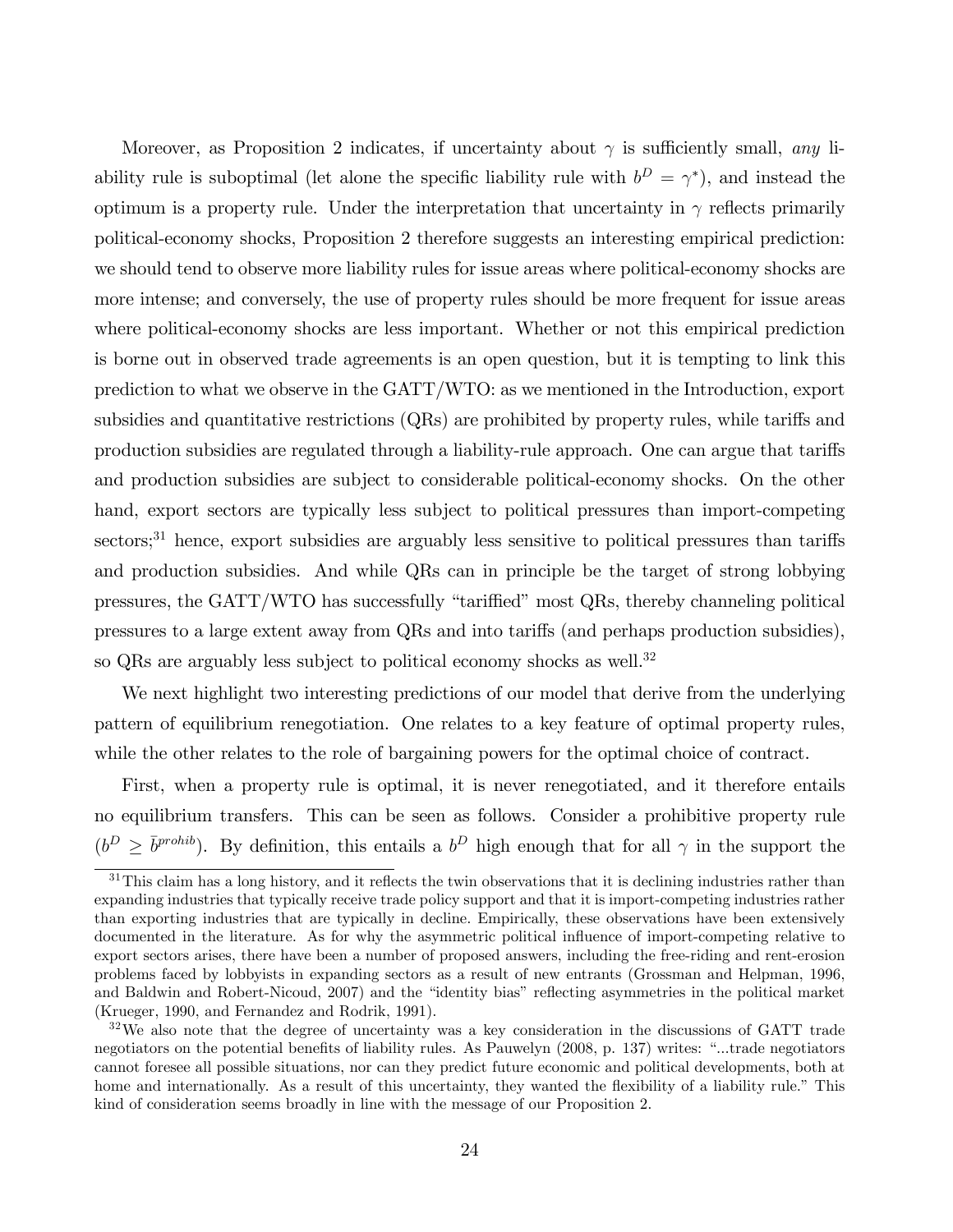importer's threat point is FT (or  $S(b^D) > \bar{\gamma}$ ); but we know from Proposition 1 that under an optimal contract there can never be renegotiation from  $FT$  to  $P$ , hence when a prohibitive property rule is optimal it is never renegotiated. Now consider a discretionary property rule  $(b<sup>D</sup> = 0)$ . We have established previously that a necessary condition for this to be optimal is that when  $b^D = 0$  there is no renegotiation for any  $\gamma$  (or  $R(0) < \gamma$ ). Our claim then follows immediately. We record this in

## **Proposition 3.** When a property rule is optimal, it is never renegotiated, and therefore entails no equilibrium transfers.

Intuition might have suggested that the possibility of renegotiation should enhance the performance of property rules, because it insures the contracting parties against the intrinsic rigidity of such rules. Proposition 3 however tells us that this intuition is not really correct. The possibility of renegotiation can enhance the performance of a property rule only if such a rule is suboptimal. If a property rule is optimal, the possibility of renegotiation is immaterial.

In light of Proposition 3, it is relevant to observe that the frequency of renegotiation and compensation in the  $GATT/WTO$  has diminished through time.<sup>33</sup> And as we mentioned in the Introduction, in the view of most legal scholars the GATT/WTO began as a liability-rule system but has developed over time into a system of property rules.<sup>34</sup> Proposition 3 links these two observations, and suggests that the observed drop in the use of compensation might be a consequence of this shift in the  $GATT/WTO$  from liability to property rules.<sup>35</sup> Finally, we have emphasized the implications of Proposition 3 for changes through time, but we note

<sup>33</sup>This feature has been noted by, among others, Hoda (2001), Goldstein and Martin (2002), Pauwelyn (2008), and Pelc (2009). For example, Hoda (2001) notes that during the period 1995-1999 only eight tariff renegotiations took place, as opposed to Öfty-six in the period 1980-89. Pelc (2009) focuses on the decline in compensation over the history of the GATT/WTO, and documents this decline in the context of GATT/WTO escape clauses.

<sup>&</sup>lt;sup>34</sup>Representing this majority view, Jackson (1997, pp. 62-63), argues that the GATT/WTO has evolved from what was in effect a system of liability rules in the early GATT years to a system of property rules under the reforms introduced with the creation of the WTO and embodied in the DSB. On the dissenting view, see Hippler Bello (1996) and Schwartz and Sykes (2002), who view the changes in the DSB that were introduced with the creation of the WTO as serving instead to return the system to one based squarely on liability rules.

<sup>&</sup>lt;sup>35</sup>It is not obvious what may have caused this shift from liability to property rules. According to our model a reduction in uncertainty could have this effect, but it is not clear that uncertainty has diminished over time. For this reason, here we emphasize only the prediction of the model concerning the co-variation between contract form and frequency of renegotiation, which seems consistent with observations. In the conclusion we suggest an intriguing possibility that arises in a multi-country extension: if renegotiation frictions increase with membership, then an expansion of membership over time can contribute to an explanation of the shift from liability to property rules.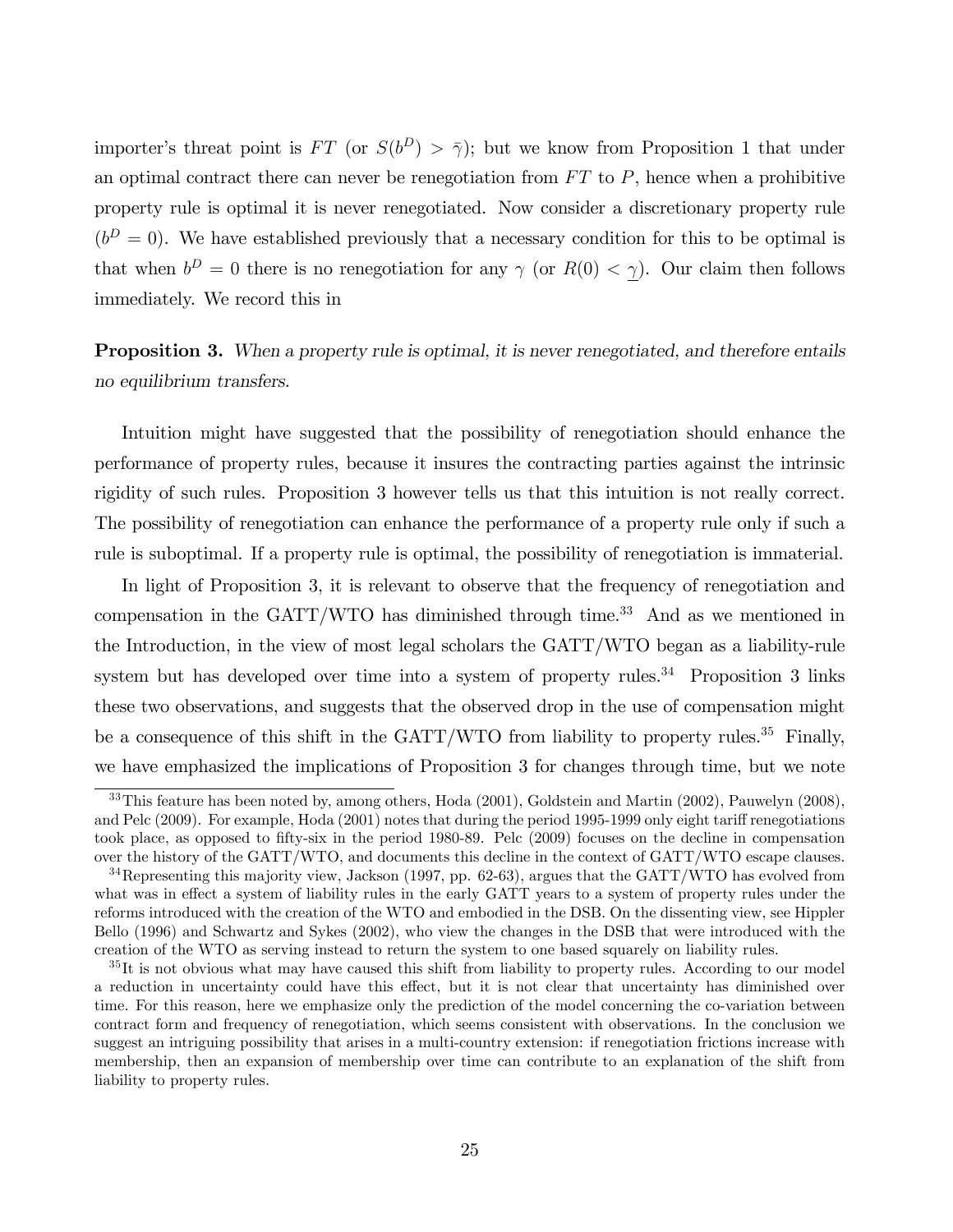that Proposition 3 suggests an analogous cross-sectional prediction: there should be more renegotiation and compensation in issue areas regulated by liability rules.

We turn now to the role of bargaining powers for the optimal choice of contract. We find that an increase in the importing government's bargaining power  $\sigma$  unambiguously favors property rules over liability rules. The reason is simple. As  $\sigma$  rises, the expected transfer as a result of renegotiations goes up, because by Proposition 1 equilibrium renegotiations always entail a transfer from the exporter to the importer. Next recall that  $\sigma$  has no impact on the equilibrium policy. These observations, combined with the result of Proposition 3 that there are no equilibrium renegotiations when property rules are optimal, lead to the following implication:

**Proposition 4.** As  $\sigma$  rises, the optimum can switch from a liability rule to a property rule, but not vice-versa.

It is interesting to observe that, according to our model, bargaining powers are irrelevant under an optimal property rule (because by Proposition 3 an optimal property rule is never renegotiated), while an importing government with low bargaining power (small  $\sigma$ ) will receive a relatively low payoff under a liability rule. Hence our model indicates that, where significant power imbalances exist between countries, moving between a liability rule system and a property rule system will not be distributionally neutral, suggesting in turn that developed and developing countries might naturally have differing preferences with regard to reforms that would move an institution in one direction or the other.<sup>36</sup>

#### 4.1. Costly renegotiation

Thus far we have considered two contracting scenarios: one where renegotiation is frictionless (earlier in this section), and one where renegotiation is not feasible at all (in section 3). We

<sup>&</sup>lt;sup>36</sup>For instance, consider a 2-mirror-image-sectors version of the model along the lines described in note 16, in which the model is overall symmetric across countries except for a country-specific bargaining power parameter ( $\sigma$  for Home and  $(1 - \sigma)$  for Foreign with  $\sigma < 1/2$ ), and suppose model parameters are such that property and liability rules are equally efficient. Then under the property rule, Home and Foreign payoffs are equal, but under the liability rule, Home does worse than Foreign. And since the two rules are equally efficient by assumption, a move from the property rule to the liability rule would then require that Foreign compensate Home. In the case of the GATT/WTO, one might expect based on our results that developing countries would take a skeptical view of reforms that had the impact of moving the system away from property rules and toward liability rules. This prediction is broadly in line with bargaining positions taken by member governments over proposed institutional reforms that would have elevated the role of compensation as a "buy out" of one's obligations in the GATT/WTO (see, for example, the discussion in Pelc, 2009, and the references cited therein, as well as the complementary discussion in Pauwelyn, 2008, pp. 90-93).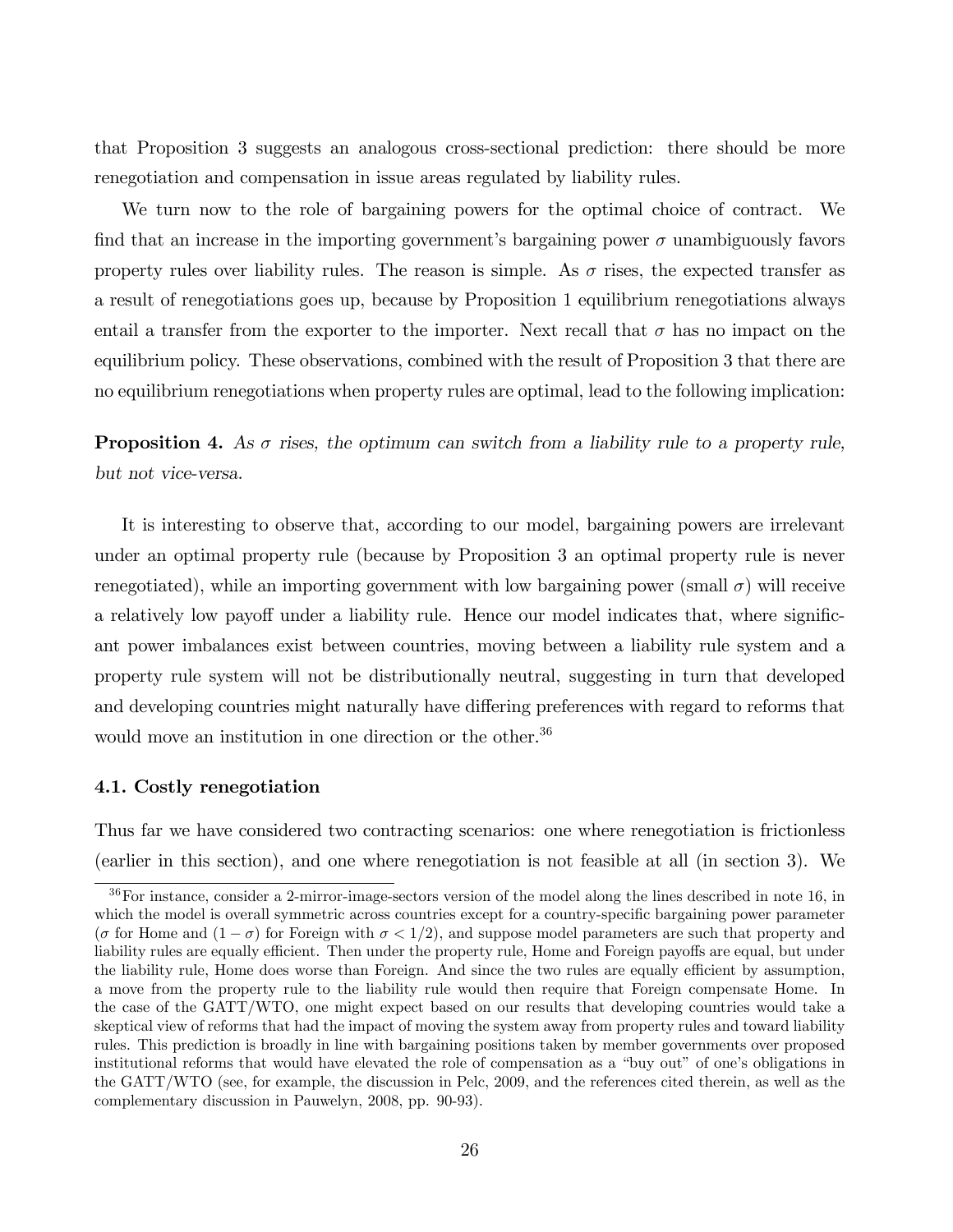now examine a range of intermediate scenarios where renegotiation is feasible but is costly. Our main objective is to understand how renegotiation frictions impact the choice between property rules and liability rules. This question is interesting in its own right, but a further motivation for considering this extension comes from the law-and-economics literature. As mentioned in the Introduction, a central result in this literature is that an increase in renegotiation frictions favors liability rules over property rules (Calabresi and Melamed, 1972, and Kaplow and Shavell, 1996), and indeed this result is very intuitive: property rules are rigid in nature, so they work well only if renegotiation is easy.<sup>37</sup> In our setting, as we show next, this result is reversed, and the reason lies in the fact that utility is nontransferable in our model, whereas the abovementioned law-and-economics models assume transferable utility.

We consider a simple extension of our basic model, wherein governments must pay a fixed (deadweight) cost K if they want to renegotiate the contract. Let  $\alpha$  (resp.  $(1-\alpha)$ ) be the share of this cost borne by Home (resp. Foreign). This is a cost that is incurred only if the renegotiation is successful, so it reduces the available surplus but does not affect the disagreement utilities. $38$ 

To take a first intuitive pass at this question, let us compare the two extreme scenarios: the case in which renegotiation is costless  $(K = 0)$  and the case in which renegotiation is not feasible  $(K = \infty)$ . The finding in Proposition 3 implies that removing the possibility of renegotiation favors property rules over liability rules. This is because an optimal property rule is never renegotiated, while as we have established above, when renegotiation occurs it increases joint surplus; hence, removing the possibility of renegotiation can only increase the attractiveness of a property rule relative to a liability rule.

The above reasoning suggests that increasing  $K$  should favor property rules. However this reasoning is incomplete, because a change in  $K$  affects  $b<sup>e</sup>$  when renegotiation occurs, and this indirect effect can in principle offset the direct intuitive effect. But as we now show, even if this indirect effect works in the "wrong" direction, it can never outweigh the direct effect.

We start by deriving the regions in  $(b^D, \gamma)$  space where the contract is renegotiated, for a given renegotiation cost K. Focus first on the region where  $\gamma < S(b^D)$ , so that the importer's threat point is FT. For the contract to be renegotiated, there must exist a  $b^e$  such that (i) the

<sup>&</sup>lt;sup>37</sup>In fact, it is this result, applied to the GATT/WTO context, that leads Pauwelyn (2008, p. 66) to the following statement: "On balance, one can therefore expect that Calabresi and Melamed's third reason for liability rules (high transaction costs) can find particular application in the international context."

 $38$  If the cost of renegotiation were a sunk cost, rather than a fixed cost, it could potentially introduce a hold-up issue in the process of renegotiation, since incurring this cost would be akin to an ex-ante investment from the point of view of an individual government. We abstract from this aspect here.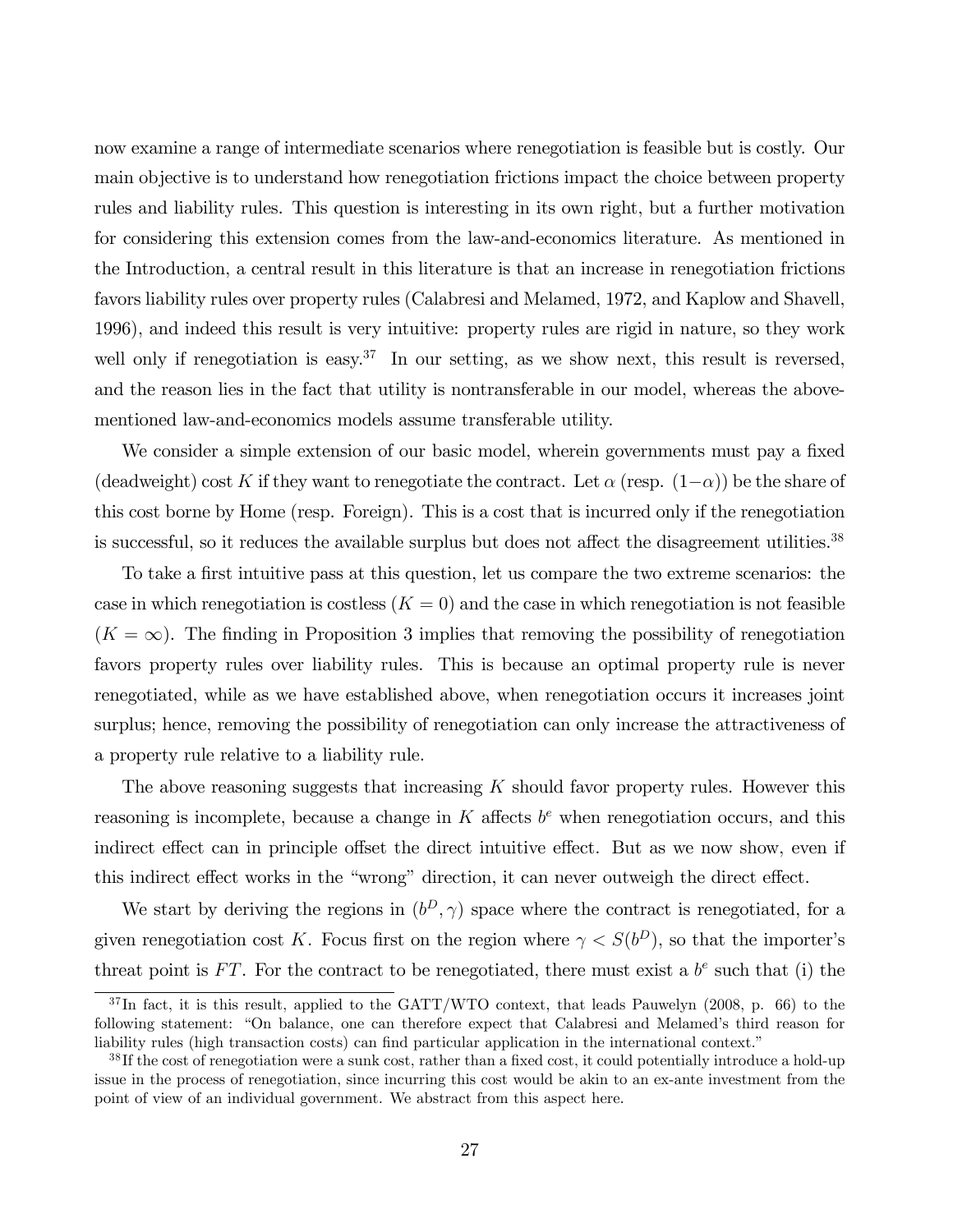importer is better off, which requires  $\gamma > S(b^e) + \alpha K$ , and (ii) the exporter is better off, which requires  $b^e > \gamma^* + (1 - \alpha)K$ . Clearly, this is the case if and only if  $\gamma > S(\gamma^* + (1 - \alpha)K) + \alpha K >$  $S(\gamma^*)$ . It follows that the P<sub>R</sub> region is as depicted in Figure 3. Intuitively, as K increases, the horizontal line  $\gamma = S(\gamma^* + (1 - \alpha)K) + \alpha K$  shifts up, thus the P<sub>R</sub> region shrinks.

Next focus on the region where  $\gamma > S(b^D)$ , so that the importer's threat point is P. For the contract to be renegotiated, there must exist a  $b<sup>e</sup>$  such that (i) the importer is better off, which requires  $\gamma < S(b^D) - S(b^e) - \alpha K$ , and (ii) the exporter is better off, which requires  $b^e > b^D - \gamma^* - (1 - \alpha)K$ . This is the case if and only if  $\gamma < S(b^D) - S(b^D - \gamma^* + (1 - \alpha)K) - \alpha K \equiv$  $R(b^D; K)$ . The FT<sub>R</sub> region is also depicted in Figure 3. Note that as K increases the curve  $R(b^D; K)$  shifts down, thus the  $FT_R$  region shrinks.

Having derived the renegotiation regions in the presence of the renegotiation cost, the next step is to assess how an increase in  $K$  affects the relative performance of property vs. liability rules. The key steps of the argument, spelled out in the Appendix, are two. First we show that, as in the case of costless renegotiation, an optimal property rule is never renegotiated. And second, we then argue that a small increase in  $K$  has two first-order effects on the performance of a liability rule: a direct (weakly) negative effect, since it reduces the renegotiation surplus; and an indirect effect through  $b^e$ , which can be positive or negative, but even if positive, can never outweigh the negative direct effect.

The following proposition (proved in the Appendix) states the result:

**Proposition 5.** As K increases, the optimum may switch from a liability rule to a property rule, but not vice-versa.

Proposition 5 highlights the impact of renegotiation costs, which is a distinct type of transaction cost from the one that we have focused on more directly  $-$  the cost of transfers. It is interesting to observe that, if utility were transferable, renegotiation costs would have the opposite effect, that is, they would favor liability rules.<sup>39</sup> This suggests that these different forms of transaction costs *interact* in nontrivial ways, and it points to the importance of taking transfer costs into account when evaluating the effects of bargaining frictions. Moreover, this observation explains why our result is at odds with the conclusion of the law-and-economics

<sup>&</sup>lt;sup>39</sup>To see this, suppose that transfers are costless (i.e.,  $c(b) \equiv 0$ ). In this case, with frictionless renegotiation, liability rules are equivalent to property rules, because both achieve the first best; while if renegotiation is costly, the unique optimum is a liability rule with  $b^D = \gamma^*$  (i.e. the exporter must be made "whole"). Hence, if transfers are costless, renegotiation costs favor liability rules, in contrast with the case of costly transfers.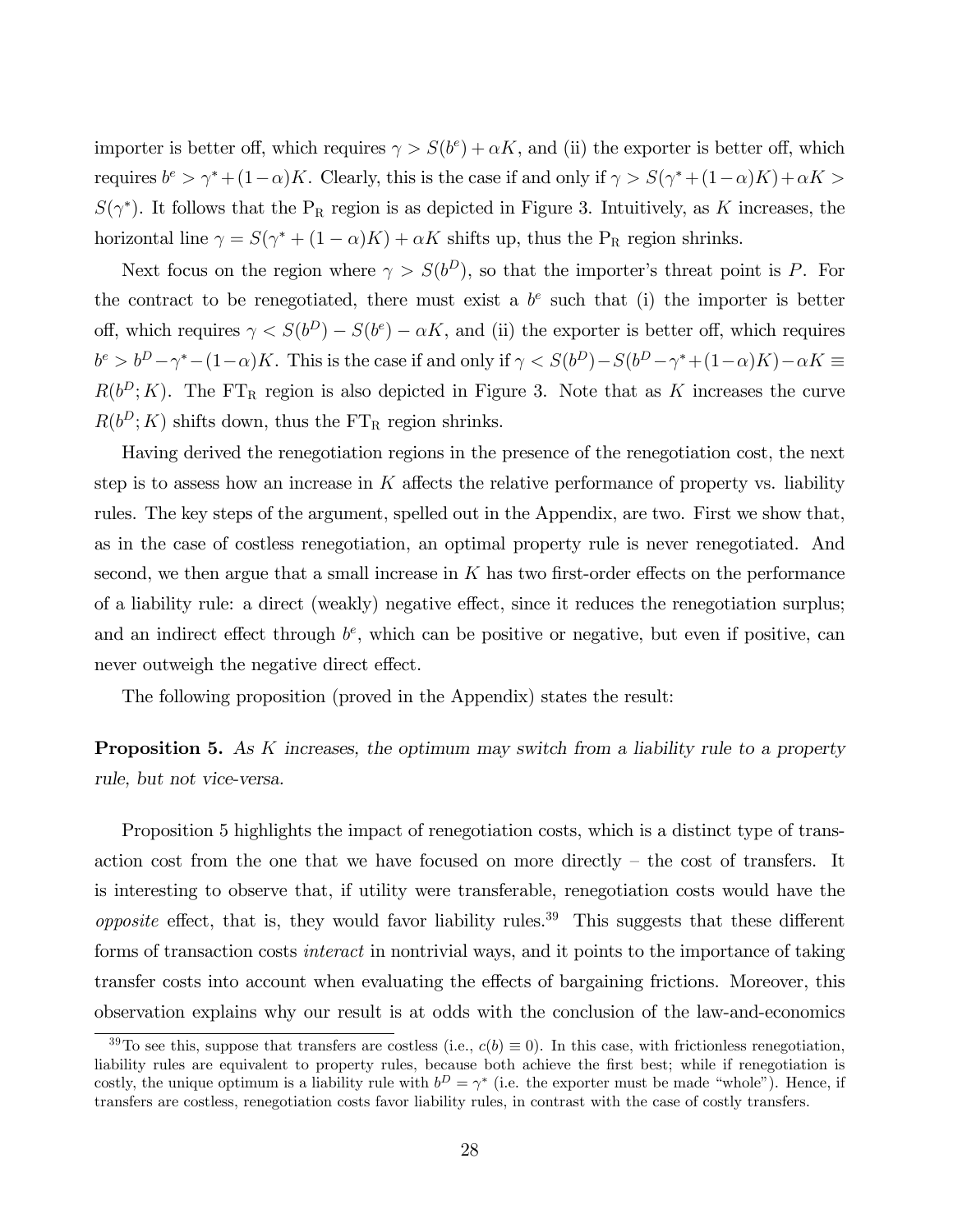literature mentioned above, that renegotiation frictions tend to favor liability rules over property rules. Relative to that literature, our novel finding arises because of our focus on a world with costly transfers, which as we have indicated are an important feature of the international government-to-government contracting environment.<sup>40</sup>

Finally, notice that Propositions 3 and 5 taken together suggest a kind of complementarity between liability rules and renegotiation when transfers are costly. In this environment, lowering the cost of renegotiation makes liability rules more attractive, and the adoption of liability rules makes renegotiation more likely in equilibrium.

#### 5. A More General Class of Contracts

Thus far we have considered a family of menu contracts that admits a natural partition into liability rules and property rules. While a property rule amounts to granting the right of P to the importer (when damages are set to zero) or the right of  $FT$  to the exporter (when damages are set at a prohibitive level), a liability rule can be thought of as introducing a "stick"  $b^D$ attached to the choice of  $P$  (when  $b^D$  is strictly positive but set at a non-prohibitive level).

We now ask whether it is desirable in the presence of a liability rule to introduce as well a "carrot"  $b^{FT}$  attached to the choice of FT. We accomplish this by considering a more general class of menu contracts of the type  $\{(P,b^D), (FT, b^{FT})\}$ , where in principle  $b^D$  and  $b^{FT}$ could be positive or negative. Notice that there is no role for a carrot in a property rule, because by definition a property rule simply assigns property rights without specifying any ex-post transfers.<sup>41</sup> But the introduction of a carrot might be optimal as a *complement* to a stick/liability rule. And if it is optimal, the question then arises whether a property rule can still be optimal when a carrot is available for use with a liability rule.

We find that the performance of a liability rule can always be enhanced by the use of an appropriately chosen carrot  $b^{FT} < 0$ . The reason for this can be understood as follows. Under a liability rule, there will be some states of the world (some  $\gamma$ 's) where the importer

 $^{40}$ It is true that the type of renegotiation friction that we consider here differs from that typically considered by the law-and-economics literature (namely, the presence of private information). Nevertheless, as we have observed above and shown in note 39, the reason for the reversal of the results has to do with non-transferable utility, not the exact nature of the bargaining friction.

<sup>&</sup>lt;sup>41</sup>For the more restricted class of menu contracts that we considered in earlier sections, we observed that a discretionary (prohibitive) property rule is outcome equivalent to a liability rule with  $b^D$  set at zero  $(b^D$  set at a prohibitively high level). This outcome equivalence extends naturally to the more general class of menu contracts that we consider here when  $b^{FT} = 0$ .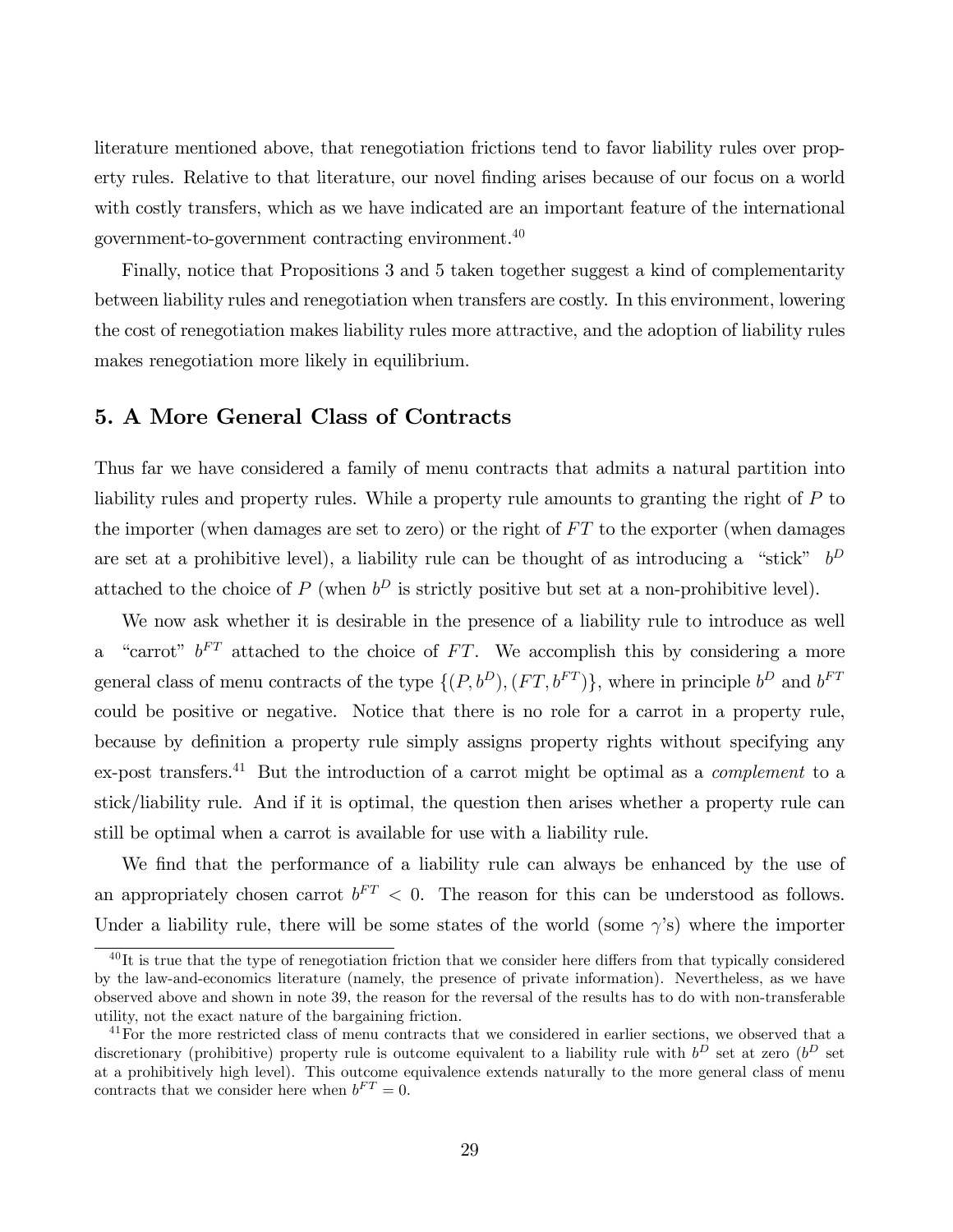would be willing to select  $FT$  for a very small transfer from the exporter, but the importer can exploit its bargaining power (i.e.,  $\sigma > 0$ ) to extract a sizable transfer  $b^e$  from the exporter in order to be induced away from the threat point  $(P, b^D)$  to a policy of FT. Introducing a small carrot  $b^{FT} < 0$  for FT flips the importer's threat point for these  $\gamma$ 's from  $(P, b^D)$  to  $(FT, b^{FT})$  and thereby undercuts the ability of the importer to hold out for a bigger transfer from the exporter, ensuring that for these  $\gamma$ 's the importer will then select FT and be paid the contractually specified  $b^{FT}$ . And from the point of view of ex-ante efficiency, the elimination of large transfers  $(b<sup>e</sup>)$  that would have to be paid in a few states of the world is worth the addition of a very small transfer  $(b^{FT})$  to be paid in (possibly) many states of the world. The upshot, then, is that introducing a small carrot for "good behavior" can be helpful in the presence of a liability rule, even when that carrot is a costly/inefficient means of transferring surplus between governments; and paradoxically, offering a reward to the importer for  $FT$  hurts the importer, by taking away from him the credible threat of choosing P.

As noted above, this raises a second question: Can a property rule still be optimal when a carrot is available for use with a liability rule? Here we find that the answer is "Yes," and in particular that the availability of a carrot for use with a liability rule does not alter our previous finding that a property rule (liability rule) is optimal if uncertainty is sufficiently small (large).

The following proposition (proved in the Appendix) summarizes the discussion thus far:

**Proposition 6.** Consider menu contracts of the type  $\{(P, b^D), (FT, b^{FT})\}$ : (i) If the support of  $\gamma$  is sufficiently small, a property rule is optimal; (ii) If the support of  $\gamma$  is sufficiently large (on both sides of  $\gamma^*$ ), it is optimal to use a carrot ( $b^{FT}$  < 0) together with a liability rule/stick  $(b^D > 0)$ , and in particular the optimal  $b^D$  satisfies  $0 < b^D < \gamma^* < \bar{b}^{prohib}$ .

Notice that if a liability rule is not optimal in the restricted class of menu contracts considered in previous sections, it might become optimal in the more general class considered here, because the use of a carrot can enhance the value of a liability rule as we have observed. What Proposition 6 shows is that, while the quantitative thresholds may change, it is nevertheless true that the qualitative Öndings of Proposition 2 extend to this more general class of contracts.

We have focused above on establishing that Proposition 2 extends to the more general class of contracts considered here, but it is straightforward to check that each of our other Propositions extend to this setting as well.<sup>42</sup> In particular, Proposition 1 extends with modification only in

 $42$  Lemma 2 also extends to this setting. In fact, the only result from earlier sections that does not extend to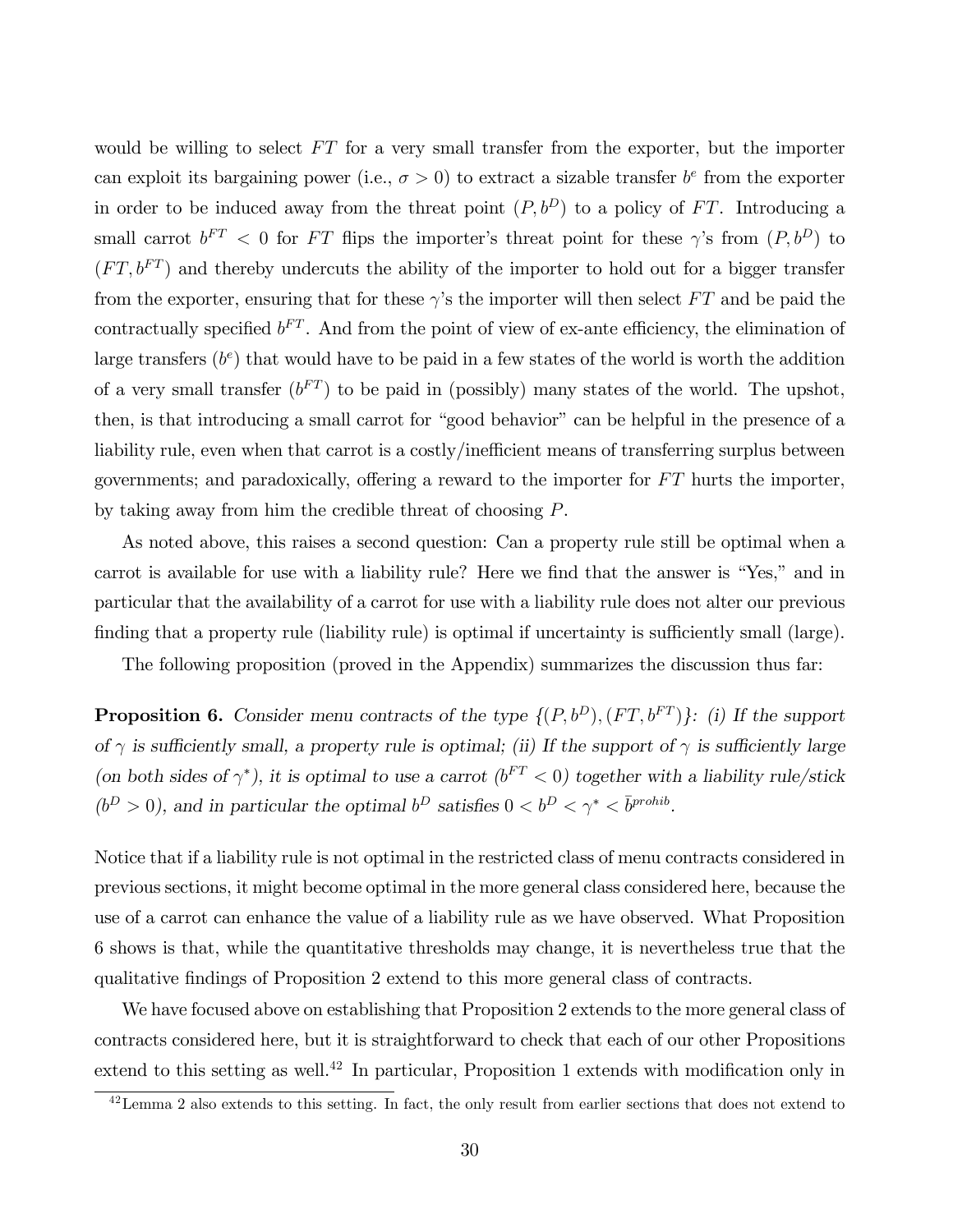the critical levels of  $b^D$  and  $\gamma$ , while Propositions 3-5 extend without modification.

It is interesting to consider whether the kind of carrot mechanism described in Proposition 6 is observed in actual trade agreements such as the WTO. On the one hand, when a government agrees to reduce its tariffs as a result of a trade negotiation, it typically considers this to be a concession that is only valuable to it in exchange for similar concessions from other governments. So it is clearly the norm for a government to receive some form of compensation from other governments when it agrees to a policy of free trade. According to this observation, the findings recorded in Proposition 6 could potentially be interpreted as suggesting a novel role played by the compensations for trade liberalization that we observe. But when interpreting the carrot  $b<sup>FT</sup>$ , it must be remembered that this is an ex-post transfer, which is contractually specified to be executed after the state of the world  $\gamma$  has been observed as an additional (ex post) reward for contract performance. When put this way, it is less clear that the "carrot" device represented in Proposition 6 can be found in existing trade agreements.

Finally, we close our discussion of this more general class of contracts by emphasizing that, while it is optimal under some circumstances to include a carrot  $b^{FT}$  in the contract, its inclusion does not alter in any substantive way our results from the previous section, and indeed as we have observed, all of our Propositions extend to this setting as well.

#### 6. Conclusion

We have characterized the optimal design of trade agreements in a model where governments can renegotiate the agreement ex-post subject to a key transaction cost, namely that compensation between governments is inefficient. We have argued that these two features, renegotiation and inefficient government-to-government transfers, figure prominently in the GATT/WTO and other trade agreements. Our model delivers predictions concerning the optimal form of the agreement, the conditions under which the agreement will be renegotiated in equilibrium, and the form that such renegotiation will take. A key question on which we have focused is whether the agreement should be structured as a system of "property rules" or "liability rules." In this respect our paper forges a link between the theory of trade agreements and the law-andeconomics theory of optimal legal rules. We have shown that answers to this question diverge from those provided by the law and economics literature once the inefficiency of transfers is

the more general class of contracts considered here is Lemma 1: when a carrot is available, renegotiation does not limit the range of allocations that can be implemented.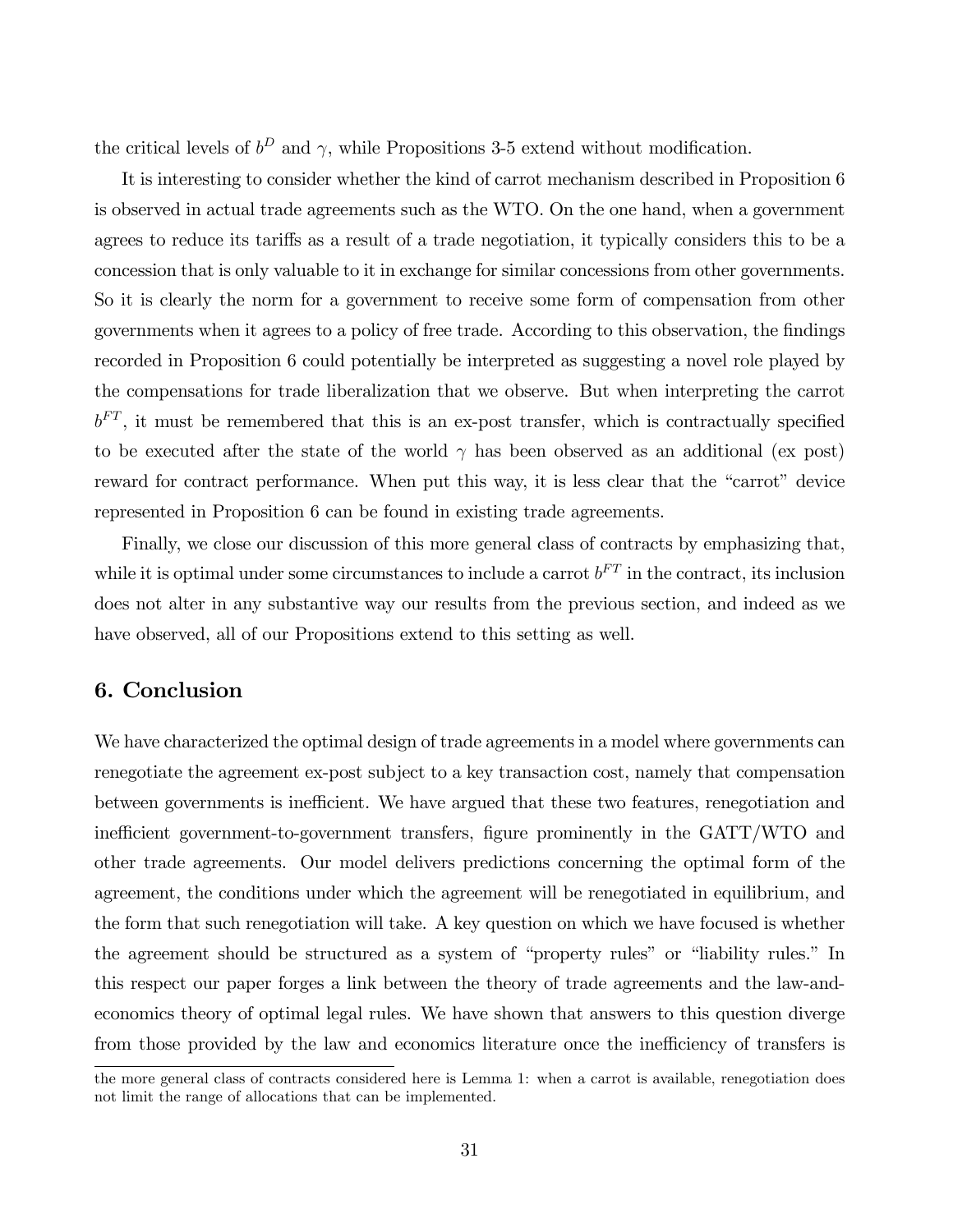introduced, indicating that the inefficiency of government-to-government transfers distinguishes the trade-agreement setting from domestic legal environments in important ways.

To preserve tractability and focus on the main points, we have made a number of strong assumptions. For example, as we mentioned earlier, one important limitation of a liability-rule approach from which our model abstracts and which is often emphasized in the informal lawand-economics literature is that a liability rule requires verifiability of the harm inflicted by a country's trade policy on its trading partner(s), and in practice this can often be difficult to come by. In ongoing work, we allow that the level of harm is not perfectly verifiable, and the DSB (if invoked) can observe a noisy signal of this harm. We find that, in itself, imperfect verifiability of the level of harm makes liability rules relatively less attractive, which is not surprising. But an advantage of studying this noisy-verification setting is that it can generate positive predictions regarding the propensity of governments to settle early versus "going to court" (i.e., invoking the DSB to generate a noisy signal and issue a ruling), and more generally regarding the outcome of trade disputes.

We have also assumed that neither government possesses private information, an assumption that has helped to bring the distinctive features of our analysis into sharp relief. Allowing for private information would introduce an additional transaction cost in the form of a renegotiation friction. Unlike the transfer costs that we have emphasized, private information in bargaining is not specific to the international setting which is our focus (though surely important in realworld trade agreements), so we feel justified in abstracting from this type of friction in our basic model. In our extended model of section 4.1 we have introduced a cost of renegotiation, which captures a form of renegotiation frictions in a simple and tractable way. Still, extending our results to settings with private information would likely yield additional insights.

In our model, contracts between governments can be perfectly enforced. This is a strong assumption, since in reality trade agreements must be self-enforcing, but issues of self-enforcement are logically distinct from the choice between property and liability rules (on this logical distinction see Jackson, 1997, p. 63, and see also Pauwelyn, 2008, pp. 148-197, for an especially detailed discussion of this point), so focusing on a model with enforceable contracts seems to us like a reasonable first step.<sup>43</sup> But saying that these issues are logically distinct does not mean that there is no interaction between them: indeed, our paper leaves open some subtle

<sup>&</sup>lt;sup>43</sup>For papers that model the self-enforcing nature of trade agreements, see for example Bagwell and Staiger (1990), Maggi (1999) and Ederington (2001) in addition to those mentioned in the Introduction.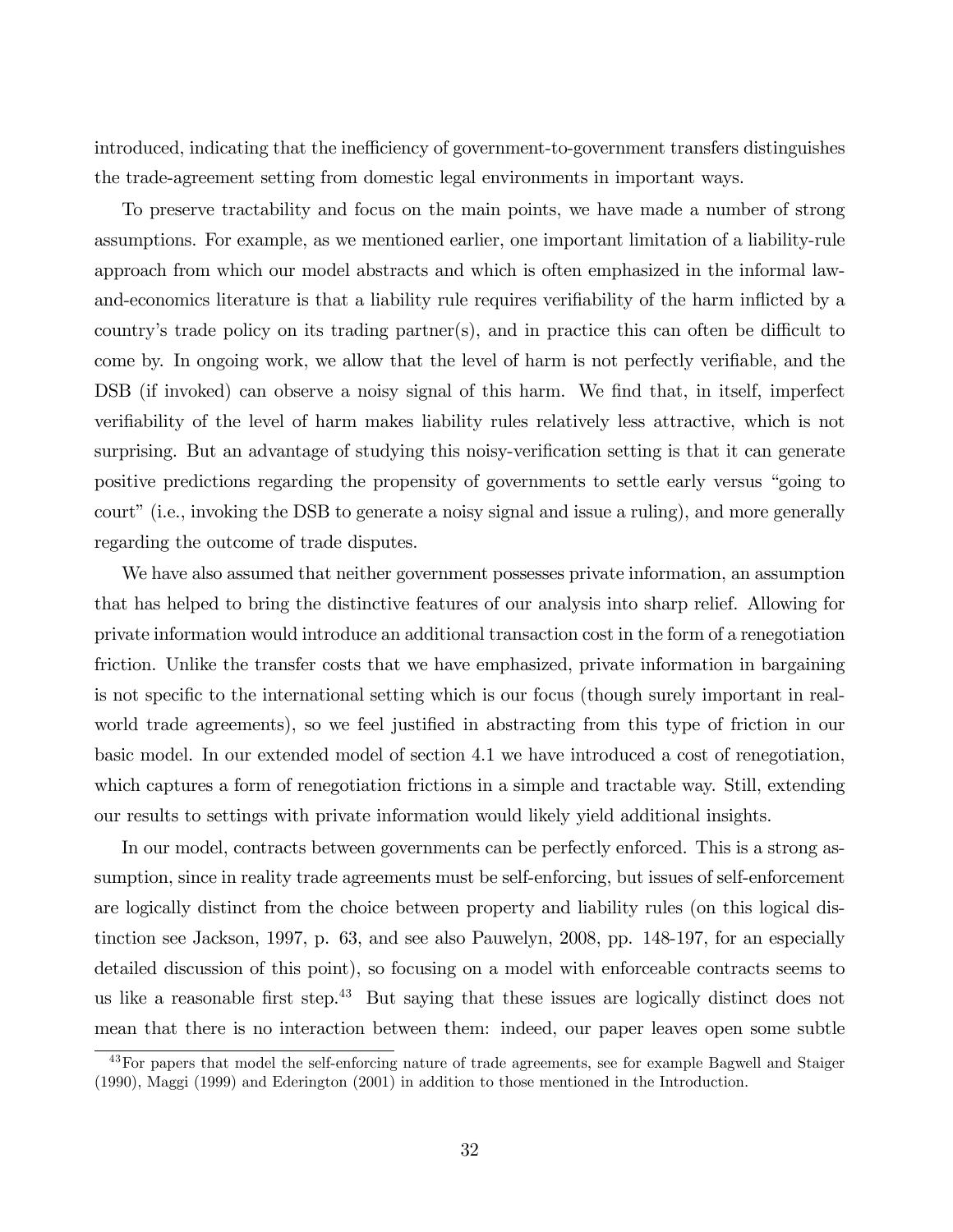questions about the interplay between the nature of enforcement mechanisms and the nature of legal rules. We see this interplay as an important topic for future research.

Finally, we have focused on a two-country model. We believe that this is a natural first step to understand the implications of renegotiation for trade agreements, and that such a setting captures some of the fundamental forces governing the tradeoff between property rules and liability rules. Nevertheless, it is important to assess the robustness of our results to a multicountry setting. To make some progress in this direction, we have analyzed a three-country version of our model, where country H can import a good from two exporting countries, say F1 and F2. The presence of competing exporters can in principle affect results, especially if trade barriers are constrained to be non-discriminatory (i.e. satisfy the most-favored-nation (MFN) restriction) because in this case, when renegotiating the agreement, the importer must secure the consensus of both exporters in order to change its trade policy, so renegotiation is intrinsically a multilateral bargaining process. However, we find that our qualitative results extend to this setting with little modification. More specifically, we assume that the importer can choose a single trade policy (P or  $FT$ ) for both exporters.<sup>44</sup> Exporters can suffer different levels of harm from protection and can have different bargaining powers. We also assume that the deadweight cost of transfers takes the form  $C = c(b_1) + c(b_2)$ , where  $b_i$  is the transfer from the importer to exporter i. In this setting, a contract specifies a level of damages for each exporter,  $(b_1^D, b_2^D)$ . The contract is defined as a property rule if  $(b_1^D, b_2^D)$  is prohibitive or if  $b_1^D = b_2^D = 0$ , and as a liability rule otherwise.

In the three-country setting just described, we can show that our Propositions 1-5 continue to hold, provided some regularity conditions are satisfied.<sup>45</sup> The only interesting difference that arises compared with our basic model is that, when the contract is renegotiated (toward free trade), it may happen that one of the exporters compensates the importer  $(b_i^e < 0)$  while the other is compensated by the importer  $(b_j^e > 0)$ . But at least under the regularity conditions mentioned in note 45, this does not affect our results. $46$ 

<sup>&</sup>lt;sup>44</sup>In this way we are imposing the MFN restriction exogenously. In principle this restriction should be derived endogenously as an optimal rule, and in a complete analysis of the multi-country setting this would be an important objective; but explaining the MFN rule is not the focus of our model, so the interpretation of the exercise we undertake here is that we are optimizing the agreement rules conditional on the MFN restriction.

<sup>&</sup>lt;sup>45</sup> In particular, we can prove our results if the function  $c(b)$  is not too asymmetric around  $b = 0$ . Alternatively, we can prove the results for a general  $c(b)$  if the exporting countries are not too asymmetric.

<sup>&</sup>lt;sup>46</sup>The "competing exporters" setting we describe above is not the only multi-country setting that one could consider. A natural alternative would be that of competing *importers*: for example, a model where a given country exports a good to multiple importers, along the lines of an Armington model. However, the competing-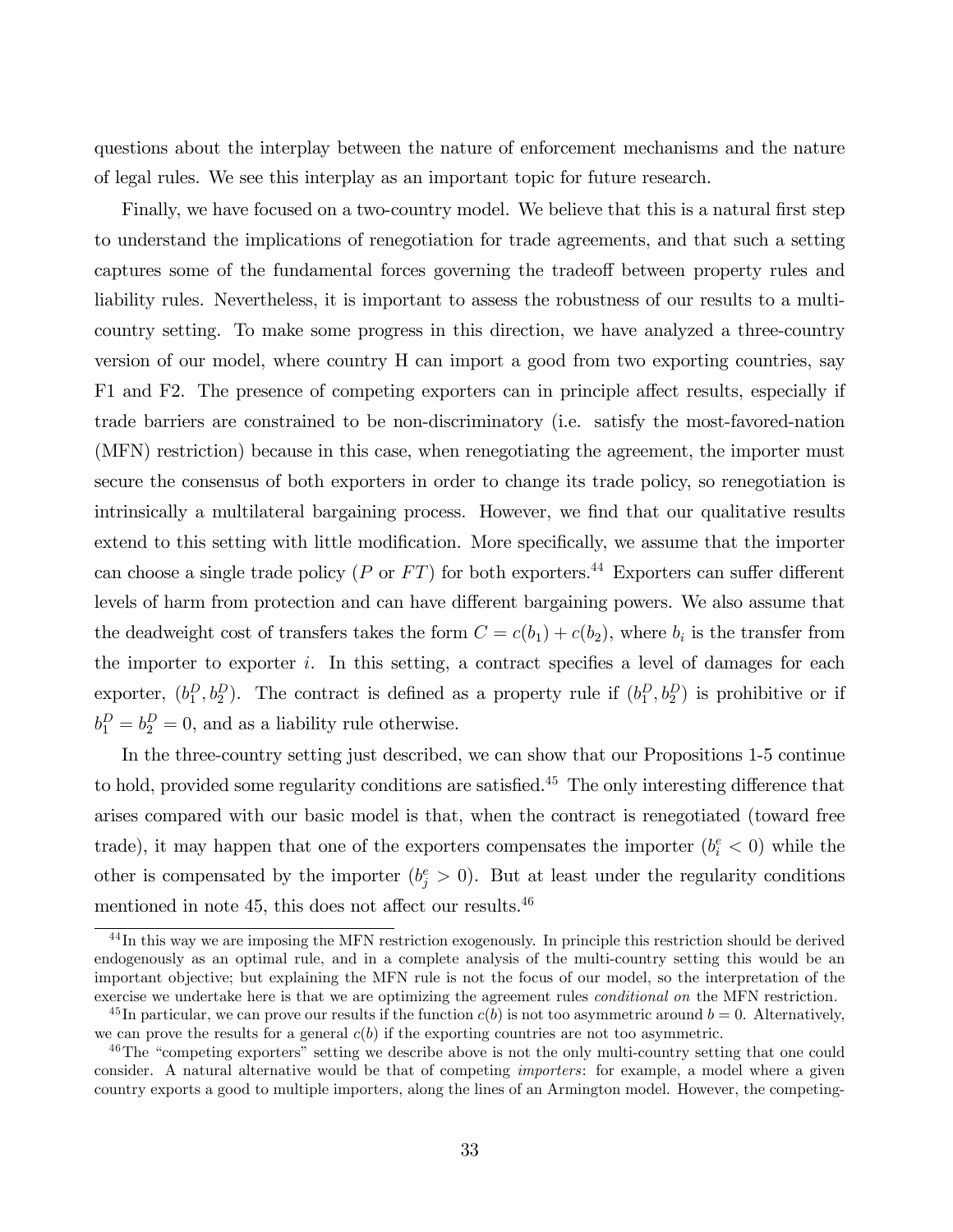One may argue that in a multilateral setting, renegotiation frictions (which in our model are captured by the parameter  $K$ ) are likely to be quite different than in a bilateral setting. But note that this does not affect our qualitative results, because they hold the number of countries Öxed (two in our basic model, three in the multilateral extension) and examine the impact of changes in other parameters, for example the degree of uncertainty. Having said this, there is a separate and interesting question that arises in a multi-country setting: How does an expansion of the agreement membership affect the tradeoff between property and liability rules? Some scholars have argued that, if trade policies are constrained to be nondiscriminatory, renegotiation frictions are likely to become more severe as the number of member countries expands, because in case of renegotiation each individual exporter may attempt to hold up the bargain in order to extract rents. This consideration, together with the standard result from the law-and-economics literature that higher renegotiation frictions tend to favor a liabilityrule approach, have led these scholars to conclude that the expansion of WTO membership should make a liability-rule approach more attractive.<sup>47</sup> In our model, renegotiation frictions  $(K)$  are a black box, so the model is not designed to investigate how these frictions may vary with the number of countries involved; but it is interesting to observe that, if one accepts the premise that renegotiation frictions increase with the number of member countries, our model then leads to the opposite conclusion: as we have emphasized, in the presence of costly transfers it is property rules rather than liability rules that are more likely to be optimal when renegotiation frictions are higher. This in turn suggests an intriguing possibility: the expansion of the GATT/WTO membership may have been a contributing factor in causing the shift from a liability-rule approach to a property-rule approach, which according to many legal scholars has taken place over time. We leave a more formal and complete exploration of this and other extensions to future work.

importers setting is conceptually more straightforward, because the renegotiation of a trade policy is then a bilateral bargain between the relevant importer and the exporting country, and hence the analysis would be similar to that of our basic model. The main difference would be that the joint gains from protection for a given exporter-importer pair will depend on the trade policies chosen by the other importers. The results of our basic model should apply to a given exporter-importer pair conditional on the other importersí policies, and therefore should apply conditional on the other importers' equilibrium policies as well. Based on this intuition, we conjecture that our main insights would survive also in this alternative multi-country scenario.

 $^{47}$ On this point, see Schwartz and Sykes (2002) and Pauwelyn (2008, pp. 56-59).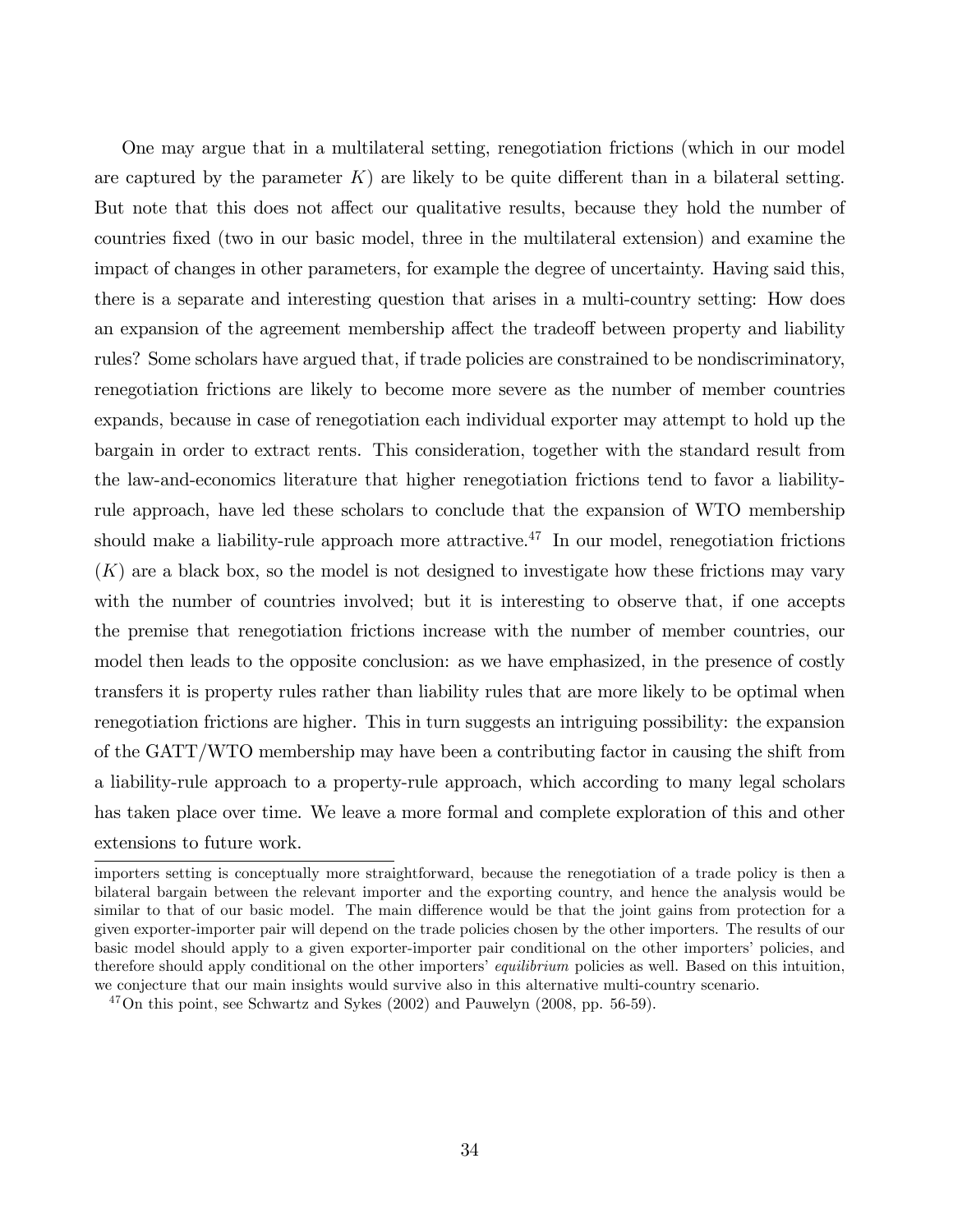### 7. Appendix

**Proof of Proposition 5:** Let  $\hat{b}^D$  denote the level of  $b^D$  for which the  $S(b^D)$  curve intersects the  $R(b^D; K)$  curve, and  $\tilde{b}^D$  the level of  $b^D$  for which the  $S(b^D)$  curve intersects the horizontal line  $\gamma = S(\gamma^* + (1 - \alpha)K) + \alpha K$ , as in Figure 4.

The first step is to establish that, as in the case of costless renegotiation, under an optimal contract there can never be renegotiation from  $FT$  to P. With reference to Figure 4, this can be easily established by arguing that it is never optimal to set  $b^D > \tilde{b}^D$ .

The second step is to argue that, for any  $K$ , if a property rule is optimal it is never renegotiated. This step implies that, conditional on a property rule being optimal, a change in  $K$  does not affect the performance of that property rule. Consider first the discretionary property rule  $b^D = 0$ : if the contract is renegotiated for some  $\gamma$ , then an analogous argument as in the case of costless renegotiation establishes that joint surplus can be increased by raising  $b^D$  slightly above zero. Consider next a prohibitive property rule  $b^D \ge b^{prohib}$ : by definition this implies that the importer's threat point is  $FT$  for all  $\gamma$  in the support; and we know from the argument just above that under an optimal contract there can never be renegotiation from  $FT$  to  $P$ .

The third step is to argue that an increase in  $K$  weakly worsens the performance of a liability rule. We need to distinguish between two cases: at the initial level of K the contract may or may not be renegotiated for some  $\gamma$ , depending on whether  $b^D$  is higher or lower than  $\hat{b}^D$ . If  $\hat{b}^D < b^D < b^{prohib}$ , a marginal increase in K will have no effect. If  $0 < b^D < \hat{b}^D$ , a marginal increase in  $K$  will lower the expected joint payoff, as we now show.

Let us fix a value of  $b^D$  in  $(0, \hat{b}^D)$ , and consider the effect of a marginal increase in K. We can write the expected joint payoff as

$$
E\Omega = V(FT) + \int_{R(b^D;K)}^{\infty} [\gamma - \gamma^* - c(b^D)]dH(\gamma) - \int_{S(b^D)}^{R(b^D;K)} [c(b^e(b^D, \gamma; K)) - K]dH(\gamma)
$$

where the notation  $b^e(b^D, \gamma; K)$  highlights the dependence of the renegotiated transfer  $b^e$  on K.

It is clear from the expression above that a marginal increase in  $K$  has three effects. First, it decreases  $R(\cdot)$ , the level of  $\gamma$  for which governments are indifferent between renegotiating and not; however this is a second-order effect, because (a) the probability distribution is atomless, and (b) as in the costless-renegotiation case, (it can easily be shown that)  $\Omega$  is continuous at  $\gamma = R(\cdot)$ . Second, for  $\gamma$  in the renegotiation interval  $(S(\cdot), R(\cdot))$ , it has a direct negative effect,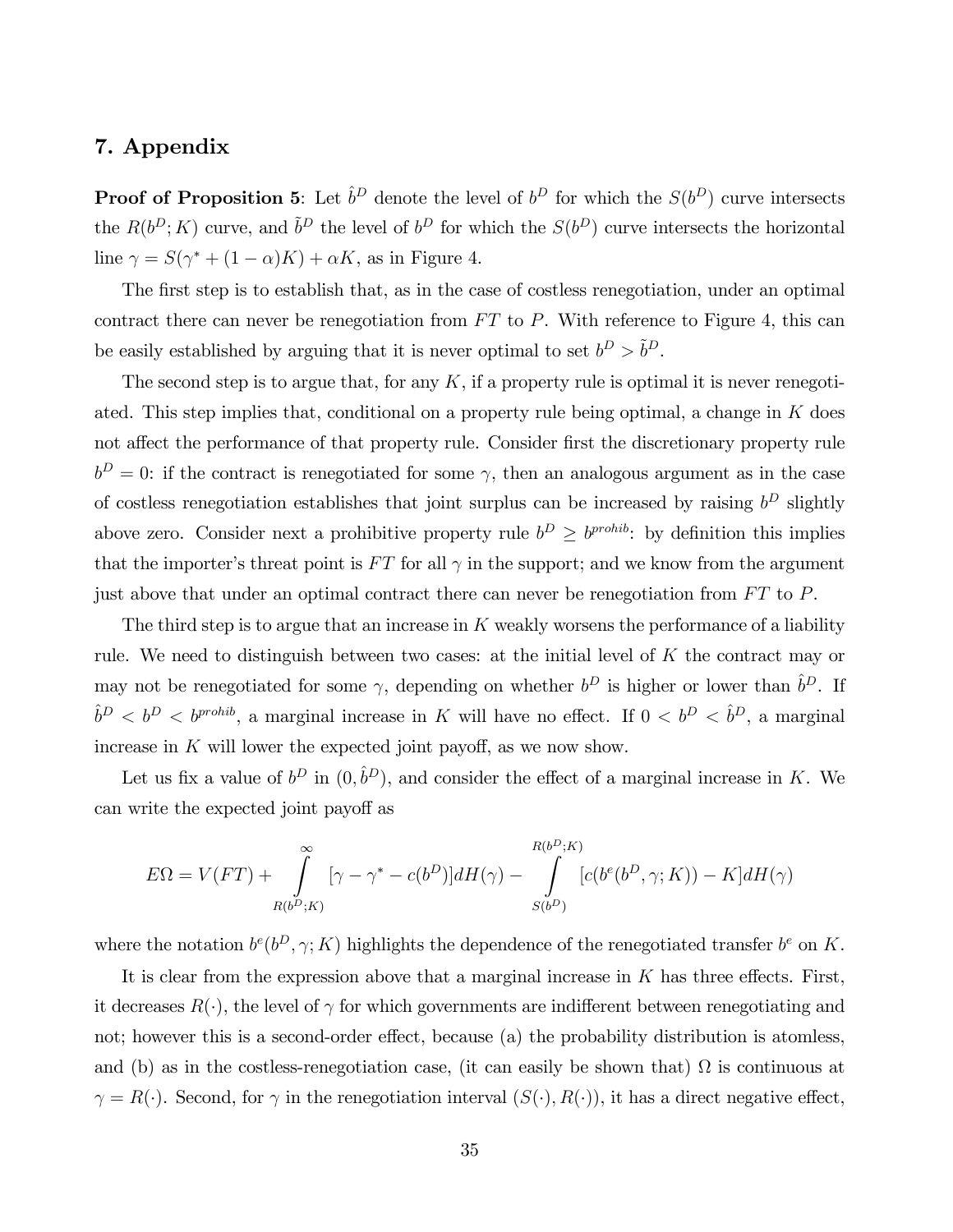since it is a deadweight cost. And third, for  $\gamma \in (S(\cdot), R(\cdot))$ , it has an indirect effect through  $b^e$ We now argue that this indirect effect may be positive or negative, but it can never outweigh the direct negative effect.

Recall that, when  $b^D$  and  $\gamma$  are in the relevant renegotiation region (FT<sub>R</sub>), the joint payoff in this region is  $\gamma^* - \gamma - c(b^e) - K$ . We will show that any indirect effect of the increase in K through  $b^e$  cannot outweigh its direct negative effect. Note that this indirect effect may be positive or negative, and it is more likely to be positive when  $\alpha$  is low, so that the exporting country bears a large share of the cost. To see this intuitively, recall first that in the  $FT_R$ region the exporting government makes a transfer to the importing government  $(b<sup>e</sup> < 0)$ . If the exporter bears most of the renegotiation cost, the transfer  $b<sup>e</sup>$  will need to go down (in absolute value), in order to satisfy the exporter's individual-rationality constraint, and this is beneficial to joint surplus because it reduces the deadweight loss. However we now argue that even if the indirect effect is positive, it cannot outweigh the direct negative effect.

Focusing on the FT<sub>R</sub> region, Home's surplus over its disagreement utility is  $S(b^D) - S(b)$  $\gamma - \alpha K$ , and Foreign's surplus is  $\gamma^* + b - b^D - (1 - \alpha)K$ . The renegotiated transfer  $b^e$  is the value of b that maximizes the Nash product

$$
NB(b, b^{D}) = [S(b^{D}) - S(b) - \gamma - \alpha K]^{\sigma} \cdot [\gamma^{*} + b - b^{D} - (1 - \alpha)K]^{1-\sigma}
$$

Recalling that  $c'(b) > -1$  for all b by assumption, it suffices to show that  $\frac{\partial b^e}{\partial K} < 1$ .

It is convenient to work with the logarithm of NB, which is legitimate provided that  $\sigma$  is strictly between zero and one, so that each government gets a strictly positive surplus  $(S(b^D) S(b) - \gamma - \alpha K > 0$  and  $\gamma^* + b - b^D - (1 - \alpha)K > 0$ . The extension of the proof to the extreme cases  $\sigma = 0$  and  $\sigma = 1$  is straightforward.

By the implicit function theorem,  $\frac{\partial b^e}{\partial K} = -\frac{\partial^2 \ln NB/\partial b \partial K}{\partial^2 \ln NB/\partial b^2}$  $\frac{\partial^2 \ln NB/\partial b \partial K}{\partial^2 \ln NB/\partial b^2}\Big|_{b=b^e}$ . We will show that  $\frac{\partial^2 \ln NB}{\partial b \partial K}$  $-\frac{\partial^2 \ln NB}{\partial b^2}$  $rac{\ln NB}{\partial b^2}$  for all b.

Differentiating  $\ln NB$ , we obtain

$$
\frac{\partial \ln NB}{\partial b} = -\frac{\sigma S'(b)}{S(b^D) - S(b) - \gamma - \alpha K} + \frac{1 - \sigma}{\gamma^* + b - b^D - (1 - \alpha)K}
$$
\n
$$
\frac{\partial^2 \ln NB}{\partial b \partial K} = -\frac{\alpha \sigma S'(b)}{[S(b^D) - S(b) - \gamma - \alpha K]^2} + \frac{(1 - \alpha)(1 - \sigma)}{[\gamma^* + b - b^D - (1 - \alpha)K]^2}
$$
\n
$$
\frac{\partial^2 \ln NB}{\partial b^2} = -\frac{\sigma S''(b)}{S(b^D) - S(b) - \gamma - \alpha K} - \frac{\sigma S'(b)^2}{[S(b^D) - S(b) - \gamma - \alpha K]^2} - \frac{1 - \sigma}{[\gamma^* + b - b^D - (1 - \alpha)K]^2}
$$

Notice that  $\frac{\partial^2 \ln NB}{\partial b^2} < 0$ , ensuring that the SOC is satisfied. Next note that if  $\alpha$  is sufficiently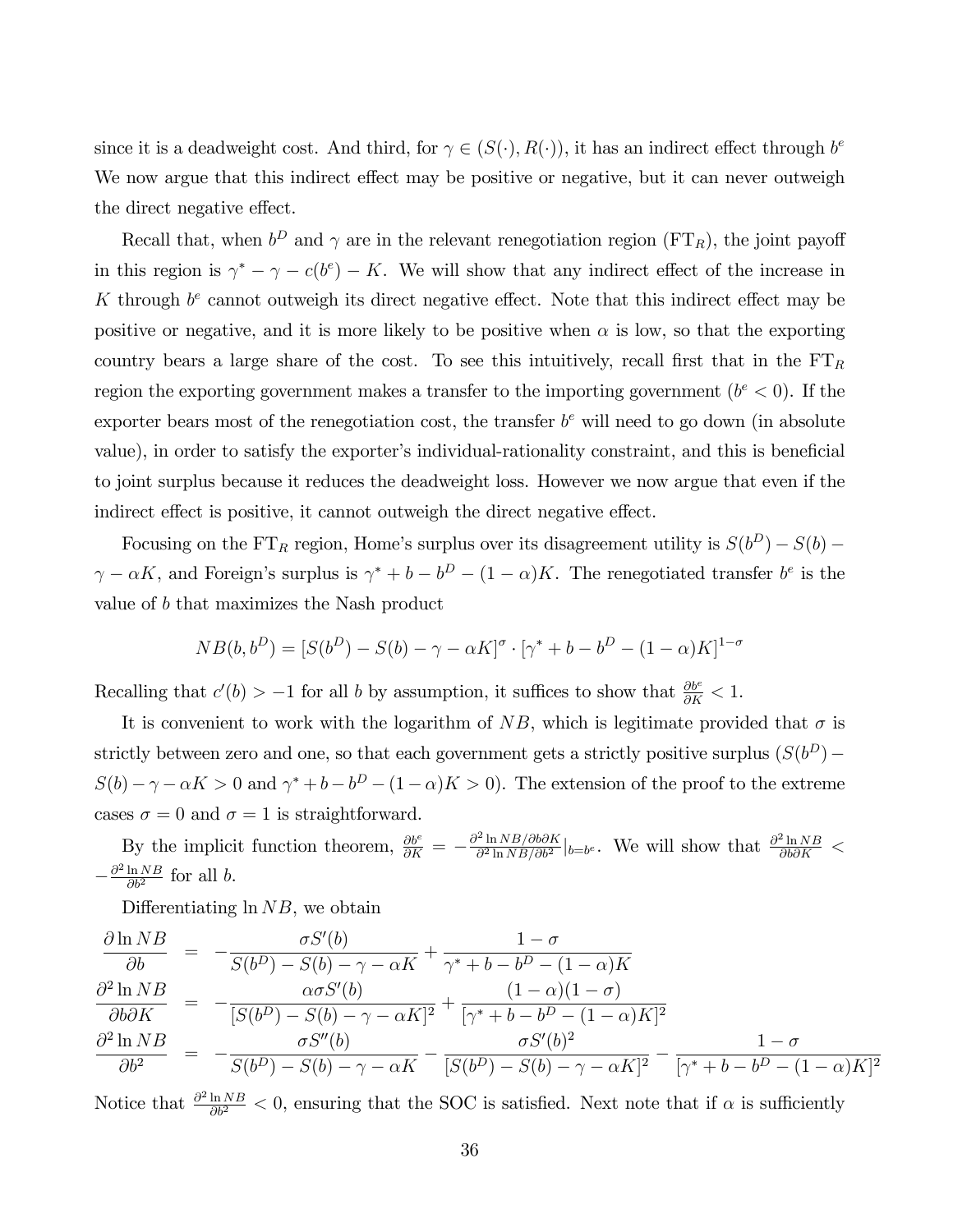close to zero  $\frac{\partial^2 \ln NB}{\partial b \partial K}$  is positive, and hence  $\frac{\partial b^e}{\partial K} > 0$ , consistently with the intuitive discussion above.

Recalling that  $S'(b) > 0$ , it follows that

$$
\frac{\partial^2 \ln NB}{\partial b \partial K} < \frac{1 - \sigma}{\left[\gamma^* + b - b^D - (1 - \alpha)K\right]^2}.
$$

Moreover, recalling that  $S''(b) > 0$  and noting that the importer's surplus from the renegotiation  $S(b^D) - S(b) - \gamma - \alpha K$  is nonnegative, we obtain

$$
-\frac{\partial^2 \ln NB}{\partial b^2} > \frac{1-\sigma}{[\gamma^* + b - b^D - (1-\alpha)K]^2}
$$

which implies  $\frac{\partial^2 \ln NB}{\partial b \partial K} < -\frac{\partial^2 \ln NB}{\partial b^2}$  $\frac{\ln NB}{\partial b^2}$  for all b, and hence  $\frac{\partial b^e}{\partial K} < 1$ , as claimed.

We have established that an increase in  $K$  weakly worsens the performance of a liability rule, and does not affect the performance of an optimal property rule. The claim of Proposition 5 can then be proved as follows. Suppose that at the initial level of K the optimum is a property rule; then an increase in  $K$  will make a liability rule (weakly) less attractive than the optimal property rule, hence the optimum will still be a property rule. It remains to argue that, if at the initial level of K the optimum is a liability rule, an increase in K may cause a switch to a property rule. This can be established by example. Consider changing  $K$  from a prohibitive level (such that renegotiation never occurs) to zero, and focus on a case where uncertainty is large but without renegotiation a discretionary property rule is optimal, along the lines described in section 3. In this case, a liability rule must become optimal as  $K$  is dropped to zero, as indicated by Proposition 2. QED

#### Proof of Proposition 6

In this extended family of contracts, we can think of a pair  $(b^D, b^{FT})$  as representing a contract. For each contract and state of the world,  $(b^D, b^{FT}; \gamma)$ , there will be one of four possible equilibrium outcomes: (i) the importer chooses  $P$  without renegotiating; (ii) the importer's threat point is P but the governments renegotiate to policy  $FT$ ; (iii) the importer chooses  $FT$ without renegotiating; (iv) the importer's threat point is  $FT$  but the governments renegotiate to policy P. The first step of the analysis is to characterize the mapping from  $(b^D, b^{FT}; \gamma)$  to these four possible outcomes. One way to proceed is to build on the graphical apparatus of Figure 1: we continue working within the  $(b^D, \gamma)$  space and think of  $b^{FT}$  as a parameter that shifts the key curves in this space.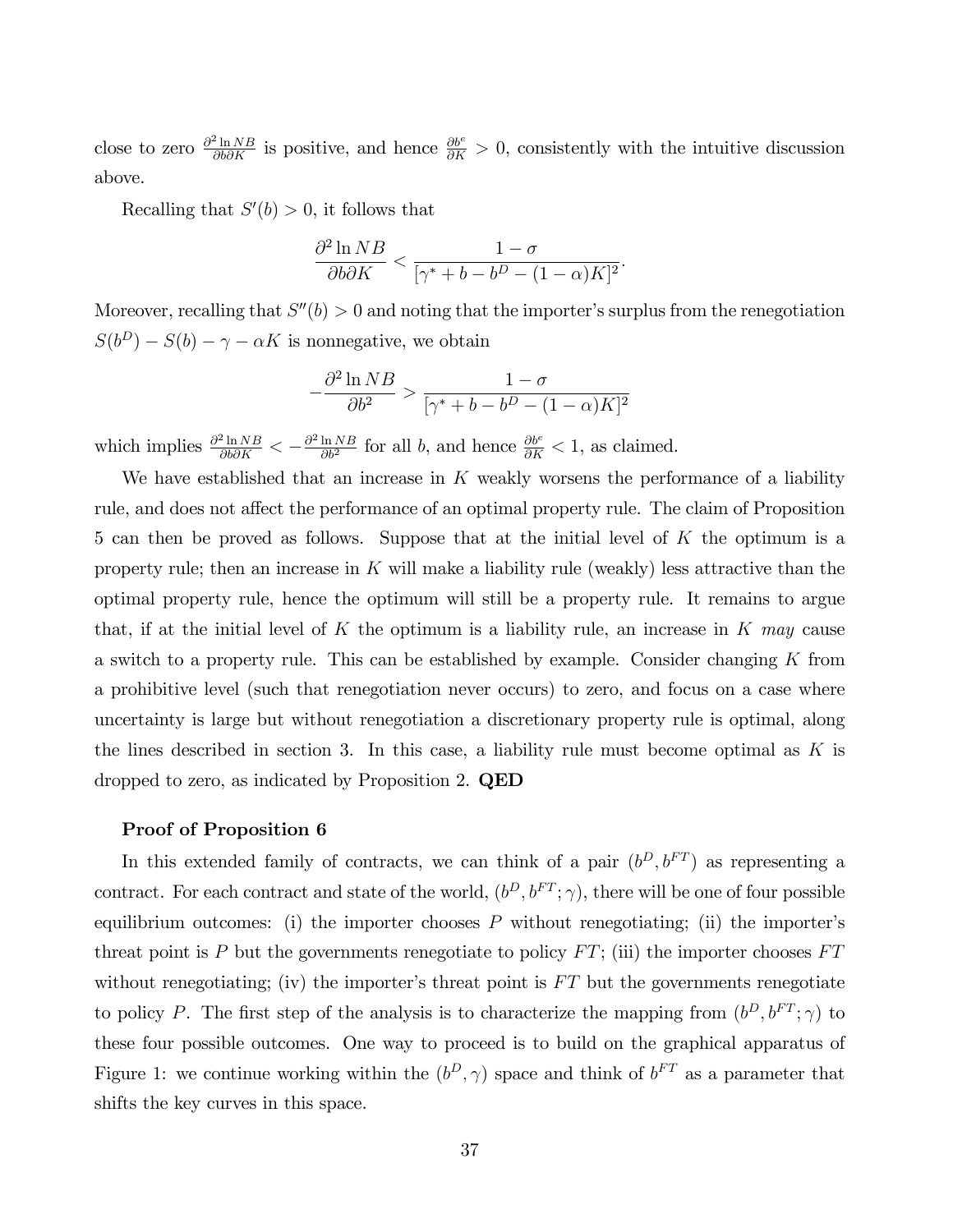As we will show later, it can never be optimal to set  $b^{FT} > 0$  or  $b^D < 0$ . Since proving this claim involves a tedious and taxonomic argument, we postpone this argument to a later part of this proof, and here we focus on the intuitive case where  $b^{FT} \leq 0$  and  $b^D \geq 0$ .

Let us start by characterizing the locus of points where the importer is indifferent between the two threat points (P and FT), for a given  $b^{FT}$ . Clearly, the importer is indifferent between the two threat points when  $\gamma = S(b^D) - S(b^{FT})$ . This threat-point-indifference curve is depicted in Figure 4. Note that introducing  $b^{FT} < 0$  in the contract shifts the threat-point-indifference curve upwards relative to Figure 1.

Next we ask: given  $b^{FT}$ , what are the regions of the  $(b^D, \gamma)$  space in which governments renegotiate the contract? Let us first derive the region in which the threat point is  $P$  but governments renegotiate toward  $FT$  (which we continue to label  $FT<sub>R</sub>$ ). It is immediate to verify that the threat point is  $P$  iff  $\gamma > S(b^D) - S(b^{FT})$ , and that in this case governments will renegotiate to FT iff  $\gamma < S(b^D) - S(b^D - \gamma^*) = R(b^D)$ . Notice that this latter condition is exactly the same as in the case of  $b^D$ -only contracts. Intuitively, conditional on the threat point being P the level of  $b^{FT}$  does not affect the outcome. The  $R(b^D)$  curve is depicted in Figure 4, and is the same as the  $R(b^D)$  curve in Figure 1. Thus, the region FT<sub>R</sub> is the region above the  $\gamma = S(b^D) - S(b^{FT})$  curve and below the  $R(b^D)$  curve. Note for future reference that these curves intersect for  $b^D = \gamma^* + b^{FT}$ , and note also that if  $b^{FT}$  is sufficiently large and negative the  $FT_R$  region will be empty. In Figure 4 we depict the case in which the  $FT_R$  region overlaps with the positive quadrant, which (as we show below) must be the case at an optimal contract.

We next characterize the region where the threat point is  $FT$  but governments renegotiate toward P (which we continue to label  $P_R$ ). Clearly the threat point is  $FT$  iff  $\gamma < S(b^D)$  –  $S(b^{FT})$ , and it is easy to show that in this case governments will renegotiate toward P iff  $\gamma < S(b^{FT} + \gamma^*) - S(b^{FT})$ . It can be easily verified that  $\gamma = S(b^{FT} + \gamma^*) - S(b^{FT})$  is just the horizontal line that goes through the point of intersection between the  $\gamma = S(b^D) - S(b^{FT})$ curve and the  $R(b^D)$  curve. The  $P_R$  region is therefore the region that lies above this horizontal line and below the  $\gamma = S(b^D) - S(b^{FT})$  curve, as depicted in Figure 4.

Having characterized the mapping from  $(b^D, b^{FT}; \gamma)$  to the four possible outcomes, we can now turn to the characterization of the optimal contract.

We start by extending the result of Proposition 1, which is an intermediate step toward proving Proposition 6. We argue that it can never be strictly optimal to set  $b^D > \gamma^* + b^{FT}$ , and the optimal contract never induces renegotiation toward  $P$ , while it does induce renegotiation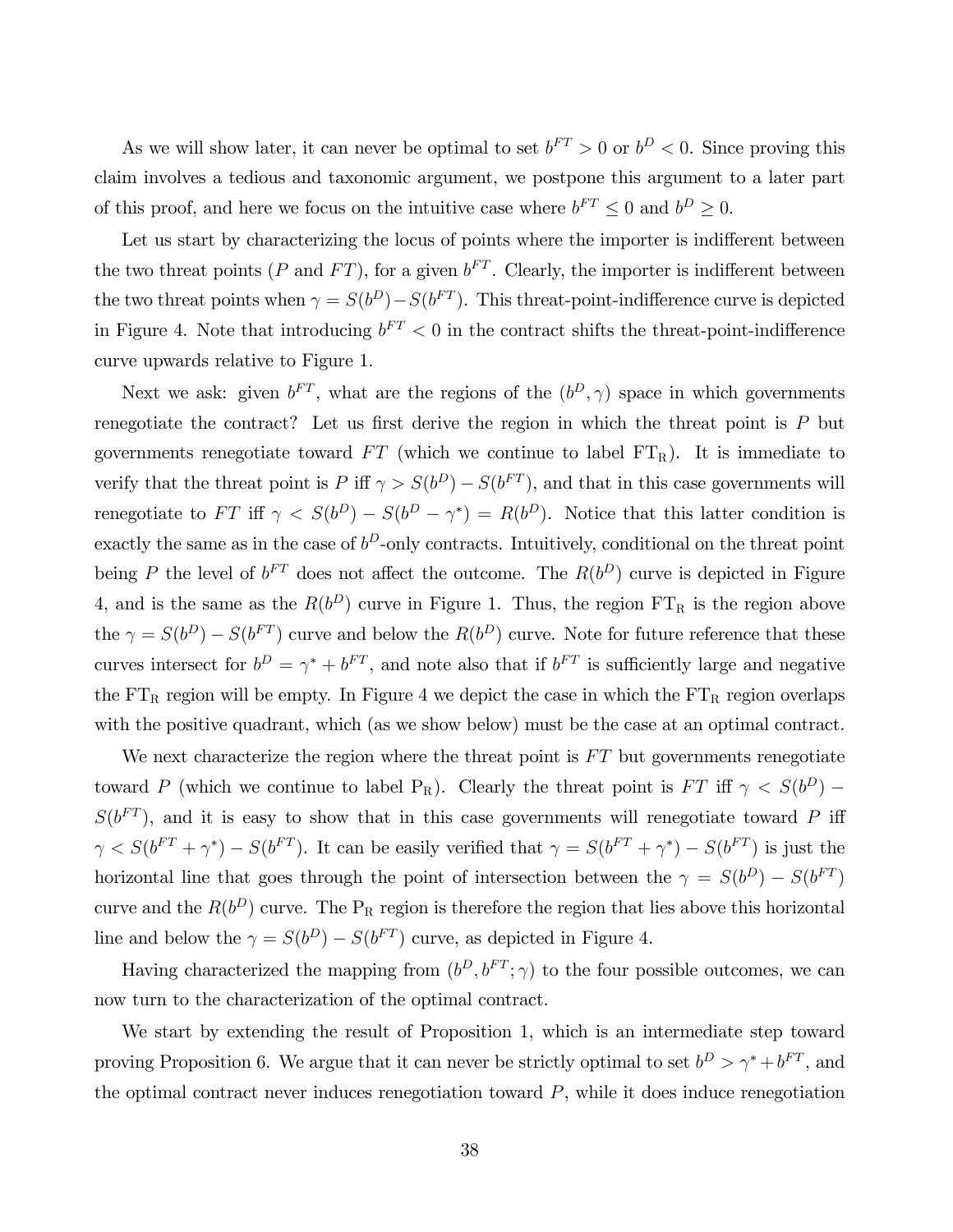toward  $FT$  for an intermediate range of  $\gamma$ .

We will suppose by contradiction that it is strictly optimal to set  $b^D > \gamma^* + b^{FT}$  and will show that the initial contract can be (weakly) improved upon. We can write the expected joint surplus as

$$
E\Omega(b^{D}, b^{FT})|_{b^{D} \geq \gamma^{*}+b^{FT}} = V(FT) + \int_{S(b^{D})-S(b^{FT})}^{s} [\gamma - \gamma^{*} - c(b^{D})] dH(\gamma)
$$
(7.1)  

$$
= \int_{S(b^{D})-S(b^{FT})}^{S(b^{D})-S(b^{FT})} [\gamma - \gamma^{*} - c(b^{e}(b^{FT}; \gamma))] dH(\gamma) - \int_{0}^{S(b^{FT}+\gamma^{*})-S(b^{FT})} c(b^{FT}) dH(\gamma)
$$

where (with a slight abuse of notation)  $b^e(b^{FT}; \gamma)$  denotes the equilibrium transfer in region  $P_R$ ; note that  $b^e$  depends only on  $b^{FT}$  and not on  $b^D$ . To understand this expression, refer to Figure 4 and notice that if  $b^D > \gamma^* + b^{FT}$  there are three relevant intervals of  $\gamma$ : for  $\gamma > S(b^D) - S(b^{FT})$ , we are in region P and the joint surplus is  $V(FT) + \gamma - \gamma^* - c(b^D)$ ; for  $S(b^{FT} + \gamma^*) - S(b^{FT}) < \gamma < S(b^{D}) - S(b^{FT})$ , we are in region P<sub>R</sub> and the joint surplus is  $V(FT) + \gamma - \gamma^* - c(b^e(b^{FT}; \gamma))$ ; and for  $\gamma < S(b^{FT} + \gamma^*) - S(b^{FT})$  we are in region FT and hence the joint surplus is  $V(FT) - c(b^{FT})$ .

We can now write down the partial derivatives of  $E\Omega$ :

$$
\frac{\partial E\Omega}{\partial b^{D}}\bigg|_{b^{D}\geq \gamma^{*}+b^{FT}}=-c'(b^{D})[1-H(S(b^{D})-S(b^{FT}))]+(1+c'(b^{D}))[c(b^{D})-c(b^{e}(\cdot))]h(S(b^{D})-S(b^{FT}))
$$

and

$$
\frac{\partial E\Omega}{\partial b^{FT}}\Big|_{b^D \ge \gamma^* + b^{FT}} = -(1 + c'(b^{FT}))[c(b^D) - c(b^e(\cdot))]h(S(b^D) - S(b^{FT})) \tag{7.2}
$$
\n
$$
- \int_{S(b^{FT} + \gamma^*) - S(b^{FT})}^{S(b^D) - S(b^{FT})} \frac{dc(b^e(b^{FT}; \gamma))}{db^{FT}} dH(\gamma) - c'(b^{FT})H(S(b^{FT} + \gamma^*) - S(b^{FT}))
$$

where we have used the fact that  $\Omega$  is continuous at the border between the FT region and the  $P_R$  region (i.e. at  $\gamma = S(b^{FT} + \gamma^*) - S(b^{FT})$ ).

We also note for future reference that, in analogy with the result of Lemma 2, one can show that  $b^e(b^{FT}; \gamma)$  is increasing in  $b^{FT}$ ; intuitively, a higher  $b^{FT}$  worsens the threat point for the importer and hence the importer gets a worse deal in the renegotiation. Finally, recall that in the P<sub>R</sub> region  $\gamma^* + b^{FT} < b^e < S^{-1}(\gamma + S(b^{FT}))$ .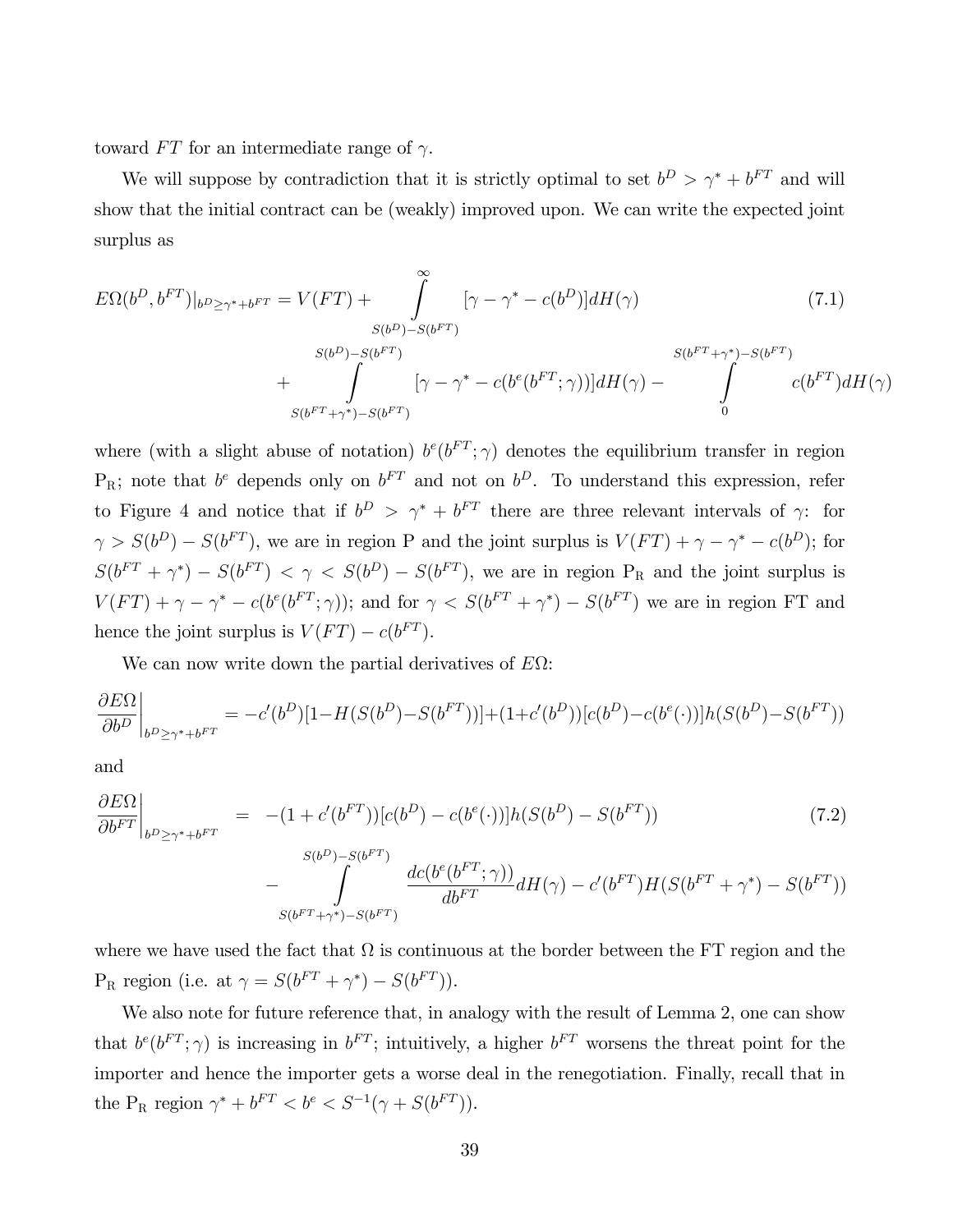There are two cases to consider, depending on whether  $b^D > 0$  or  $b^D = 0$ .

Suppose first that  $b^D > 0$  at the initial contract. In this case we can improve over the initial contract by lowering  $b^D$  to  $\max\{0, \gamma^* + b^{FT}\}\$ . From expression 7.1 it is clear that this will increase  $E\Omega$ , because it induces no change in the policy and (i) for states  $\gamma$  that lie above  $S(b^D) - S(b^{FT})$  before and after the change, the transfer  $b^D$  is reduced, and (ii) for states  $\gamma$ that lie below  $S(b^D) - S(b^{FT})$  before the change but above  $S(b^D) - S(b^{FT})$  after the change, the transfer goes from  $b^e$  to  $b^D$ , which is an improvement since  $b^e > \gamma^* + b^{FT}$ .

Next suppose  $b^D = 0$  at the initial contract. In this case the initial contract can be dominated by increasing  $b^{FT}$  slightly toward zero. To see this, notice that (i) since we have supposed that  $b^D \geq \gamma^* + b^{FT}$ , we have  $b^{FT} < 0$  and hence  $c'(b^{FT}) < 0$ ; and (ii) given  $b^D = 0$ , in region  $P_R$  we have  $\gamma < -S(b^{FT})$ , and hence  $b^e < S^{-1}(\gamma + S(b^{FT})) < 0$ , and recalling that  $b^e$  is increasing in  $b^{FT}$ , this in turn implies  $\frac{dc(b^e(b^{FT};\gamma))}{db^{FT}} < 0$ . These two observations together imply that  $\frac{\partial E\Omega}{\partial b^{FT}}|_{b^D \geq \gamma^* + b^{FT}} > 0$  when evaluated at  $b^D = 0$ .

To summarize, we have just shown that the result of Proposition 1 extends to this more general class of contracts, in the sense that we can focus without loss of generality on contracts with  $b^D < \gamma^* + b^{FT}$ , and the optimal contract never induces renegotiation toward P, while it does induce renegotiation toward  $FT$  for an intermediate range of  $\gamma$ .

We can now turn to proving the claims made in Proposition 6. It is convenient to start with the case of large uncertainty (Proposition 6(ii)).

#### Large uncertainty.

For our purposes it suffices to focus on the case of full support, i.e.  $\gamma \in (0, \infty)$ . Recall that we are focusing on the case where  $b^D \geq 0$  and  $b^{FT} \leq 0$  (we show later that it can never be optimal to set  $b^D < 0$  or  $b^{FT} > 0$ ).

Let  $\tilde{b}^D$  denote the optimal value of  $b^D$  conditional on  $b^{FT} = 0$ . Given our results above and our focus on  $b^D \geq 0$ , it follows that  $0 \leq \tilde{b}^D \leq \gamma^*$ . We now argue that, starting from  $(b^{FT} = 0, b^D = \tilde{b}^D)$ , we can raise expected joint surplus by making  $b^{FT}$  slightly negative. Decreasing  $b^{FT}$  slightly has no impact on the policy allocation, but it has two effects on the expected equilibrium transfer. First, for  $\gamma < S(b^D)$  there is now a small transfer  $b^{FT}$ , which introduces a cost, but this is a second order cost since  $c'(0) = 0$ . Second, for  $\gamma$  just above  $\gamma = S(b^D)$  the threat point switches from P to FT, so for these states, before the change governments renegotiate toward  $FT$  and the equilibrium transfer is nonnegligible, and after the change the importer chooses FT without renegotiating and the transfer is negligible (because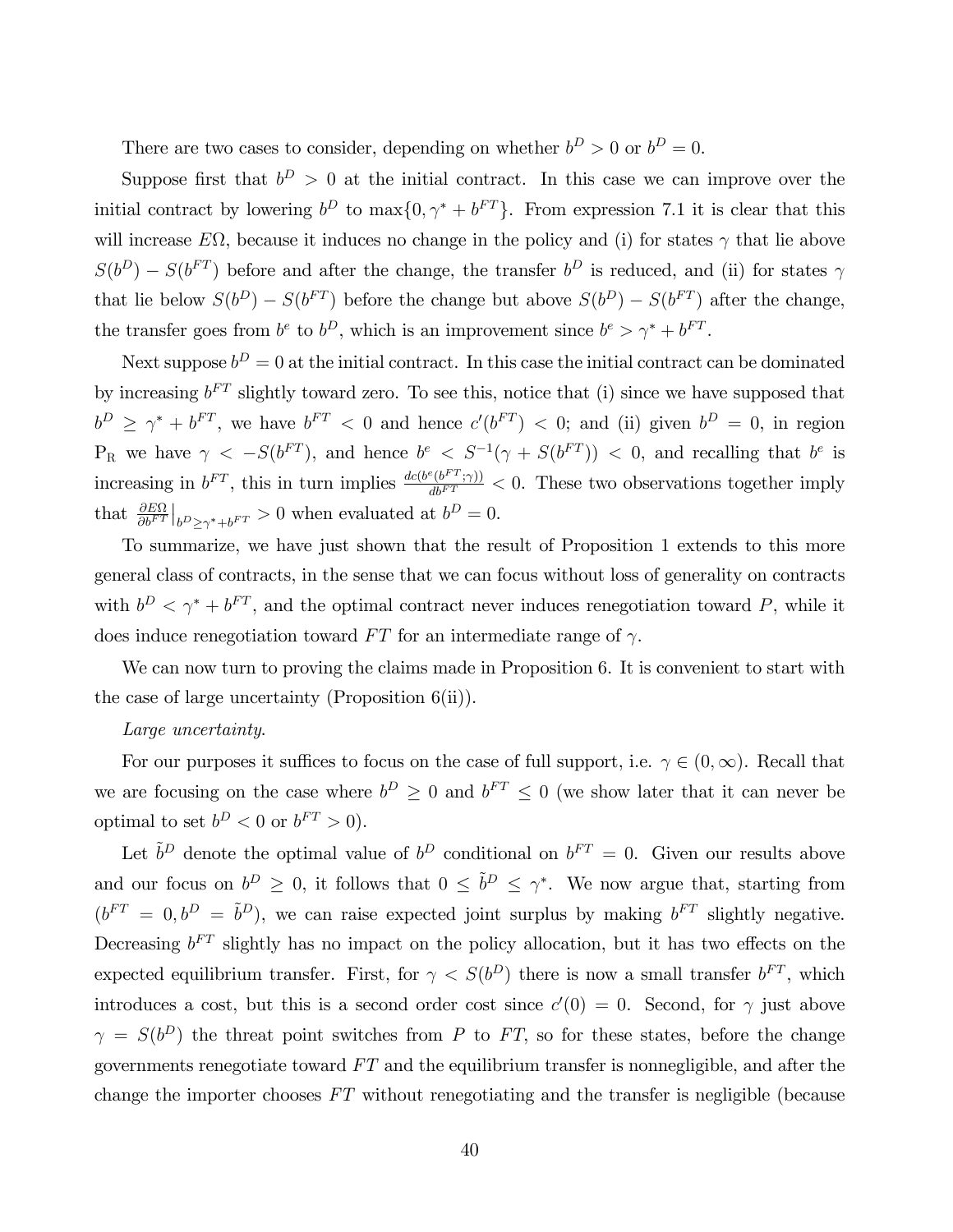$b<sup>FT</sup>$  is close to zero); this is a first-order beneficial effect. Note that, within the renegotiation region  $FT_R$ , decreasing  $b^{FT}$  has no impact on the threat point, hence it does not affect the equilibrium transfer.

To see this more formally, let us write down the expected joint surplus as a function of  $b^D$ and  $b^{FT}$ . As we argued above we can focus on the case  $b^D \leq \gamma^* + b^{FT}$ . We can then write the expected joint surplus as

$$
E\Omega(b^D, b^{FT})|_{b^D \le \gamma^* + b^{FT}} = V(FT) + \int_{R(b^D)}^{\infty} [\gamma - \gamma^* - c(b^D)]dH(\gamma)
$$
\n
$$
- \int_{S(b^D) - S(b^{FT})}^{R(b^D)} c(b^e(b^D; \gamma))dH(\gamma) - \int_{0}^{S(b^D) - S(b^{FT})} c(b^{FT})dH(\gamma)
$$
\n(7.3)

Differentiating this expression with respect to  $b^{FT}$  and evaluating at  $(b^{FT} = 0, b^D = \tilde{b}^D)$  we obtain

$$
\left. \frac{\partial E\Omega}{\partial b^{FT}} \right|_{(b^{FT}=0,b^D=\tilde{b}^D)} = -h(S(\tilde{b}^D))c(b^e(\tilde{b}^D;S(\tilde{b}^D))) < 0
$$

where we have used the facts that  $S(b^{FT}) = b^{FT} + c(b^{FT})$  and  $c(0) = c'(0) = 0$ ; it can easily be shown that  $b^e(\tilde{b}^D; S(\tilde{b}^D)) \neq 0$ ; and recall that we are assuming a large enough support of  $\gamma$ , hence  $h(S(\tilde{b}^D)) > 0$ . We can conclude that, when the support of  $\gamma$  is large enough,  $b^{FT} = 0$ cannot be optimal, and coupled with the fact that the optimal  $b^{FT}$  cannot be positive (as we next argue), this implies that the optimal  $b<sup>F T</sup>$  is strictly negative.

We now rule out the possibility that  $b^D = 0$  at an optimal contract. Given our results above, the only case we need to rule out is  $b^D = 0 \leq \gamma^* + b^{FT}$ . Letting  $\tilde{b}^{FT}$  denote the optimal value of  $b^{FT}$  conditional on  $b^D = 0$ , we can write

$$
\frac{\partial E\Omega}{\partial b^D}\bigg|_{(b^D=0,b^{FT}=\tilde{b}^{FT})} = -\int\limits_{-S(\tilde{b}^{FT})}^{R(0)} \frac{dc(b^e(b^D;\gamma))}{db^D} dH(\gamma) + h(-S(\tilde{b}^{FT}))[c(b^e(0;-S(\tilde{b}^{FT})) - c(\tilde{b}^{FT})]
$$

In this case it is immediate to establish that in the  $FT_R$  region  $b^e \leq S^{-1}(-\gamma) < 0$ . It follows that at the lower border of the FT<sub>R</sub> region, where  $\gamma = -S(\tilde{b}^{FT})$ , it must be  $b^e \leq \tilde{b}^{FT} \leq 0$ . This implies  $c(b^e(0; -S(\tilde{b}^{FT})) \ge c(\tilde{b}^{FT})$ , so the second term of the expression above is nonnegative. Also recall that  $\frac{\partial b^e(b^D;\gamma)}{\partial b^D} > 0$ , hence  $\frac{dc(b^e(b^D;\gamma))}{db^D} < 0$ . We can conclude that  $\frac{\partial E\Omega}{\partial b^D}\Big|_{(b^D=0,b^{FT}=\tilde{b}^{FT})} > 0$ , and hence  $b^D = 0$  cannot be optimal. This, together with the fact that the optimal  $b^D$  cannot be negative (as we argue below), implies that the optimal  $b^D$  is strictly positive.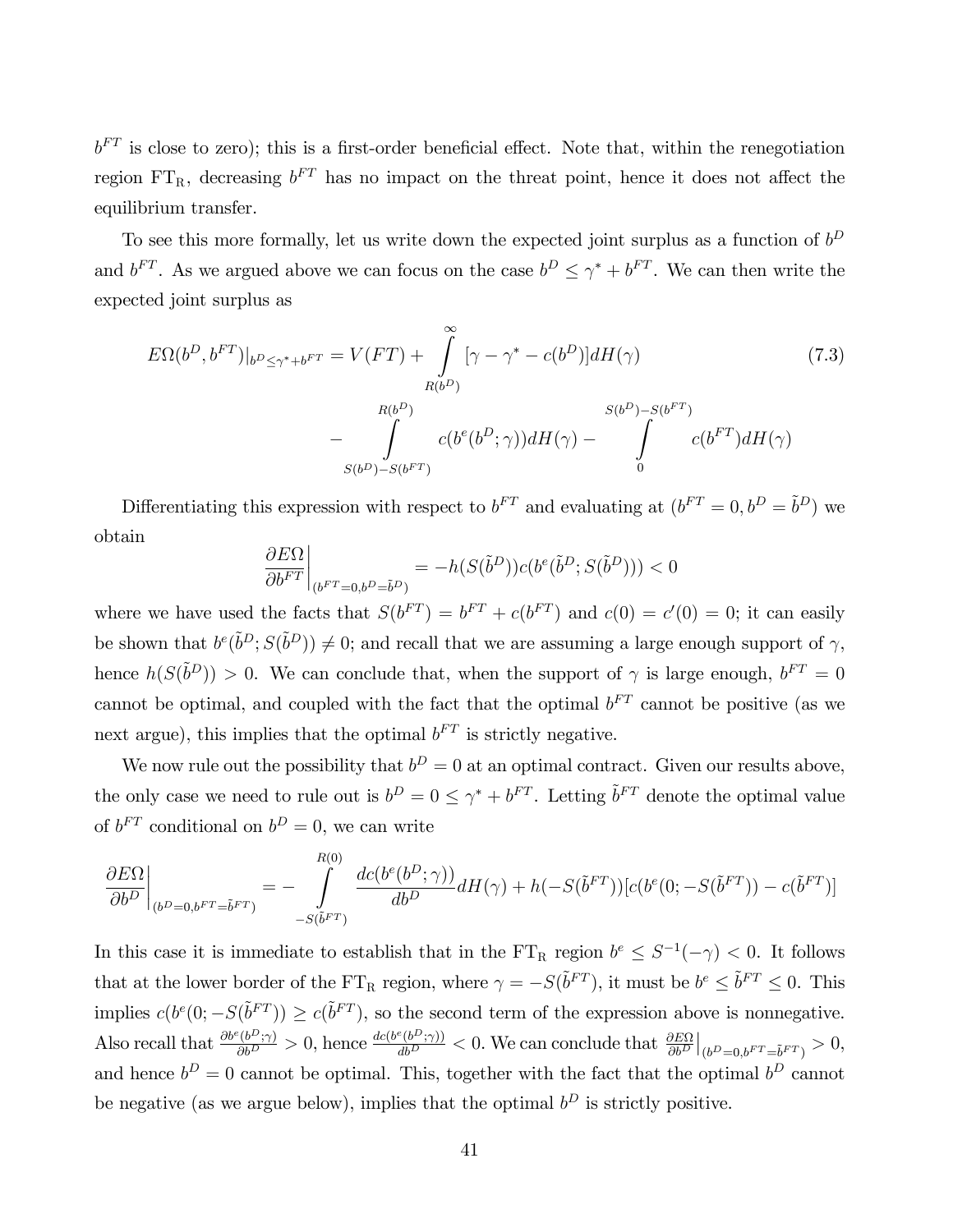We now return to our earlier claim that it cannot be optimal to set  $b^D < 0$  or  $b^{FT} > 0$ (recall that we just ruled out the possibilities  $b^D = 0$  and  $b^{FT} = 0$ , so we can focus on strict inequalities). To establish this claim, we need to rule out several possibilities:

(a)  $b^D < 0$  and  $b^{FT} < 0$ . We need to distinguish two subcases:

(a<sub>i</sub>)  $b^D \geq \gamma^* + b^{FT}$ . In this case it is easy to show that the equilibrium transfer  $b^e$  in the renegotiation region  $(P_R)$  is negative. Our strategy to improve on the initial contract depends on whether  $b^D$  is higher or lower than  $b^e$  at the initial contract. If  $b^D < b^e$ , we can improve on the initial contract by increasing  $b^D$  slightly; to see this, refer to expression 7.1 and note that in this case  $c(b^D) > c(b^e)$  and  $c'(b^D) < 0$ , therefore  $\frac{\partial E\Omega}{\partial b^D}\Big|_{b^D \ge \gamma^* + b^{FT}} > 0$ . If  $b^D > b^e$ , then we can improve on the initial contract by increasing  $b^{FT}$  slightly, because  $\frac{\partial E\Omega}{\partial b^{FT}}\Big|_{b^D \geq \gamma^* + b^{FT}} > 0$ ; to see this, note that in this case  $c(b^D) - c(b^e) < 0$ ,  $c'(b^{FT}) < 0$  and  $\frac{dc(b^e(b^{FT}; \gamma))}{db^{FT}} < 0$  (and recall the assumption that  $1 + c'(\cdot) > 0$  for any transfer level).

 $(a_{ii})$   $b^D < \gamma^* + b^{FT}$ . Also in this case the equilibrium transfer  $b^e$  in the renegotiation region  $(FT_R)$  is negative. Our strategy to improve on the initial contract depends on whether  $b^{FT}$  is higher or lower than  $b^e$  in absolute level. If  $|b^e| > |b^{FT}|$ , we can improve on the initial contract by increasing  $b^D$  slightly toward zero. This has three first-order beneficial effects: (i) it reduces the transfer (in absolute value) for states  $\gamma > R(b^D)$ , where the importer chooses P without renegotiating; (ii) it improves the threat point for the importer in the  $FT_R$  region and hence it makes  $b^e$  less negative; (iii) for states just above  $\gamma = S(b^D) - S(b^{FT})$ , before the change governments renegotiate toward  $FT$  and after the change the importer chooses  $FT$  without renegotiating, thus the equilibrium transfer switches from  $b^e$  to  $b^{FT}$ ; since we are focusing on the case  $|b^e| > |b^{FT}|$ , also this effect is beneficial.

If  $|b^e|$  <  $|b^{FT}|$ , on the other hand, we can improve on the initial contract by increasing  $b<sup>FT</sup>$  slightly toward zero. This has two beneficial first-order effects: (i) it reduces the transfer (in absolute value) for states  $\gamma < S(b^D) - S(b^{FT})$ , where the importer chooses FT without renegotiating, and (ii) for states just above  $\gamma = S(b^D) - S(b^{FT})$ , the equilibrium transfer switches from  $b^{FT}$  to  $b^e$ ; since we are focusing on the case  $|b^e| < |b^{FT}|$ , this effect is beneficial.

(b)  $b^D < 0$  and  $b^{FT} > 0$ .

It can be easily shown that we can lower  $b^{FT}$  to zero, and in fact we can make it slightly negative, without affecting the policy allocation or the equilibrium transfer for any  $\gamma$ . This takes us back to the previous case where  $b^D < 0$  and  $b^{FT} < 0$ , which we already ruled out.

(c)  $b^D > 0$  and  $b^{FT} > 0$ . Here our strategy to improve on the initial contract depends on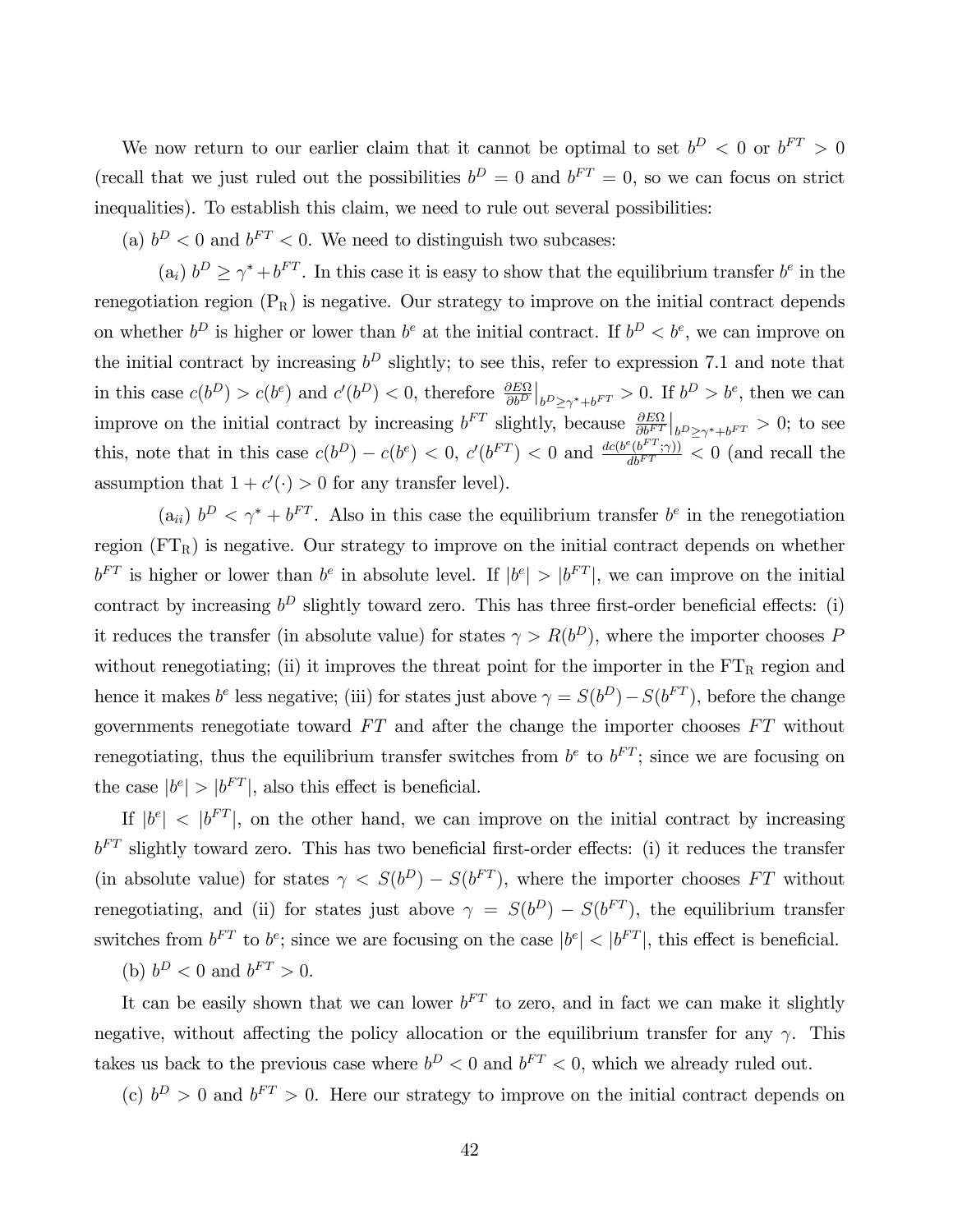whether  $b^D$  is higher or lower than  $\gamma^*$ . If  $b^D < \gamma^*$ , we can improve on the initial contract by increasing  $b^{FT}$  to zero. And if  $b^D < \gamma^*$ , the initial contract can be improved upon by increasing both  $b^D$  and  $b^{FT}$  toward zero in such a way that  $S(b^D) - S(b^{FT})$  is kept constant. We leave the proof of these claims to the reader.

Finally, the claim that an optimal contract entails  $b^D < \gamma^*$  follows from the fact that an optimal contract entails  $b^D < \gamma^* + b^{FT}$  and  $b^{FT} < 0$ .

#### Small uncertainty.

We can now turn to the case of small uncertainty (Proposition  $6(i)$ ).

The first observation is that a noncontingent allocation (where the same policy is chosen for all  $\gamma$  in the support) can be implemented at zero cost (i.e. with no transfers occurring in equilibrium) with a property rule. Thus, conditional on a noncontingent allocation being optimal, a property rule is optimal. We next show that if the support of  $\gamma$  is sufficiently small, a noncontingent allocation is indeed optimal.

Let the support of  $\gamma$  be given by  $(\gamma^* - \varepsilon, \gamma^* + \varepsilon)$ ; note that we are considering a symmetric support, but the argument is easily extended to the case of an asymmetric support. Consider a contingent allocation with threshold  $\hat{\gamma}_{\varepsilon} \in (\gamma^* - \varepsilon, \gamma^* + \varepsilon)$  (we use the subscript  $\varepsilon$  because we need to allow this allocation to vary as we drive  $\varepsilon$  to zero). We have shown above that at an optimum it must be the case that for  $\gamma = \hat{\gamma}_{\varepsilon}$  the importer is indifferent between choosing P without renegotiating and renegotiating toward FT. In other words, it must be  $\hat{\gamma}_{\varepsilon} = R(b^D) =$  $S(b^D) - S(b^D - \gamma^*)$ . This implies that for states  $\gamma$  just above  $\hat{\gamma}_{\varepsilon}$  the importer will pay a transfer  $b^D$  that is close to  $R^{-1}(\hat{\gamma}_\varepsilon)$ ; clearly, this transfer does not become small as  $\varepsilon$  gores to zero. For states  $\gamma$  just below  $\hat{\gamma}_{\varepsilon}$  the governments will renegotiate and the equilibrium transfer may be lower, but this transfer is unrelated to  $\varepsilon$  and hence does not become small as the support shrinks.

Now consider replacing this contingent allocation with a noncontingent allocation where policy FT is chosen in all states (and no transfers are incurred). As  $\varepsilon \to 0$  this noncontingent allocation must dominate, because it implies a non-negligible savings in transfer costs for each state  $\gamma$ , while the associated loss in terms of policy efficiency is at most of magnitude  $\varepsilon$  for each state  $\gamma$ . Note that this argument holds even if the threshold  $\hat{\gamma}_{\epsilon}$  approaches one of the bounds of the support as  $\varepsilon \to 0$ . We have thus shown that if the support is sufficiently small, a noncontingent allocation must be optimal, and therefore a property rule is optimal. QED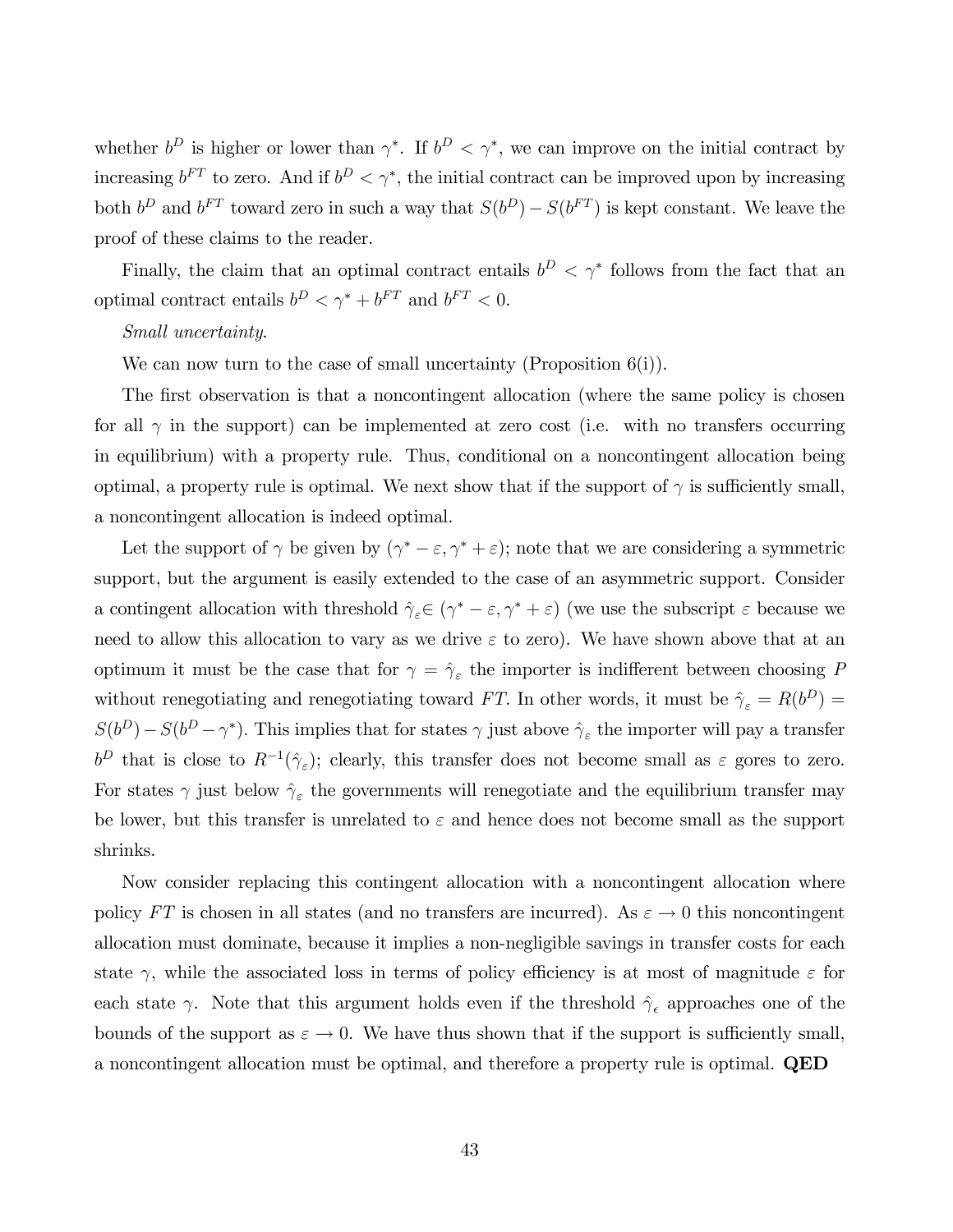#### References

- Bagwell, Kyle and Robert W. Staiger (1990), "A Theory of Managed Trade," American Economic Review, September.
- **Bagwell** Kyle and Robert W. Staiger (1999), "An Economic Theory of GATT," American Economic Review, March.
- **Bagwell,** Kyle and Robert W. Staiger (2001), "Domestic Policies, National Sovereignty and International Economic Institutions," Quarterly Journal of Economics 116(2), pp 519-562.
- **Bagwell,** Kyle and Robert W. Staiger (2005), "Enforcement, Private Political Pressure and the GATT/WTO Escape Clause," Journal of Legal Studies, June.
- **Bagwell,** Kyle (2009), "Self-Enforcing Trade Agreements and Private Information," unpublished manuscript, Stanford University, February 15.
- Baldwin, Richard (1987), "Politically Realistic Objective Functions and Trade Policy," *Eco*nomics Letters 24, pp. 287-90.
- **Baldwin,** Richard and Frederic Robert-Nicoud (2007), "Entry and Asymmetric Lobbying: Why Governments Pick Losers," Journal of the European Economics Association, vol. 5(5), pp 1064-1093.
- **Beshkar,** Mostafa (2010a), "Optimal Remedies in International Trade Agreements," European Economic Review 54(3), pp. 455-466.
- Beshkar, Mostafa (2010b), "Third-Party-Assisted Renegotiation of Trade Agreements," unpublished manuscript, Yale University.
- Busch, Mark L. and Eric Reinhardt (2006), "Three's a Crowd: Third Parties and WTO Dispute Settlement," World Politics 58, April, pp. 446-77.
- Calabresi, Guido and A. Douglas Melamed (1972), "Property Rules, Liability Rules and Ineliability: One View of the Cathedral," Harvard Law Review 85(6), pp. 1089-1128.
- Charnovitz, Steve (2003), "The WTO's Problematic 'Last Resort' Against Noncompliance," mimeograph, August 14.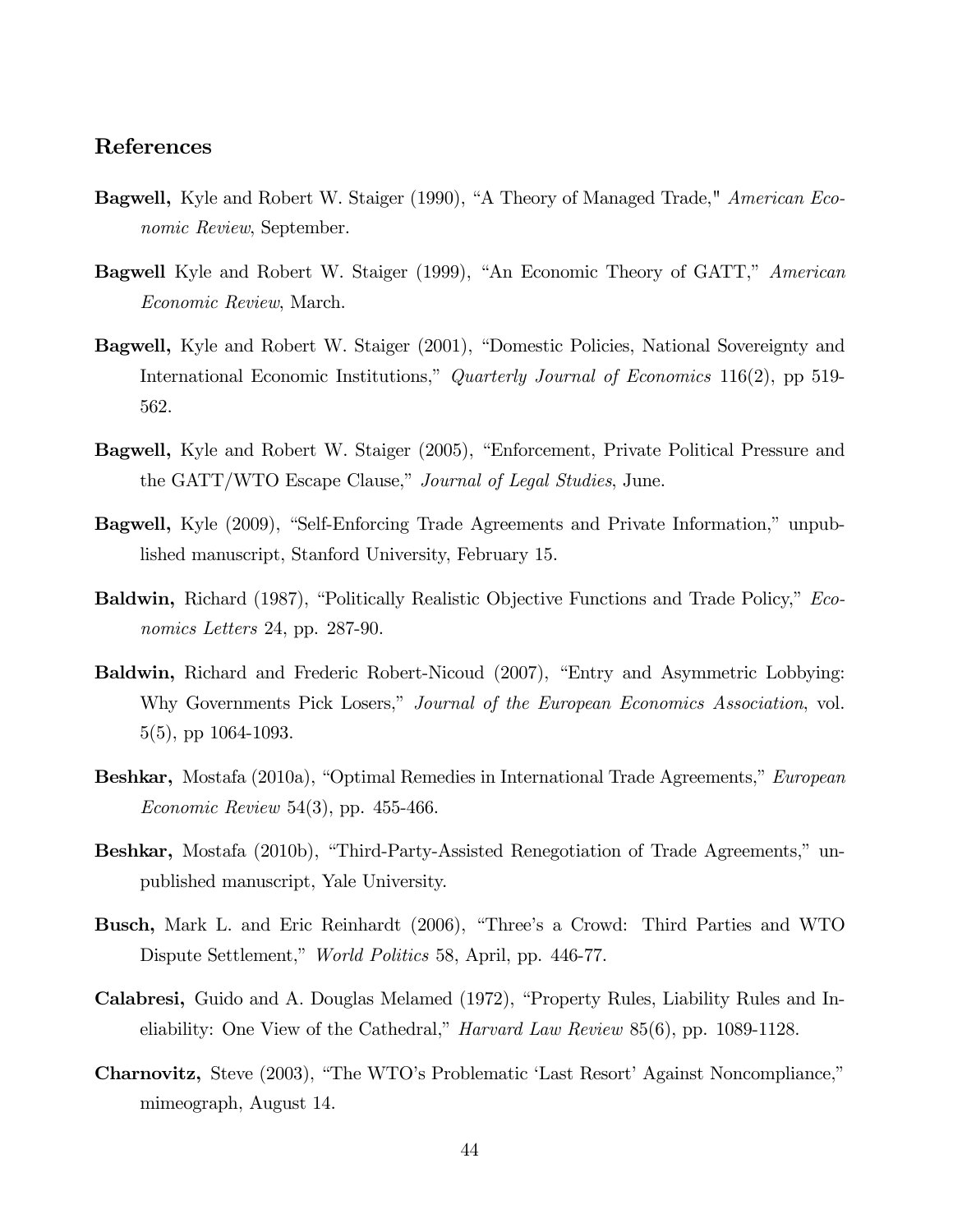- Copeland, Brian R. (1990), "Strategic Interaction Among Nations: Negotiable and Nonnegotiable Trade Barriers," Canadian Journal of Economics 23, pp. 84-108.
- Costinot, Arnaud (2008), "A Comparative Institutional Analysis of Agreements on Product Standards," Journal of International Economics 75(1), pp. 197-213.
- **Ederington,** Josh (2001), "International Coordination of Trade and Domestic Policies," The American Economic Review 91(5), pp. 1580-93.
- **Fernandez,** Raquel and Dani Rodrik (1991). "Resistance to reform: Status quo bias in the presence of individual-specific uncertainty." American Economic Review, 81, pp. 1146-1156.
- **GATT,** (1953), "Pakistan Export Fee and Duty on Raw Jute: Note by the Executive Secretary," GATT  $L/82/Add.1$ , March 26.
- Goldstein, Judith and Lisa L. Martin (2002), "Legalization, Trade Liberalization and Domestic Politics: A Cautionary Note." *International Organization* 54(3): 603-632.
- Grossman, Gene M. and Elhanan Helpman (1994), "Protection for Sale," American Economic Review 84(4), pp. 833-850.
- Grossman, Gene M. and Elhanan Helpman (1996): "Rent Dissipation, Free Riding, and Trade Policy," European Economic Review, 40, 795-803.
- **Hippler** Bello, Judith (1996), "The WTO Dispute Settlement Understanding: Less is More," American Journal of International Law 90.
- **Hoda,** Anwarul (2001), Tariff Negotiations and Renegotiations under the GATT and the WTO: Procedures and Practices, Cambridge University Press, Cambridge England.
- Hoekman, Bernard and Michel Kostecki (1995), The Political Economy of the World Trading System, Oxford University Press, Oxford and New York.
- Horn, Henrik (2006), "National Treatment in the GATT," The American Economic Review 96(1), pp. 394-404.
- **Horn,** Henrik, Giovanni Maggi and Robert W. Staiger (2010), "Trade Agreements as Endogenously Incomplete Contracts," American Economic Review, March.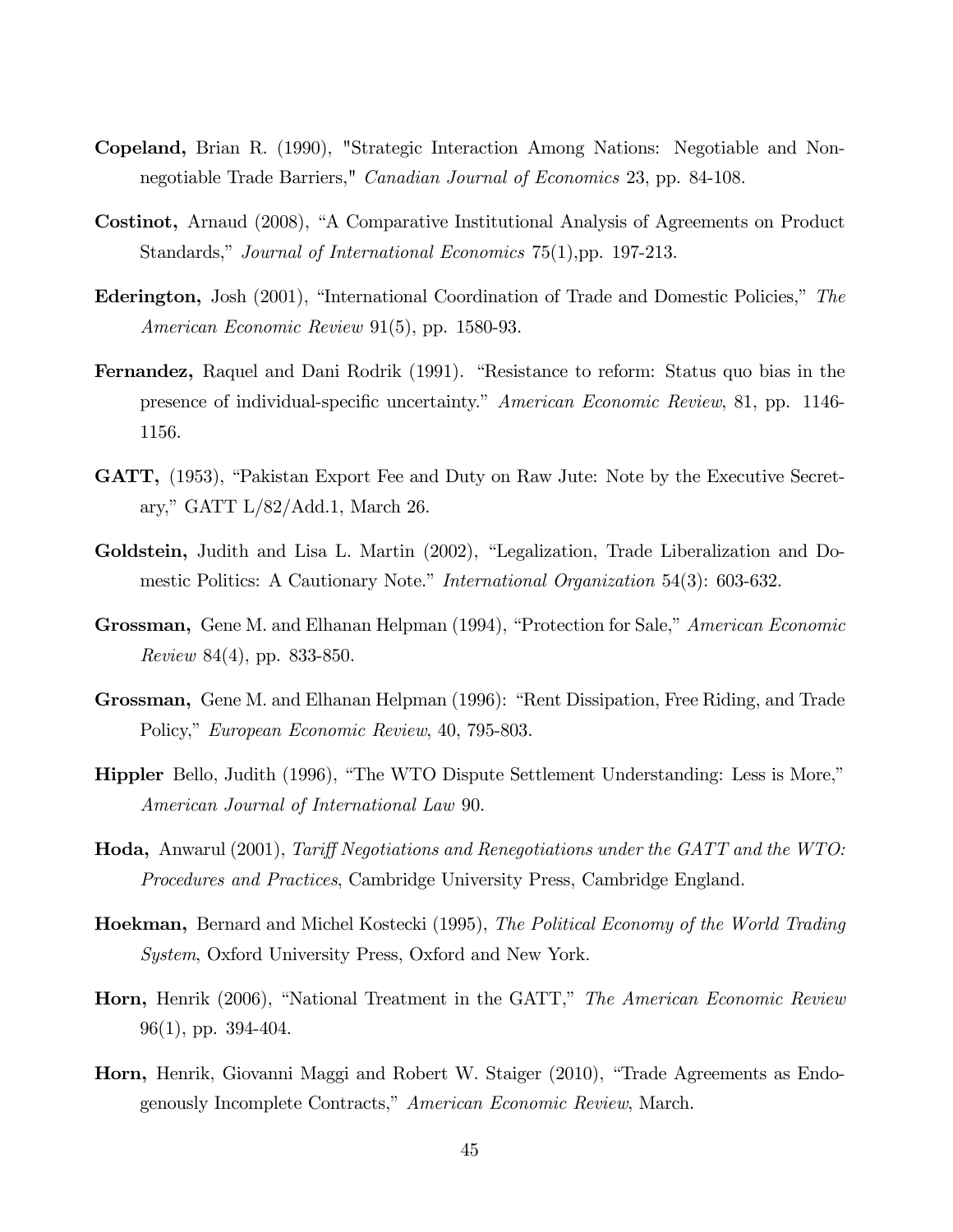- **Howse,** Robert and Robert W. Staiger (2005), "United States–Anti-Dumping Act of 1916 Recourse to arbitration by the United States under 22.6 of the DSU, WT/DS136/ARB, 24 February 2004: A legal and Economic Analysis," *World Trade Review* 4:2, 295-316.
- Hufbauer, Gary C. and Kimberly A. Elliott (1994), Measuring the Costs of Protection in the United States. Institute for International Economics: Washington DC.
- **Jackson,** John H. (1969), *World Trade and the Law of GATT*. New York: Bobbs-Merrill.
- **Jackson,** John H. (1997), "The WTO Dispute Settlement Understanding–Misunderstandings on the Nature of Legal Obligation," The American Journal of International Law 91  $(1)$ , January, pp. 60-64.
- Kaplow, Louis and Steven Shavell (1996), "Property Rules versus Liability Rules: An Economic Analysis," *Harvard Law Review* 109 (4), pp. 713-790.
- Klimenko, Mikhail, Garey Ramey and Joel Watson (2008), "Recurrent Trade Agreements and the Value of External Enforcement," Journal of International Economics 74(2), pp. 475-499, March.
- **Krueger,** Anne (1990). "Asymmetries in policy between exportables and import-competing goods." in The political economy of international trade, edited by Ronald Jones and Anne Krueger. Cambridge MA: Basil Blackwell.
- Lawrence, Robert Z. (2003), Crimes and Punishments? Retaliation under the WTO (Washington DC: The Institute for International Economics).
- Ludema, Rodney (2001), "Optimal international trade agreements and dispute settlement procedures," European Journal of Political Economy 17, 355–376.
- Maggi, Giovanni (1999), "The Role of Multilateral Institutions in International Trade Cooperation," American Economic Review 89, 190-214.
- Maggi, Giovanni and Robert W. Staiger (2011), "The Role of Dispute Settlement Procedures in International Trade Agreements," Quarterly Journal of Economics, February.
- Martin, Alberto and Wouter Vergote (2008), "On the Role of Retaliation in Trade Agreements," Journal of International Economics 76(1).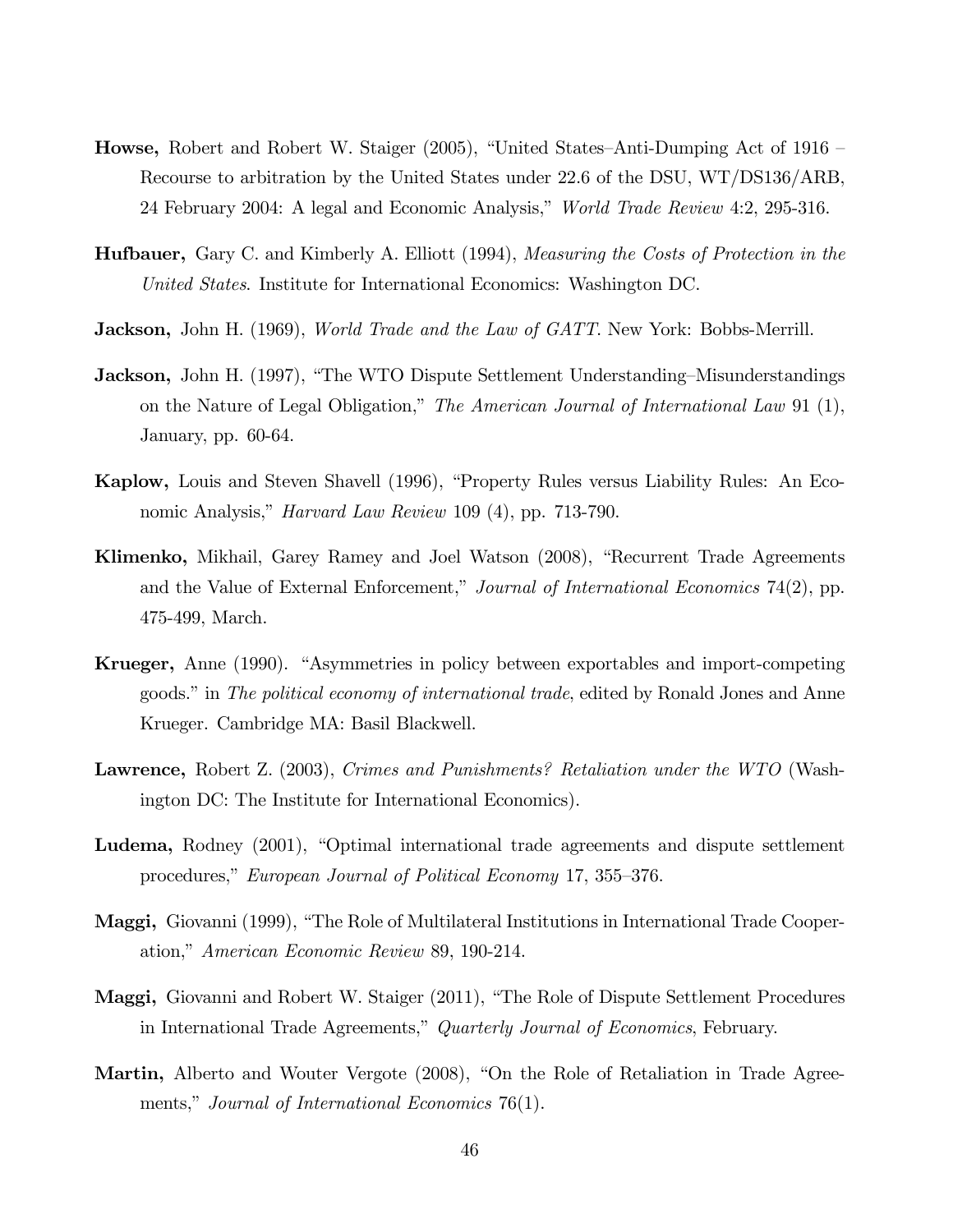- **Maskin,** Eric and John Moore (1999), "Implementation and Renegotiation," The Review of Economic Studies 66, 39-56.
- Park, Jee-Hyeong (forthcoming), "Enforcing International Trade Agreements with Imperfect Private Monitoring," Review of Economic Studies.
- Pauwelyn, Joost (2008), Optimal Protection of International Law: Navigating between European Absolutism and American Volunteerism, Cambridge University Press, Cambridge UK.
- Pelc, Krzysztof J. (2009), "Seeking Escape: The Use of Escape Clauses in International Trade Agreements," *International Studies Quarterly* 53, pp. 349-368.
- **Rosendorff,** B. Peter and Helen V. Milner (2001), "The Optimal Design of International Trade Institutions: Uncertainty and Escape," International Organization 55(4), Winter.
- Schwartz, Alan (1979), "The Case for Specific Performance," Yale Law Journal 89.
- Schwartz, Warren F. and Alan O. Sykes (2002), "The Economic Structure of Renegotiation and Dispute Resolution in the World Trade Organization," Journal of Legal Studies 31.
- **Segal,** Ilya R. and Michael D. Whinston (2002), "The Mirrlees Approach to Mechanism Design with Renegotiation (with Applications to Hold-up and Risk Sharing)," *Econometrica* 70, pp. 1-45.
- **Shavell,** Steven (1984), "The Design of Contracts and Remedies for Breach," Quarterly Journal of Economics, February.
- **Sykes,** Alan O. (1991), "Protectionism as a 'Safeguard': A Positive Analysis of the GATT 'Escape Clause' with Normative Speculations," The University of Chicago Law Review Vol. 58, No. 1 (Winter, 1991), pp. 255-305
- Ulen, Thomas S. (1984), "The Efficiency of Specific Performance: Toward a Unified Theory of Contract Remedy," *Michigan Law Review* 83.
- **USTR**  $(2001)$ , "U.S. Trade Representative Announces the Lifting of Sanctions on European Products as EU Opens Market to U.S. Banana Distributors," Press Release, July 1.
- **Watson,** Joel (2007), "Contract, Mechanism Design, and Technological Detail," *Economet* $rica 75(1), 55-81.$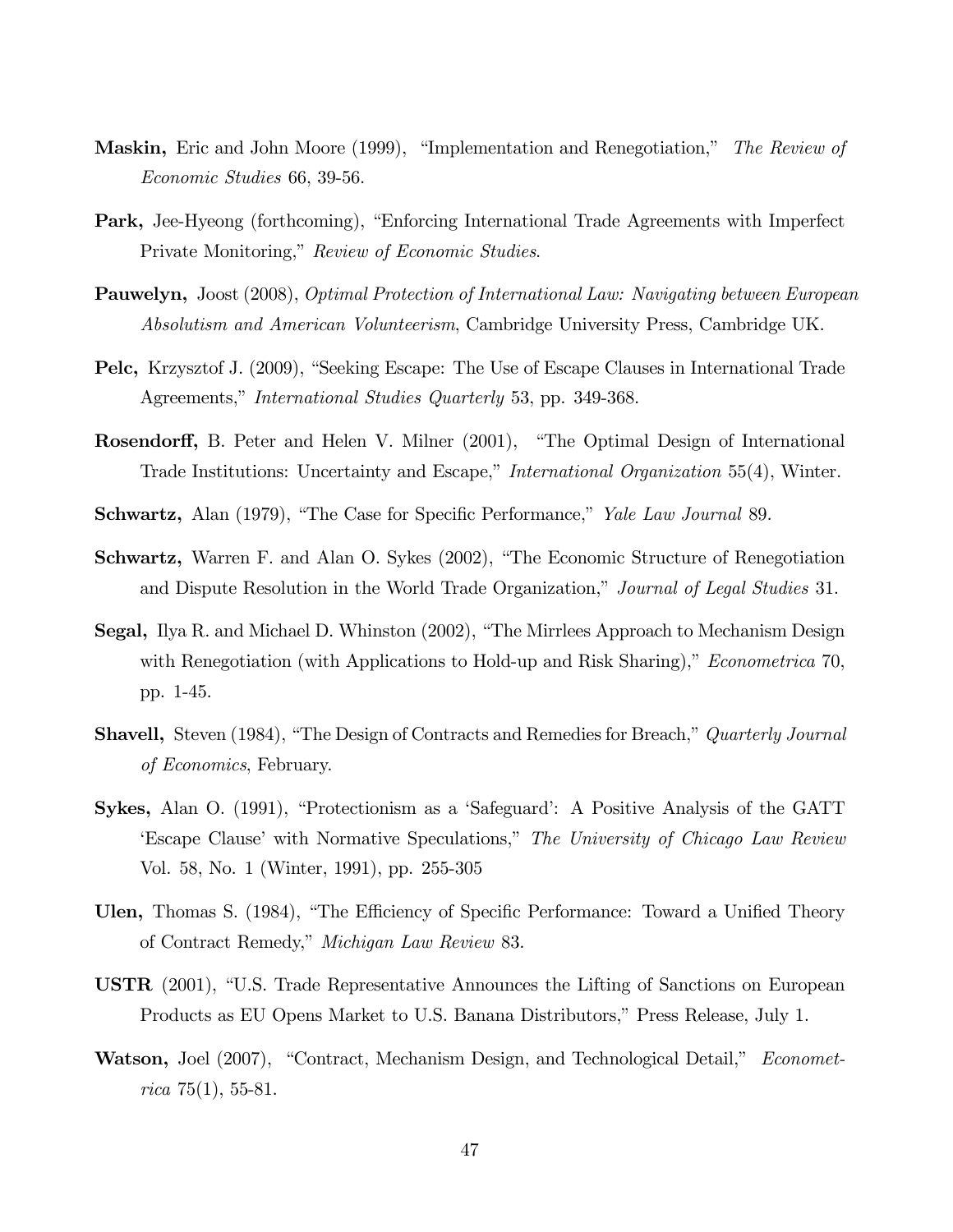# Figure 1

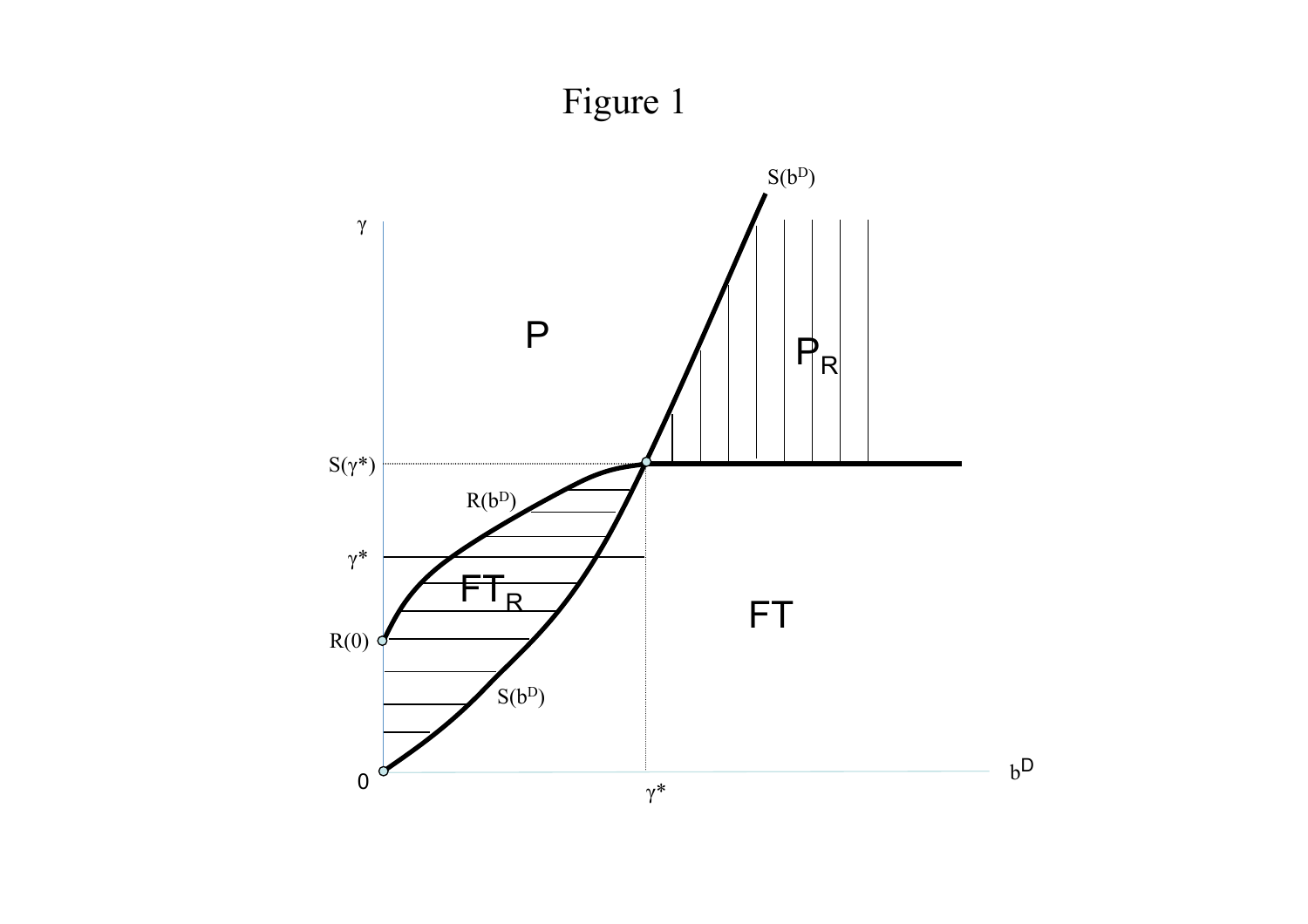

Figure 2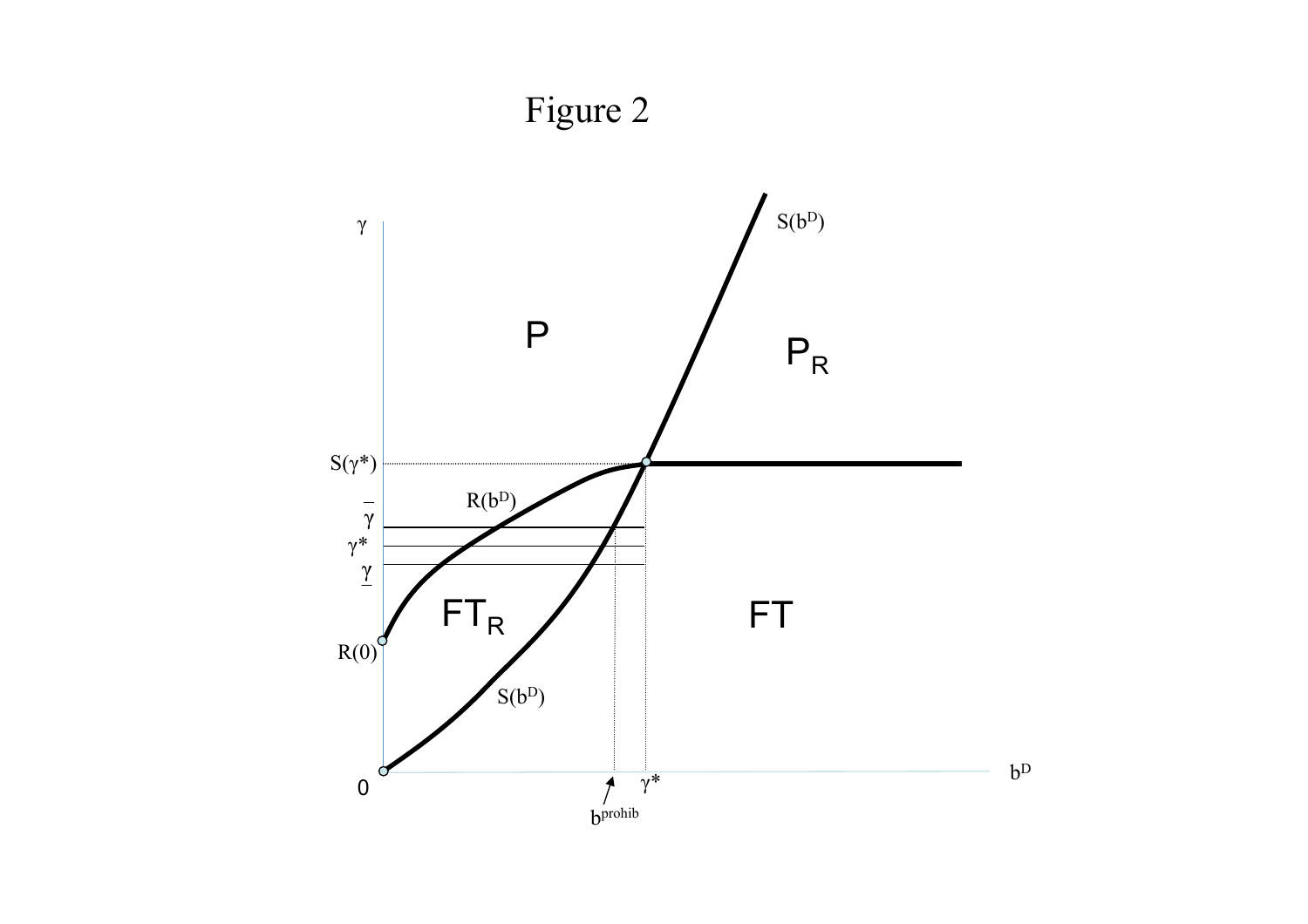

Figure 3